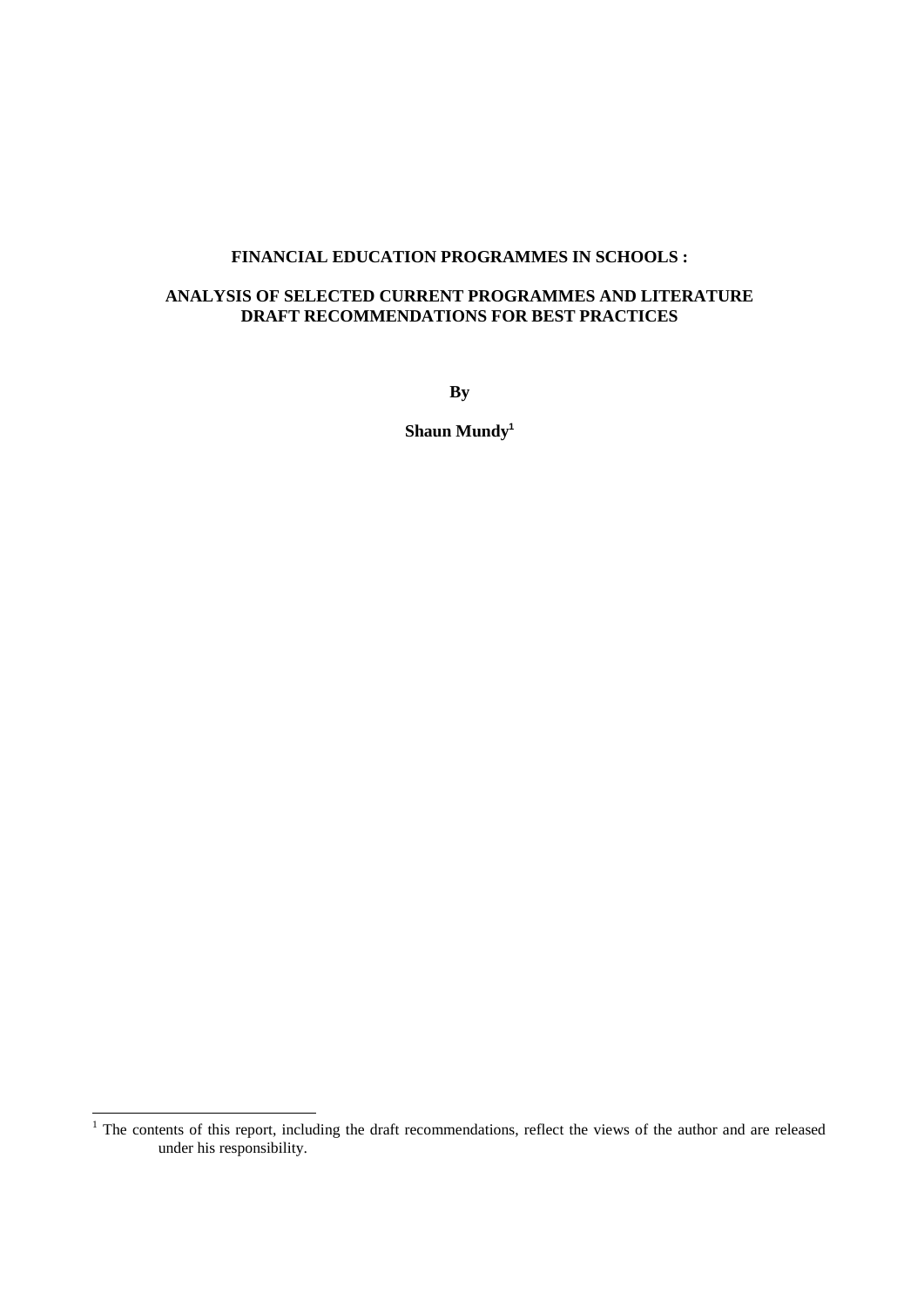### **EXECUTIVE SUMMARY**

Research in a number of countries has shown that many people lack the ability to manage their money well. At the same time, the consequences, both to individuals and to society at large, of a failure by people to take adequate steps to safeguard their financial future are becoming increasingly serious.

The OECD Financial Education Project was initiated in 2003, in response to OECD government concerns over the possible adverse effects of low levels of financial literacy and of financial education. The first major study of financial education at the international level was published in 2005. That report, *Improving Financial Literacy: Analysis of Issues and Policies*, identified and analysed financial literacy surveys in OECD member countries, highlighting the economic, demographic and policy changes that make financial education increasingly important. In 2005, OECD governments also endorsed a *Recommendation on Principles and Good Practices for Financial Education and Awareness*. This preliminary report on financial education programmes in schools and other educational establishments, forms part of this Project.

This report reviews financial education programmes aimed at students in selected OECD and non-OECD member countries. The focus is mainly on programmes aimed at schoolchildren, since the great majority of programmes intended for students are for those of school age.

The overall picture is one of rapid growth in both the number and range of financial education initiatives. But the picture is patchy, both between countries and within countries.

There is a wide variety of programmes in existence, many of which have been launched relatively recently. Many of the programmes are innovative and have been carefully designed so that their target audience will find them engaging. While many of these programmes have characteristics which are particular to the country in question, there is nevertheless clear potential for those who are looking to develop new financial education programmes to adopt ideas from existing ones – whether from their own country or overseas. This report refers to websites, and to other sources of programmes, on which policy makers and other stakeholders may wish to draw.

This report also reviews the available research on the effectiveness of financial education initiatives aimed at students. There is, at least as yet, a lack of unambiguous research to demonstrate the effectiveness of financial education programmes for students. Not surprisingly, the focus to date in many countries has been on the development of new programmes, rather than on commissioning research. The report recommends that a broad range of research is undertaken to establish the most effective ways of providing financial education, both to assist policy makers to decide how best to focus resources in the future and to help convince educationalists that, within what are often crowded curricula, space should be found for personal finance education.

Delivering high quality financial education to students is an idea whose time has come. This report sets out a number of draft recommendations for increasing the delivery of, and the effectiveness of, the provision of financial education to students.

Drawing on the main findings of this initial survey of financial education programmes in educational establishments, the OECD intends to launch in 2009-2010 a more extensive stock-take exercise covering all OECD countries and selected non-members countries. This broader exercise would enable the development of a more comprehensive report on financial education programmes in educational establishments across a wide range of countries.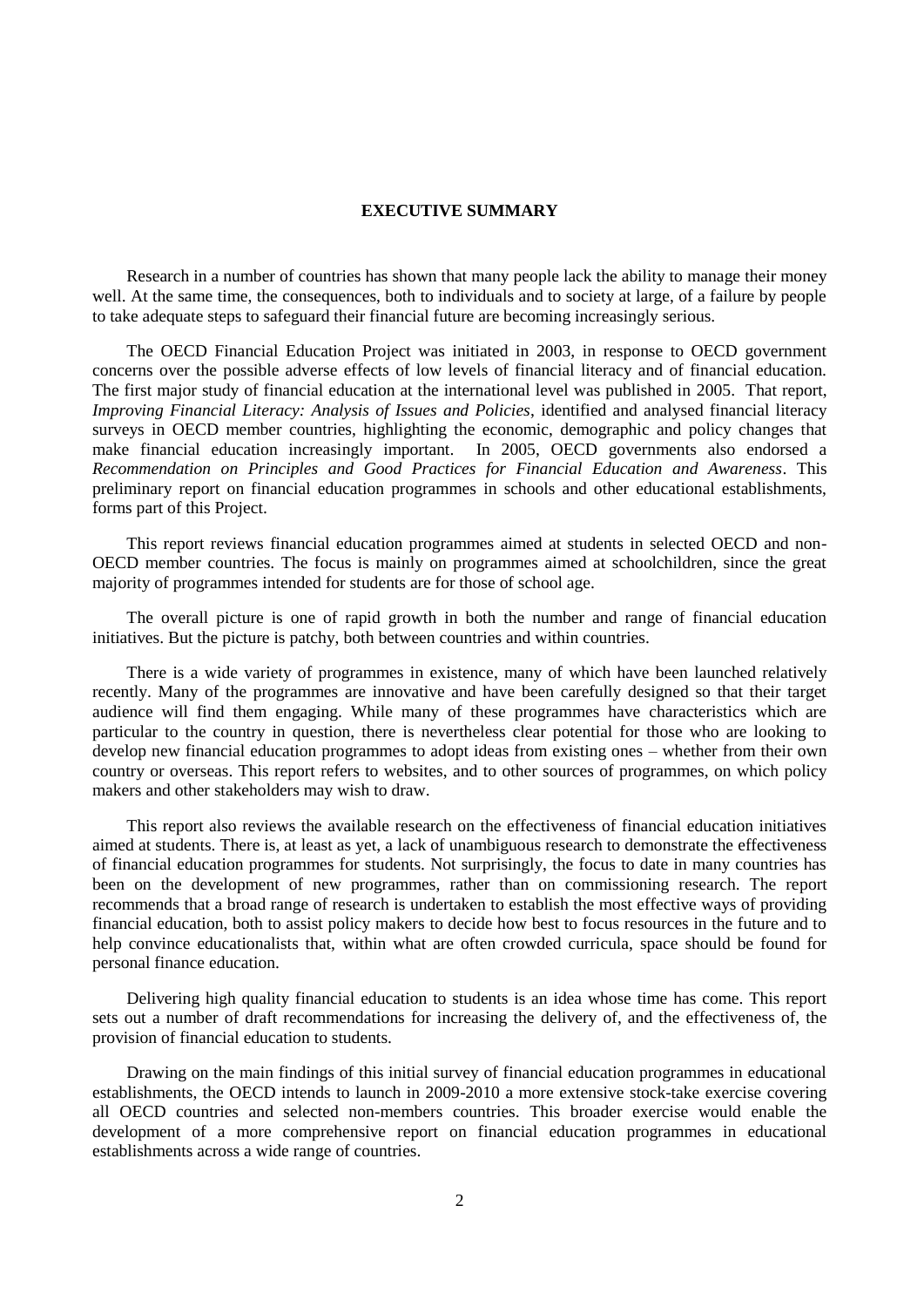# **TABLE OF CONTENTS**

| SECTION 1 FINANCIAL EDUCATION IN SCHOOLS: CHALLENGES AND SOLUTIONS  8      |  |
|----------------------------------------------------------------------------|--|
|                                                                            |  |
| SECTION 2 REVIEW OF LITERATURE ON THE EFFECTIVENESS OF FINANCIAL EDUCATION |  |
|                                                                            |  |
|                                                                            |  |
|                                                                            |  |
|                                                                            |  |
| COMPARISON OF FINANCIAL EDUCATION PROGRAMMES IN SCHOOLS IN<br>ANNEX A      |  |
| ANNEX B SUMMARY OF FINANCIAL EDUCATION PROGRAMMES IN SCHOOLS IN SELECTED   |  |

## **Boxes**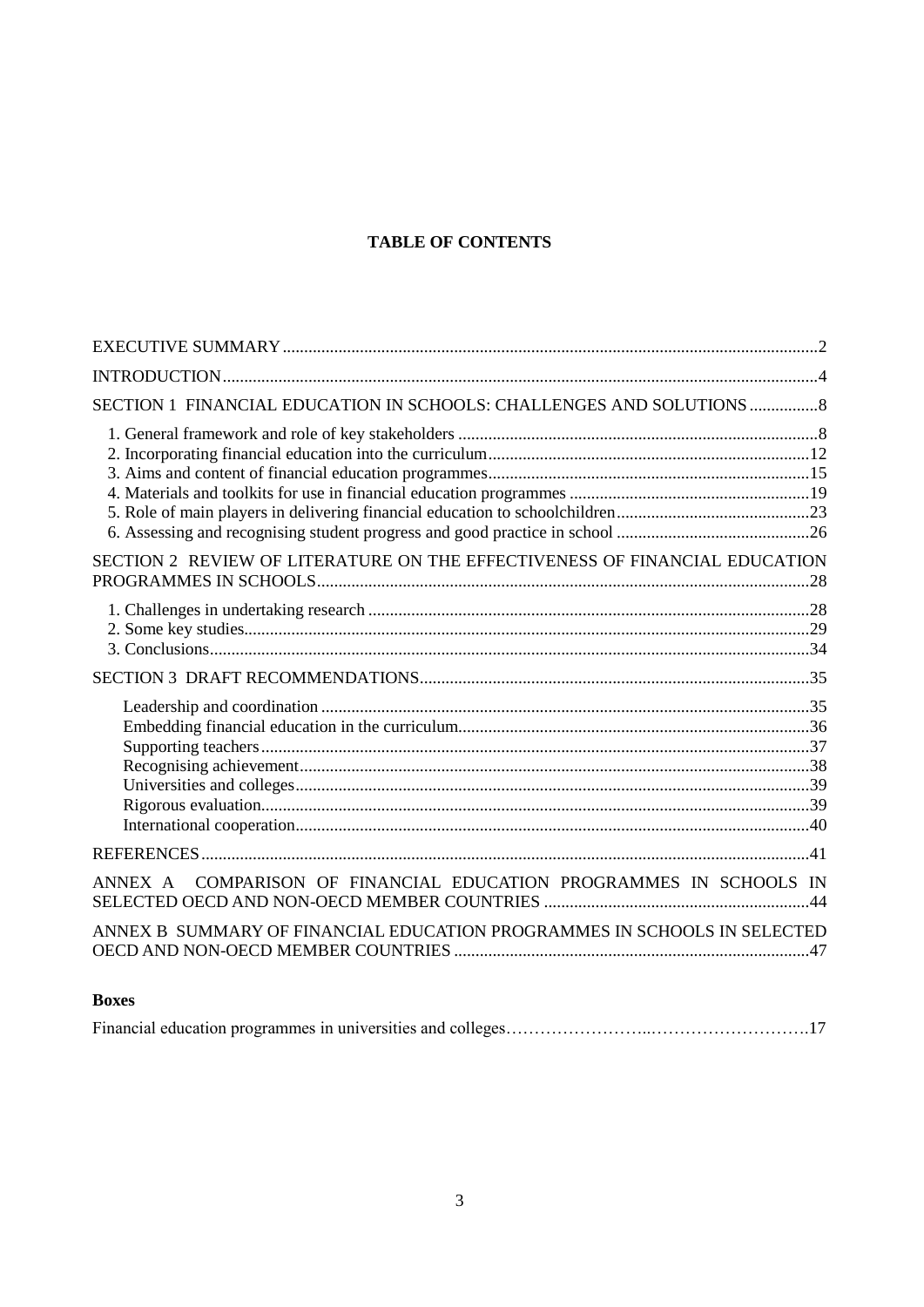### **INTRODUCTION**

In a world in which consumers are increasingly being expected to take responsibility for managing their finances, and in which the range and complexity of choices which consumers face continue to grow, it is important that people are able to make sound decisions about their money. However, many people lack the skills and knowledge to do so. Effective financial education programmes can help give people the skills, knowledge and confidence which they need to manage their money well.

This preliminary report forms part of the OECD Financial Education Project, which was initiated in 2003 in response to OECD government concerns about the possible adverse effects of low levels of financial literacy. In recent years, the OECD has become an international leader in the area of financial education, promoting the need for financial education and helping to set standards for it. The OECD published the first major study of financial education at the international level in 2005. That report, *Improving Financial Literacy: Analysis of Issues and Policies*, identified and analysed financial literacy surveys in OECD member countries, highlighting the economic, demographic and policy changes that make financial education increasingly important. The report also described the various financial education programmes being offered in OECD countries, provided an assessment of their effectiveness and suggested actions which policy makers could take to improve the provision of financial education.

In 2005, OECD governments also endorsed a *Recommendation on Principles and Good Practices for Financial Education and Awareness*. One of the key principles is that "Financial education should start at school....People should be educated about financial matters as early as possible in their lives."<sup>1</sup> As part of its current work on financial education, the OECD is finalising work and recommendations on good practices on financial education in the context of pensions and insurance, which should be released in the first half of 2008. It is also conducting work on financial education and credit issues.

As the OECD's 2005 study brings out, it is becoming increasingly important that consumers have the ability to manage their finances well. For example:

- in many countries, consumers are being expected to take greater personal responsibility than in the past for their financial well-being;
- people are living longer and need to be able to finance themselves throughout the increased period which they can expect to spend in retirement;
- the financial decisions with which people are faced are often more complex than was typically the case in the past.

There is no single solution to the challenge of how to equip people to manage their finances well. Instead, a range of support – ideally, comprising education, information and advice – needs to be

<sup>&</sup>lt;sup>1</sup> Similarly, the European Commission's principles for financial education, published in 2007, includes the following: "Principle 3: Consumers should be educated in economic and financial matters as early as possible, beginning at school. National authorities should give consideration to making financial education a compulsory part of the school education curriculum."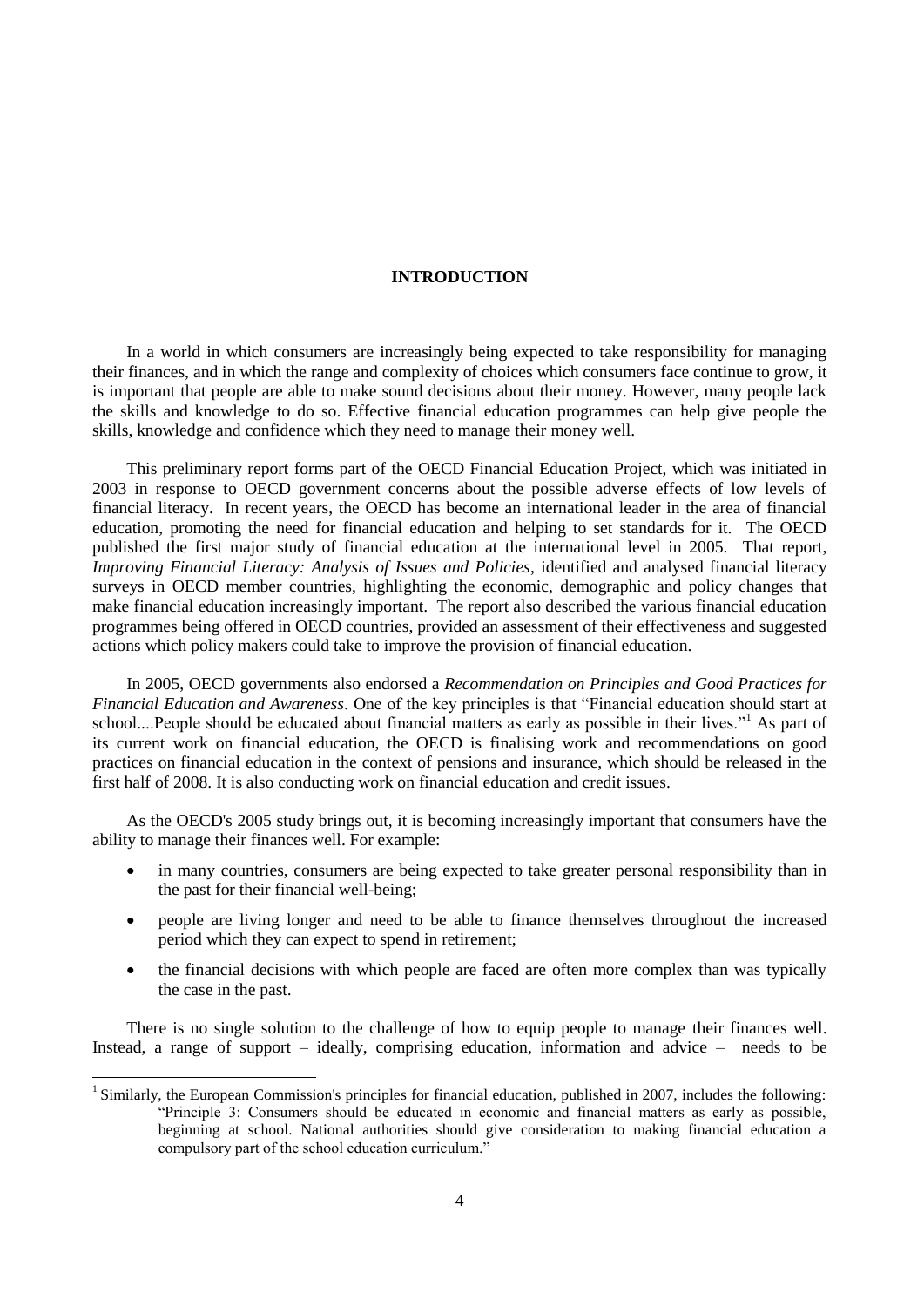provided. The provision of effective financial education to students in schools, and also to students in universities and colleges, can play an important role within an overall financial education strategy:

- financial education can potentially be provided to all schoolchildren in particular age cohorts: they are, in effect, a captive audience. Near-universal coverage of this kind is not feasible for adults;
- other things being equal, younger people are likely to be more receptive to education than older people;
- increasingly, children are making major purchases from a young age and some of them can become determinants of family expenditure. Many older schoolchildren, as well as those who have gone on to further or higher education, have an income earned from occasional work. Children and young people are important target groups for advertising and marketing;
- many young people spend a lot of money on, for example, mobile phone charges. Mobile phone tariffs can be difficult to understand and comparisons between different offers are generally not straightforward;
- many older schoolchildren need to consider the financial implications of whether or not to continue their education;
- young people are increasingly taking financial decisions which could have a significant impact on their well-being, for example by exposing them to the risk of building up significant debts;
- students are the consumers of the future. Financial education can help provide students with the building blocks which they will need to make sound financial decisions throughout their lives. If responsible attitudes and good habits are instilled in people at an early age, they are less likely to get into financial difficulties in later life and are more likely to make financial provision for their future;
- research (for example in the UK) has suggested that young people are less financially capable than their elders. In many countries, however, young people face greater financial challenges than their parents' generation did when they were at a similar age;
- many parents lack the knowledge and ability to manage their money well and so are not in a position to provide effective guidance to their children. There are examples of students, who have themselves benefited from financial education, helping their parents to manage their finances.

However, there are a number of challenges to the development and delivery of effective financial education programmes for students:

- governments and other policy makers may fail to recognise the importance of financial education or may otherwise be unwilling to make available resources or to promote its delivery;
- curricula are often already crowded, making it difficult to introduce stand-alone financial education programmes;
- teachers may not have the competence or confidence to deliver effective financial education;
- if financial education is not delivered well, students are likely to find it dull and uninspiring;
- there is a lack of research findings showing how to deliver financial education most effectively or showing the impact of financial education on attitudes to money management and on likely future behaviours.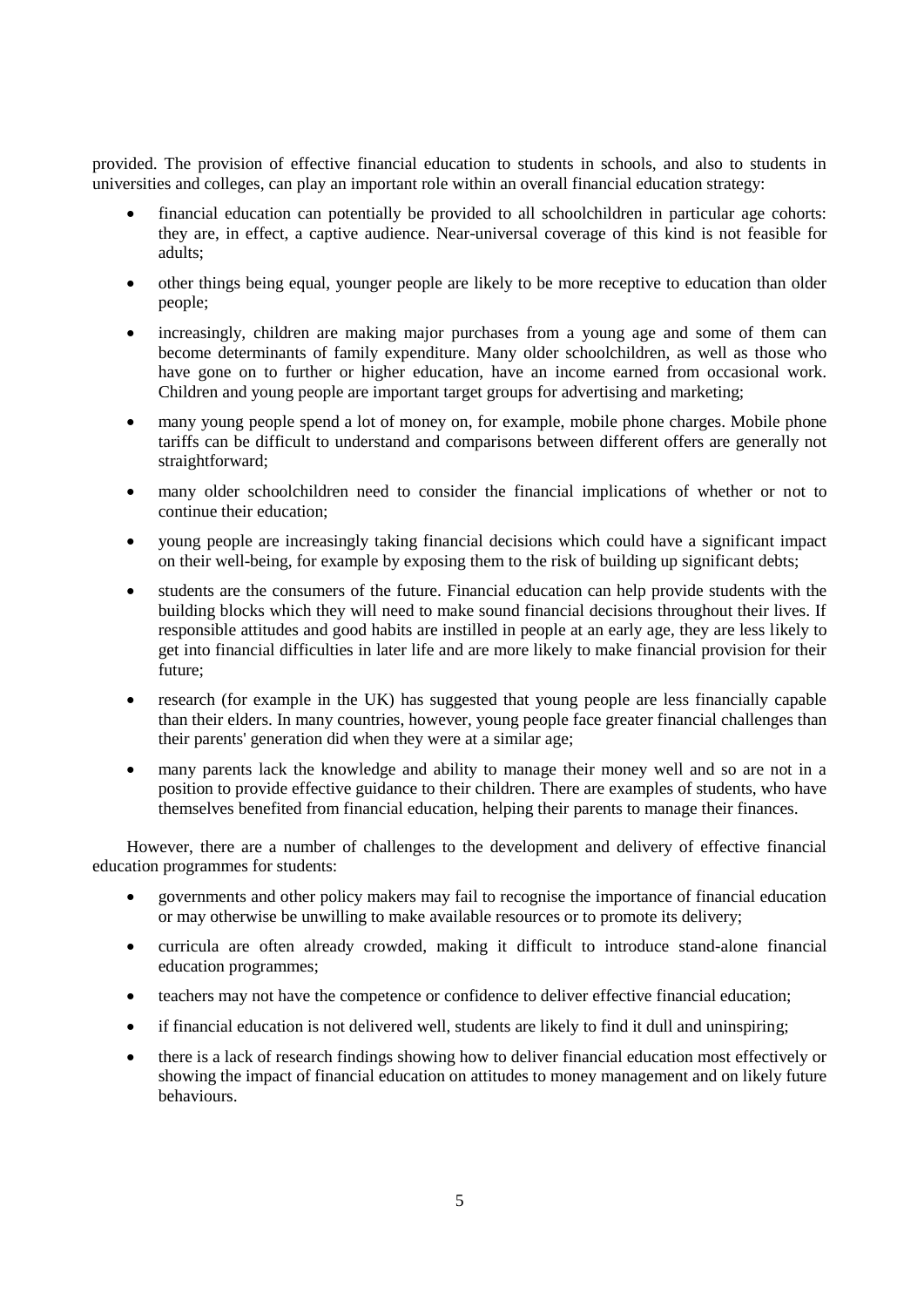As this report demonstrates, however, there are lessons that can be drawn from those countries which have made greatest progress in delivering effective financial education programmes which can help to overcome these challenges. Among other things:

- financial education can be integrated into more established subjects (such as mathematics and citizenship) as well as, or instead of, being delivered as a separate subject;
- teachers can be helped, through training and the provision of tried and tested materials and lesson plans, to become competent and confident in the delivery of financial education;
- there is a wealth of attractive materials lesson plans and other support which teachers can draw on;
- many students as well as parents and teachers attach priority to receiving effective financial education;
- as discussed in Section 2 of this report, there are a number of research results which, together with feedback from educational professionals and students, point to particular ways to deliver financial education effectively.

As experience grows in what is still a relatively new discipline, and as good practice is disseminated and adopted, it is likely that understanding will grow as to what works well and that high quality materials and techniques will become increasingly widely available.

Against this backdrop, Section 1 of this report discusses the main features of current financial education programmes, drawing on examples from countries which responded to a questionnaire. Section 2 summarises the results of some of the main relevant research. Section 3 sets out draft recommendations, which are intended to assist policy makers and others with an interest in improving the delivery of financial education for students.

Annex A summarises some of the main features of financial education in those countries which responded to a questionnaire. Annex B provides further detail, on a country-by-country basis, of financial education programmes in schools.

## *Methodology*

A questionnaire was sent to experts in selected OECD member countries and non-member countries, to seek information about financial education programmes for students and any relevant research. Experts in all but two of these countries (Australia, Canada, France, Ireland, Malaysia, Netherlands, New Zealand, Singapore, United Kingdom and United States) completed the questionnaire and/or provided other information.

In addition, an analysis was undertaken of relevant published research into the effectiveness of financial education initiatives aimed at students; and supplementary advice was obtained from some academics specialising in this field.

Telephone or face-to-face interviews were undertaken with some of the experts who were consulted.

### *Limitations*

The analysis of financial education programmes is confined to programmes in those countries which were sent the questionnaire and which provided information in response. Varying amounts of information are available about programmes in different countries; in some cases, information was provided about only some aspects of programmes in those countries.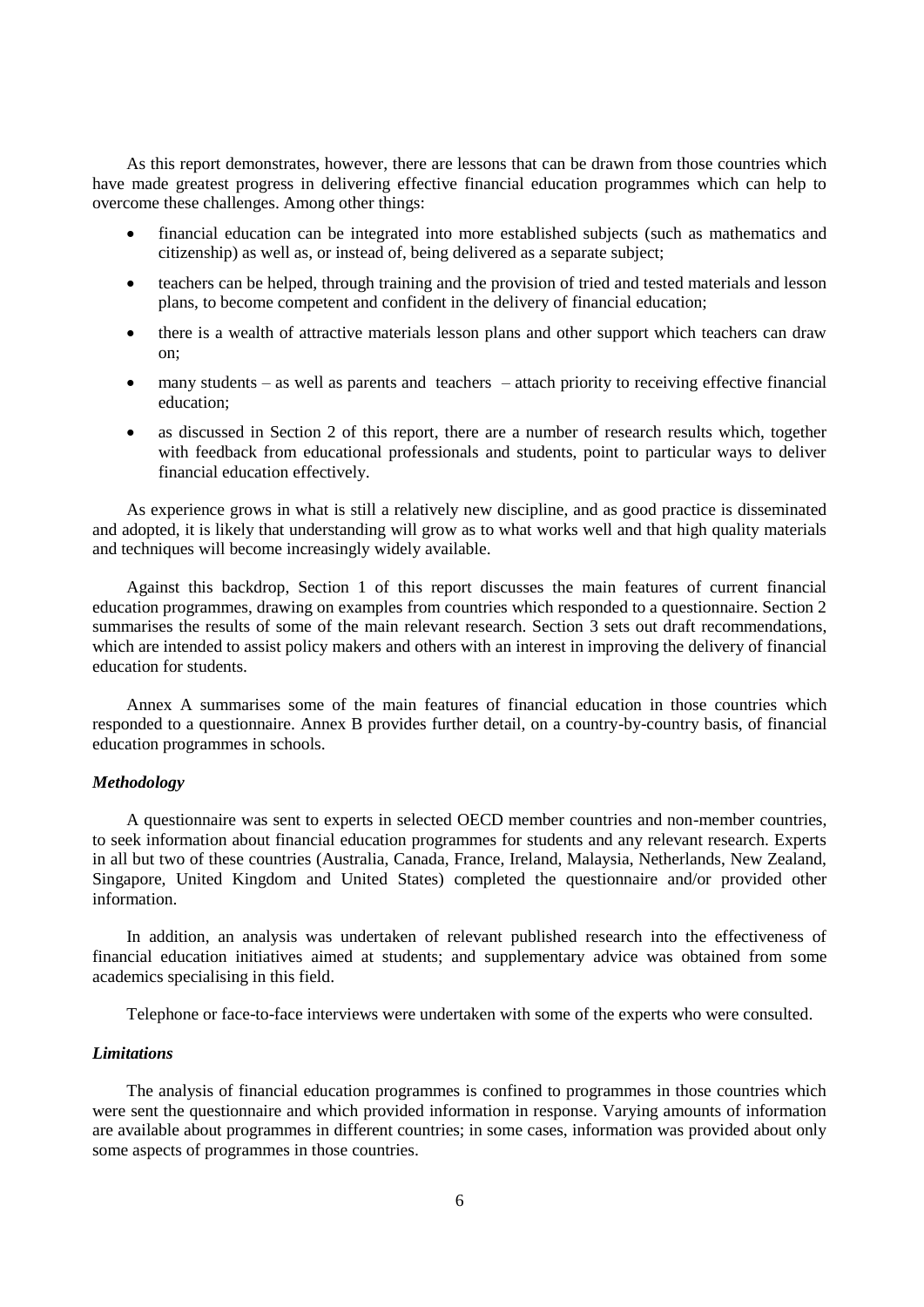In several other countries, financial education programmes aimed at students have recently been launched or are about to be launched. This reflects the growing recognition of the importance of financial education.

The great majority of existing programmes are aimed at students of school age, rather than students in universities or colleges. Correspondingly, most of the information received in response to the questionnaire was about schools programmes. Reflecting this, most of the report focuses on this area, with a shorter section on financial education in universities and colleges<sup>2</sup>.

In many countries, little or no research has so far been conducted into the effectiveness and efficiency of financial education programmes. This is an area which is ripe for development. The focus of research which has been undertaken tends to differ as between different countries, which limits the scope for comparing results.

Virtually all the research which has been conducted has focused on financial education in schools (rather than in universities or colleges).

### *Acknowledgements*

 $\overline{a}$ 

The author is very grateful to the national and academic experts who have provided contributions and comments. Particular thanks go to Flore-Anne Messy of the OECD Financial Affairs Division for her invaluable comments and suggestions.

 $2<sup>2</sup>$  Information on programmes in universities and colleges is set out in the boxed text on page 17.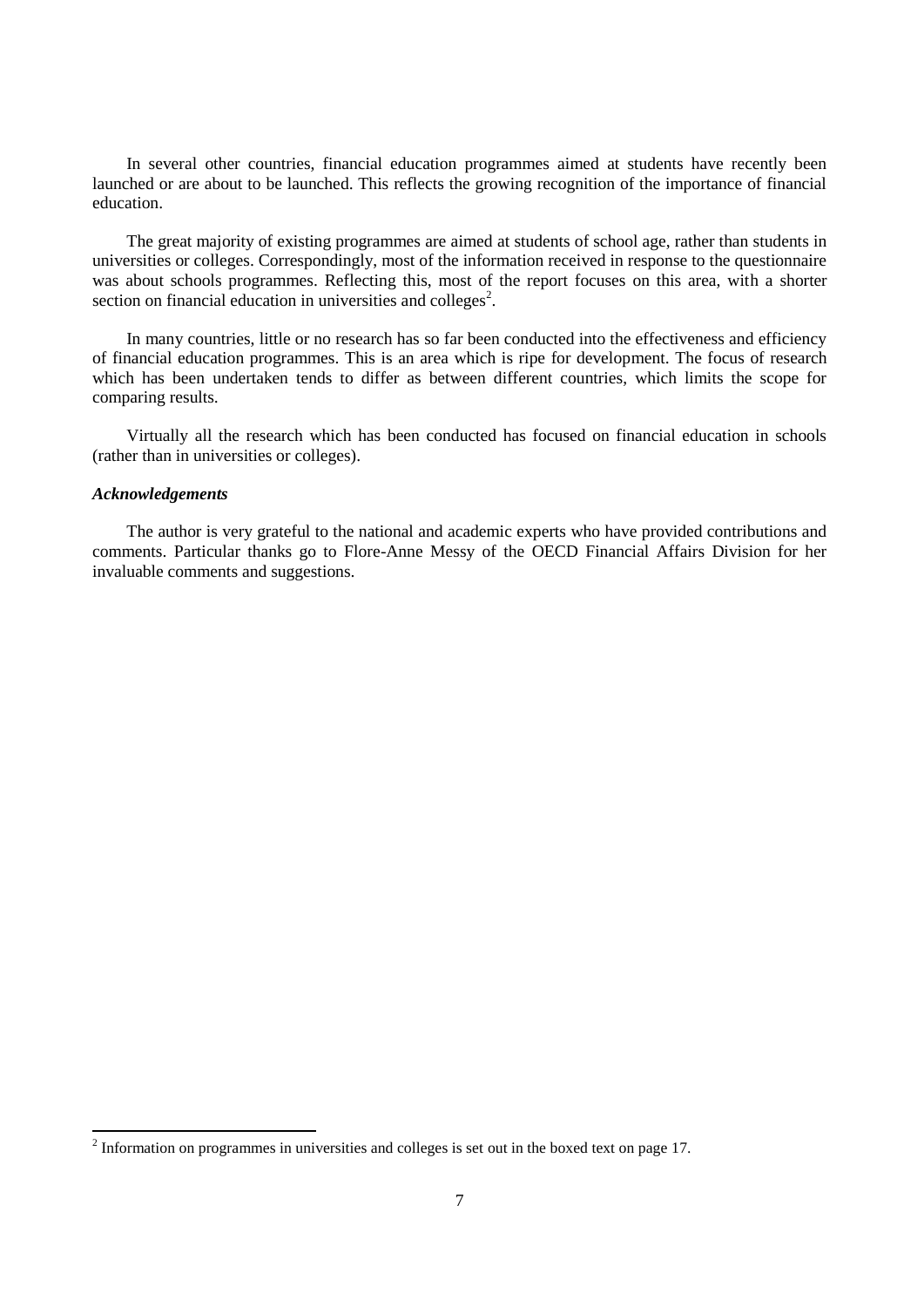#### **SECTION 1**

#### **FINANCIAL EDUCATION IN SCHOOLS: CHALLENGES AND SOLUTIONS**

Until recently, few people understood the concept of financial literacy or why improvements were necessary. However, in many countries today, relevant stakeholders increasingly recognise the consequences – to society as well as to individuals – of poor levels of financial literacy and a number of initiatives are under way to try to improve the current situation. But much more remains to be done.

It would be unrealistic to expect that a single solution would be sufficient on its own. For example, a programme which focused solely on students would provide no direct benefits to the existing adult population. And it would take several decades for the great bulk of financial services consumers to have been exposed to a financial education programme as students. Moreover, many adults who had received financial education as a student would benefit from refresher training or support – particularly given the rapidly changing financial landscape, which can mean that, for many, there have been significant developments since they finished full-time education.

So, broadly based strategies are needed to drive up current levels of financial capability. Within such strategies, financial education programmes aimed at students have a vital role to play.

The remainder of this section of the report examines financial education programmes in schools (and the much more limited number of financial education programmes in universities and colleges) and reviews some of the main issues and challenges, together with solutions which have been developed in selected countries

#### **1. General framework and role of key stakeholders**

### *Persuading policy and educational decision-makers*

One of the major challenges to embedding financial education successfully into schools is in persuading policy and educational decision-makers to provide room in the curriculum. There are many competing demands for places in the curriculum: financial education must, in effect, compete for space against alternative subjects, such as nutrition and sex education. No matter how persuasive the case for educating students about the wise use of money, little progress is likely to be made unless relevant policy and educational decision-makers – at national and, if relevant, local levels – are on board and are supportive. So, those who are looking to promote financial education programmes need to consider carefully whose support is needed (for example, is it sufficient to persuade Ministers and officials in national education departments; or is discretion exercised at local level, or at the level of individual schools, thus making it necessary also to persuade local officials and head teachers) and how best to secure their support. Moreover, they need to take effective action to secure this support.

One of the considerations which will weigh with decision-makers is whether proposed financial education programmes can contribute to the achievement of legislative or other requirements relating to the contents of school curricula. Those who advocate the incorporation of financial education programmes into the curriculum need to be able to address this issue.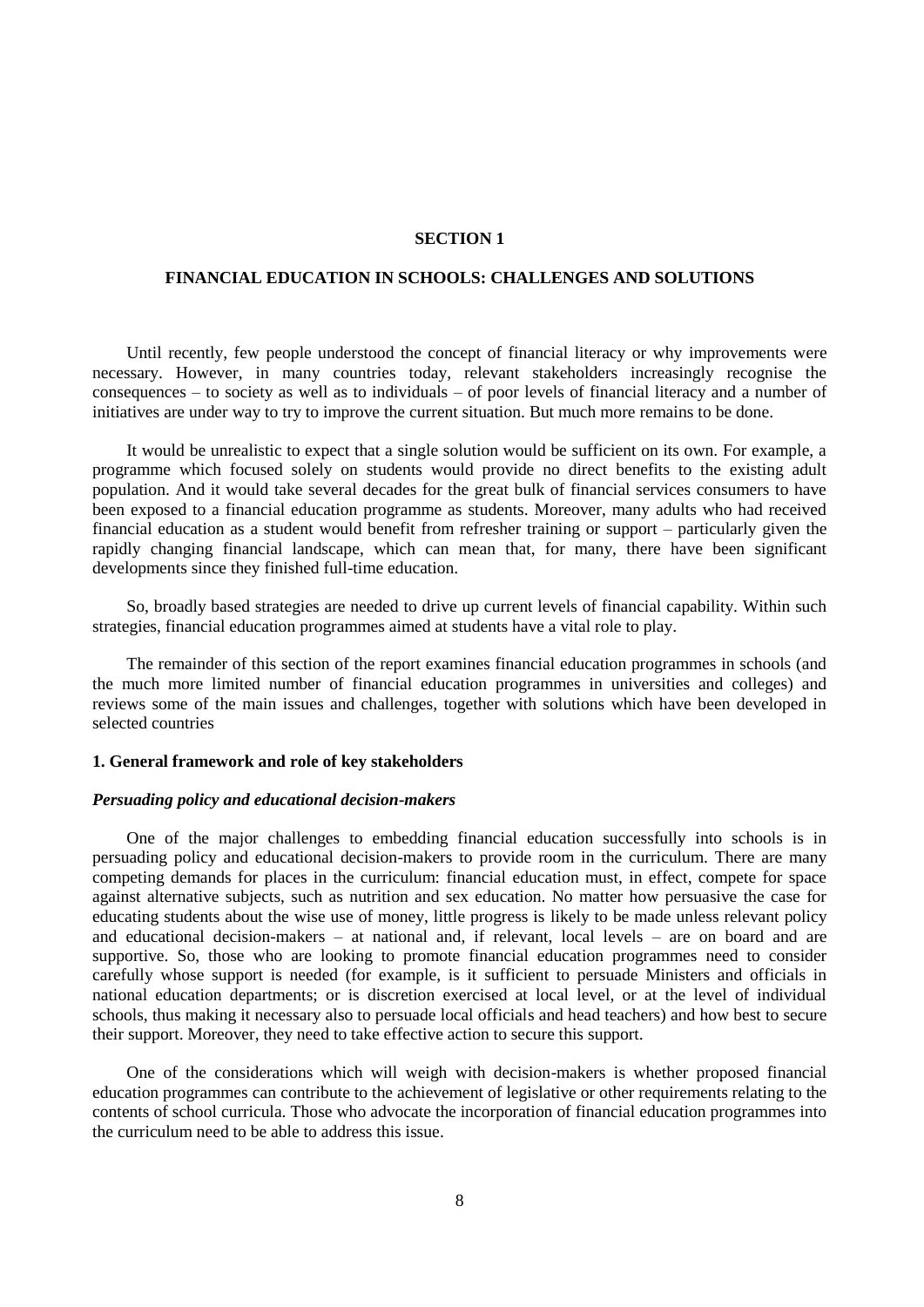Another factor which will weigh with decision-makers is whether or not high quality materials which students are likely to find attractive, together with training and other support for teachers, is readily available – and, if they are, at what cost. If not, there is no shortage of alternative subjects which can be taught in the limited time available for teaching students.

Policy and educational decision-makers, whether at national, regional or school level, will not necessarily recognise the importance of financial education, understand how it can be incorporated within the curriculum or know what is available to help provide effective financial education. In those circumstances, it is important to put in place an effective communications plan to ensure that key decisionmakers have appropriate information on these sorts of issues.

Nevertheless, many teachers recognise the importance of financial education in providing their students with necessary life skills. For example, in the Netherlands, a survey of some 400 teachers indicated that teachers in both secondary and primary schools regard financial education as very important. Similarly, research carried out in the UK by the Financial Services Authority found that 53% of schools for children aged 11 and above and 34% of schools for those aged 7-11 considered it very, or fairly, high priority to teach personal finance education: the main reason given for not teaching it was lack of time in the curriculum.

No single organisation can bring about the successful delivery of financial education in schools. A partnership approach is needed. In Australia, for example, the Australian Government's Financial Literacy Foundation works collaboratively with educational authorities, business and community organisations. It established a national Reference Group of State and Territory education jurisdictions, Catholic and Independent sectors and Offices of Fair Trading to develop a National Consumer and Financial Literacy Professional Learning Strategy. In the UK, the FSA works closely with the national government (in particular, the Department for Children, Schools and Families and the Treasury); with devolved governments in Scotland, Wales and Northern Ireland; and with government agencies, such as the Qualifications and Curriculum Authority and the Office for Standards in Education, Children's Services and Skills (Ofsted); and, when formulating its strategy, it held a workshop with a range of headteachers. In addition, pfeg<sup>3</sup> (Personal Finance Education Group) which is the main delivery arm in England for the financial education in schools strategy, liaises closely, on a continuing basis, with a wide range of interested parties.

In a number of other countries (for example, Ireland, Malaysia, Netherlands, New Zealand, Singapore and United States), national financial education strategies, involving a range of partners, have been initiated or are in the process of being established. This helps to facilitate a partnership approach to the delivery of financial education in schools.

## *Leadership and coordination*

In order to provide focus and momentum, there needs to be – as well as a partnership approach – effective leadership at national level, at individual school level and possibly at intermediate (such as regional) levels. There are a number of different models for achieving this, some of which involve more than one leader at national level, with each of the leaders focused on different aspects. Examples include the following:

 in New Zealand, the Retirement Commission leads work on financial education, as part of its leadership of the development of a national strategy for financial literacy. It may seem anomalous that an organisation whose purpose is to help people prepare financially for their retirement

<sup>&</sup>lt;sup>3</sup> Pfeg is an educational charity.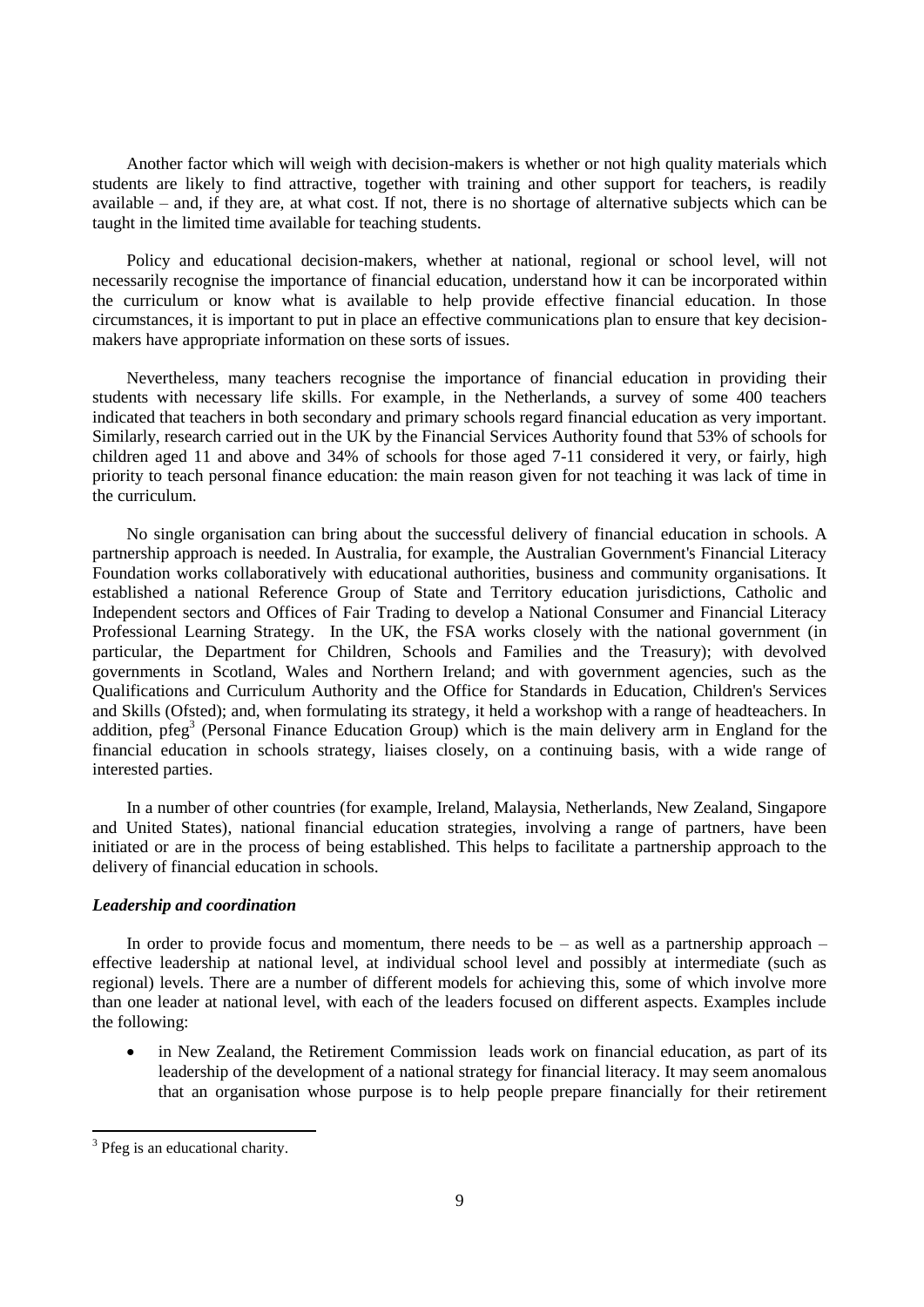should lead work on financial education in schools. However, the Retirement Commission recognises that, in order for people to be able to plan for their retirement, they need to be financially well-educated and to be able to make informed financial decisions throughout their lives;

- in Malaysia, Bank Negara Malaysia (the central bank), in collaboration with the Ministry of Education and with financial institutions, plays a leading role. Its savings campaign, which was launched in 1996 and the long-term objective of which is to nurture Malaysians to be financially savvy, provides the foundations for a financial education programme for schoolchildren, which is designed to inculcate the savings habit and to create awareness of the importance of smart financial management and planning;
- the Australian Government established the Financial Literacy Foundation in June 2005, as a division of the Treasury, to give all Australians the opportunity to improve their financial knowledge and better manage their money. The Foundation provides national leadership for the national strategy on financial literacy, a key element of which is financial education in schools, and works collaboratively with educational authorities, business and community organisations to build social, spiritual, intellectual and financial capital in education nationally. This multifaceted model has coherent strategies at school, system and sector levels. It is adapted from the *Alignment for Transformation Model<sup>4</sup>* and identifies how schools acquire and utilise different kinds of resources. The Foundation continues to develop partnerships with relevant government, industry and community organisations to deliver high quality financial literacy programmes and resources;
- in the UK, the Department for Children, Schools and Families is responsible for policy relating to financial education in schools in England, with devolved governments fulfilling similar roles in Scotland, Wales and Northern Ireland, while the Financial Services Authority leads the national strategy on financial capability, one of the main strands of which is financial education in schools. In Scotland, the main strategic organisation for financial education in schools is the Scottish Centre for Financial Education, which is part of Learning and Teaching Scotland (an organisation which advises the Scottish Government on curriculum policy).

It is important also that there is effective leadership at school level. In the UK, the Office for Standards in Education, Children's Services and Skills (Ofsted) (2008) found that, in schools and colleges where financial education was being developed successfully, there was nearly always a member of staff, often at senior level, who had overall responsibility for the development of financial education across the institution. In some cases, this was a non-teaching member of staff: this approach could work well, because the person concerned had time to liaise with teachers across the curriculum and to establish effective links with outside bodies.

## *Main organisations involved in the provision of financial education*

In many countries, a wide range of organisations is involved, in some way, in the provision of financial education. Typically, this can include some or all of the following: government or government agencies; local government; financial services regulators and central banks; various educational bodies; private sector entities, such as financial services firms and trade bodies; and consumer and voluntary organisations. Each of these types of body has an interest in developing the financial skills of young people. There are some organisations – such as the Microfinance Centre for Central and Eastern Europe and the New Independent States; and some financial services firms and foundations – which operate across a range of countries.

<sup>&</sup>lt;sup>4</sup> See Caldwell and Spinks (2007).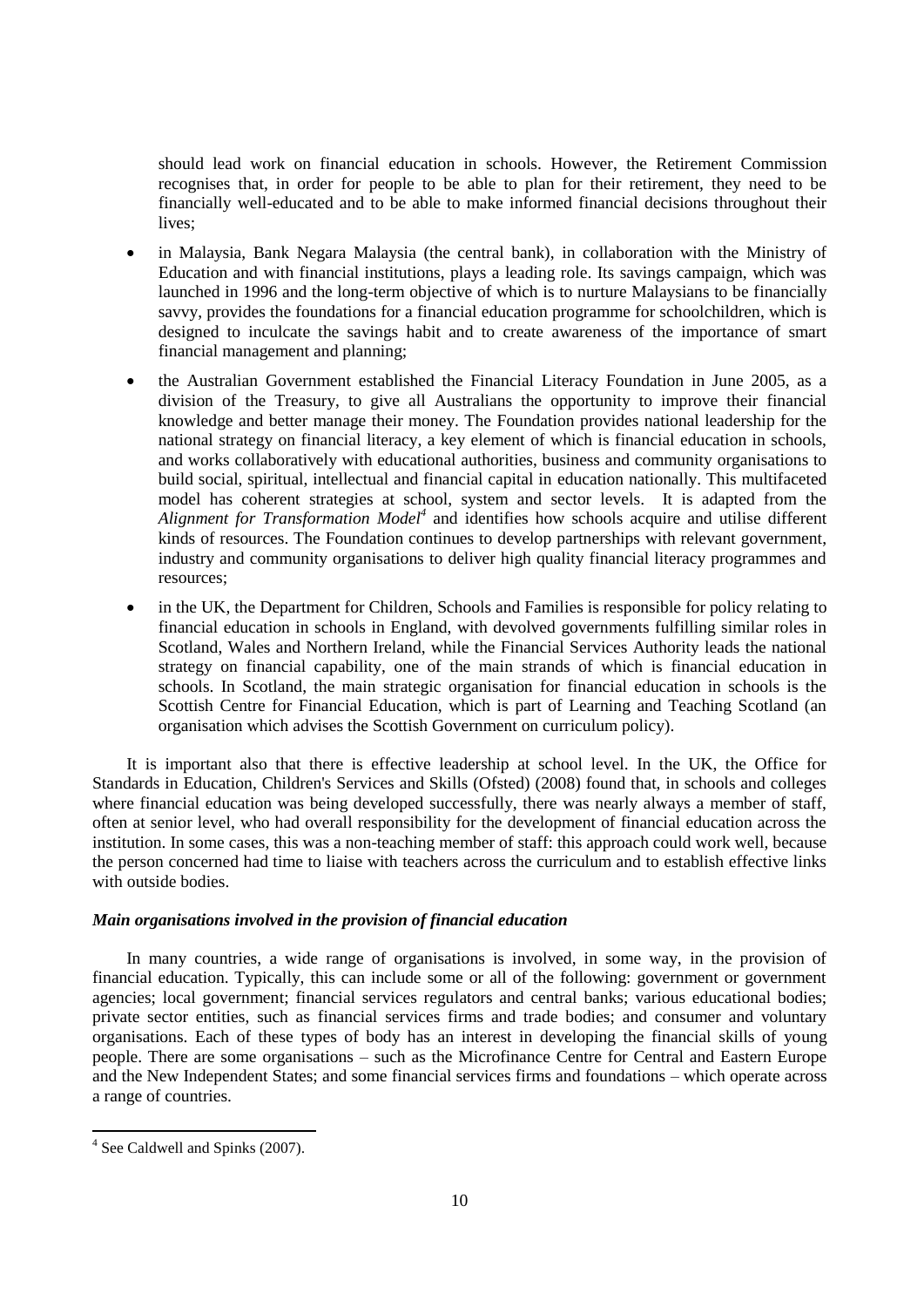In those countries with well-developed financial education programmes, the government, a government agency, a financial services regulator or the central bank has generally played a vital role in leading and coordinating the initiative. These organisations are usually also the main, or even the only, providers of the resources which are needed to develop and sustain financial education programmes.

Organisations involved in the provision of financial education can play a variety of roles, ranging from laying down requirements or guidance about the teaching of financial education to the provision of materials or making available trained staff to go into schools to help deliver financial education on the ground.

Some private sector organisations, such as financial services firms, have made financial education one of the main themes of their corporate social responsibility activities. Similarly, some charitable foundations include financial education among their objectives. It is important that, where the commercial sector is involved in the provision of financial education, safeguards are in place to avoid any marketing, or the appearance of marketing, of products or services.

Under Malaysia's School Adoption Programme (SAP), more than 7,000 schools have been adopted by a financial institution (a commercial bank, development bank or insurance company). The financial institutions lead activities relating to banking, insurance and basic financial knowledge, as well as providing an opportunity for schoolchildren to experience having a bank account.

Successful programmes generally involve a partnership approach, involving a range of organisations from different sectors, to the delivery of financial education in schools. In the US, Jump\$tart is a coalition of some 185 entities, including financial services firms and trade organisations, educational bodies, charitable foundations and consumer and voluntary bodies. Moreover, there are also state coalitions, each of which has its own partners/members.

## *Length of time financial education programmes have been in place*

In the US, financial education programmes have been in place for several decades. For example, the US National Endowment for Financial Education (NEFE) High School Financial Planning Program – which is provided free of charge to schools and organisations in all 50 States, the District of Columbia, and US military installations around the world – was launched in 1984 and since then has reached over 5 million teenagers in 60,000 schools. Prior to that, students were typically required to take home economics (now known as family and consumer science) courses, many of which included a personal finance element. However, in most states, family and consumer science courses are now elective, rather than compulsory, so fewer students are exposed to personal finance education in this way.

The US Jump\$tart Coalition for Personal Financial Literacy was launched in 1995 to promote personal finance education in schools and to improve the financial knowledge and abilities of children and young adults, as well as to coordinate the financial literacy activities of a variety of organisations and agencies.

In most other countries, financial education programmes (where they exist) have tended to have begun more recently. And in those countries where financial education programmes have been in existence for some years, there has typically been a greater impetus towards the provision of financial education over the last few years than in the past.

### *Costs and funding*

Little information is available about the costs of financial education programmes. The information which is available tends to relate to the direct funding of particular aspects of a programme – for example,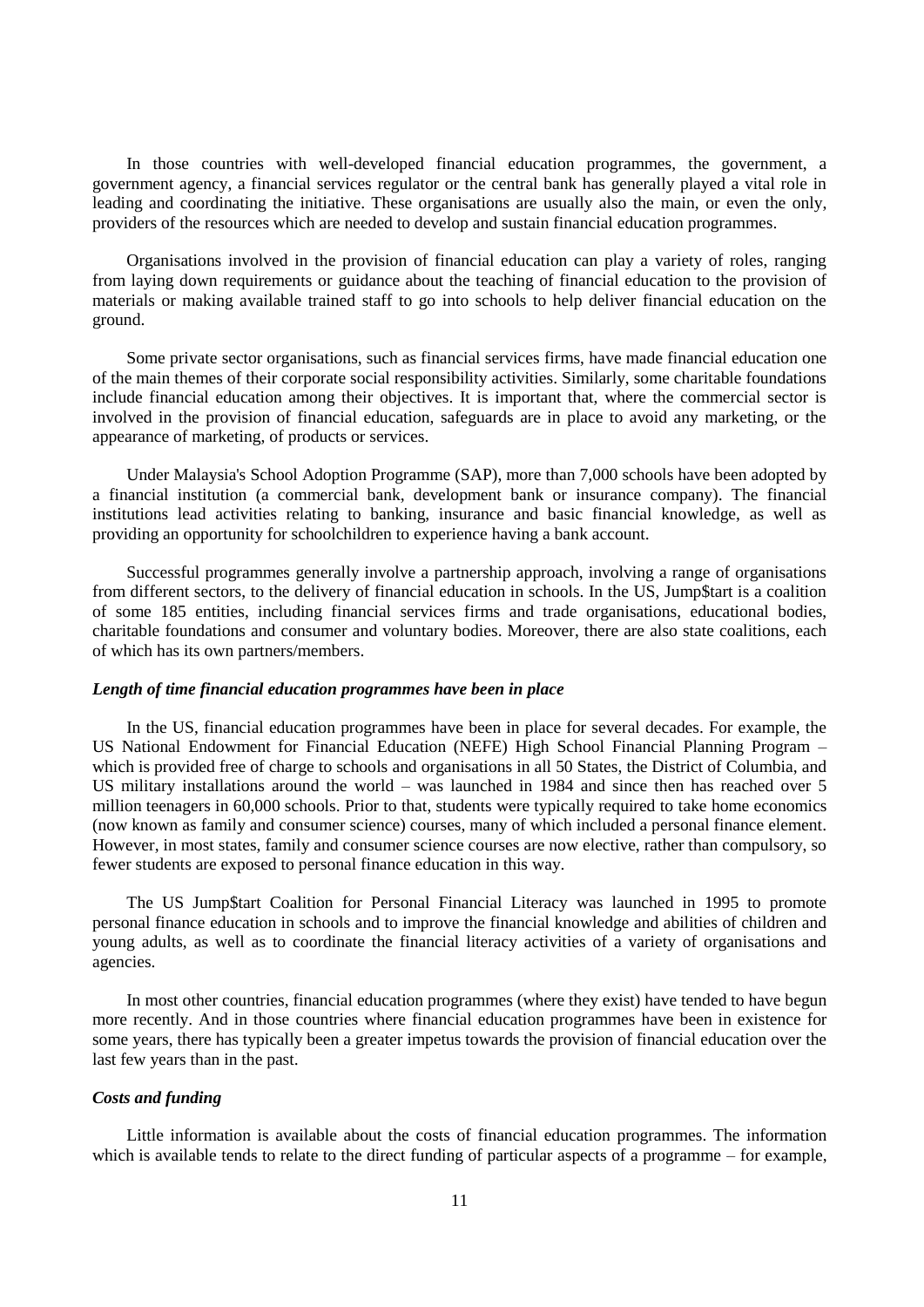the costs of developing a resource or of providing specific teacher training courses. There is no information available about what are typically much greater amounts of indirect funding (for example, a proportion of the costs of teacher time, where financial education is delivered in the context of another subject; or the notional costs of the time of financial services staff who provide support to schools on a voluntary basis).

Where funding is provided for particular initiatives, it is important that it is made available for a sufficiently long period ahead to allow those involved in the delivery of financial education to plan sensibly. For example, if funding for teacher training were made available for no longer than a 12 month period, those who would need to develop the training programme and promote it to teachers might well feel that there was insufficient certainty about possible future funding to justify the necessary investment of their time.

### **2. Incorporating financial education into the curriculum**

### *Should financial education be compulsory?*

In some states or countries, financial education is a compulsory part of the curriculum, that is schools are required by legislation to provide financial education. For example, in the US, the Jump\$tart State Requirements website<sup>5</sup> indicates that, in 2008, three states require at least a one-semester course devoted to personal finance; 15 states require personal finance instruction to be incorporated into other subjects; and while other states have no such requirements, personal finance education is provided in most of them on a discretionary basis. Detailed requirements differ from state to state and can also differ from school district to school district. At the Federal level, the Senate and the House of Representatives have passed Resolutions 126 and 273, respectively, designating April as financial literacy month. A number of states have accordingly recognised April as financial literacy month or have other types of financial education bills pending.

In Canada, financial education is mandatory in British Columbia under a life skills programme (the financial education component of which occupies around 21 hours of class time) at the Grade 10 level; and it is mandatory in Nova Scotia at the Grade 11 level under career and life management (with personal financial life skills - including budgeting, credit, banking – taking up around 15 hours). Other provinces have non-mandatory courses that contain some elements of financial education. Financial management outcomes are included in the mandatory mathematics courses in all provinces, but there is no uniform curriculum across the country.

In Northern Ireland, financial education is compulsory at primary school level as part of mathematics and numeracy and at secondary school level as part of mathematics with financial capability; and it is also delivered through other parts of the curriculum. In Wales, financial education is compulsory for all schoolchildren aged 7-16.

In a number of countries, schools have discretion as to whether or not to provide financial education and, if so, how to set about this. In some of these countries, a significant proportion of schools provide some financial education, but the amount and content can vary widely.

In some countries, the government encourages schools - for example, through guidance - to provide financial education. For example, in England, the government issued guidance to schools in 2000 which encouraged them to provide personal finance education. This guidance specified different types of financial education for children of different ages within the overall age range of 5-16. At secondary school level (that is for children aged 11-16), financial capability has recently been given a more secure place in

<sup>&</sup>lt;sup>5</sup>http://www.jumpstart.org/state\_legislation/index.cfm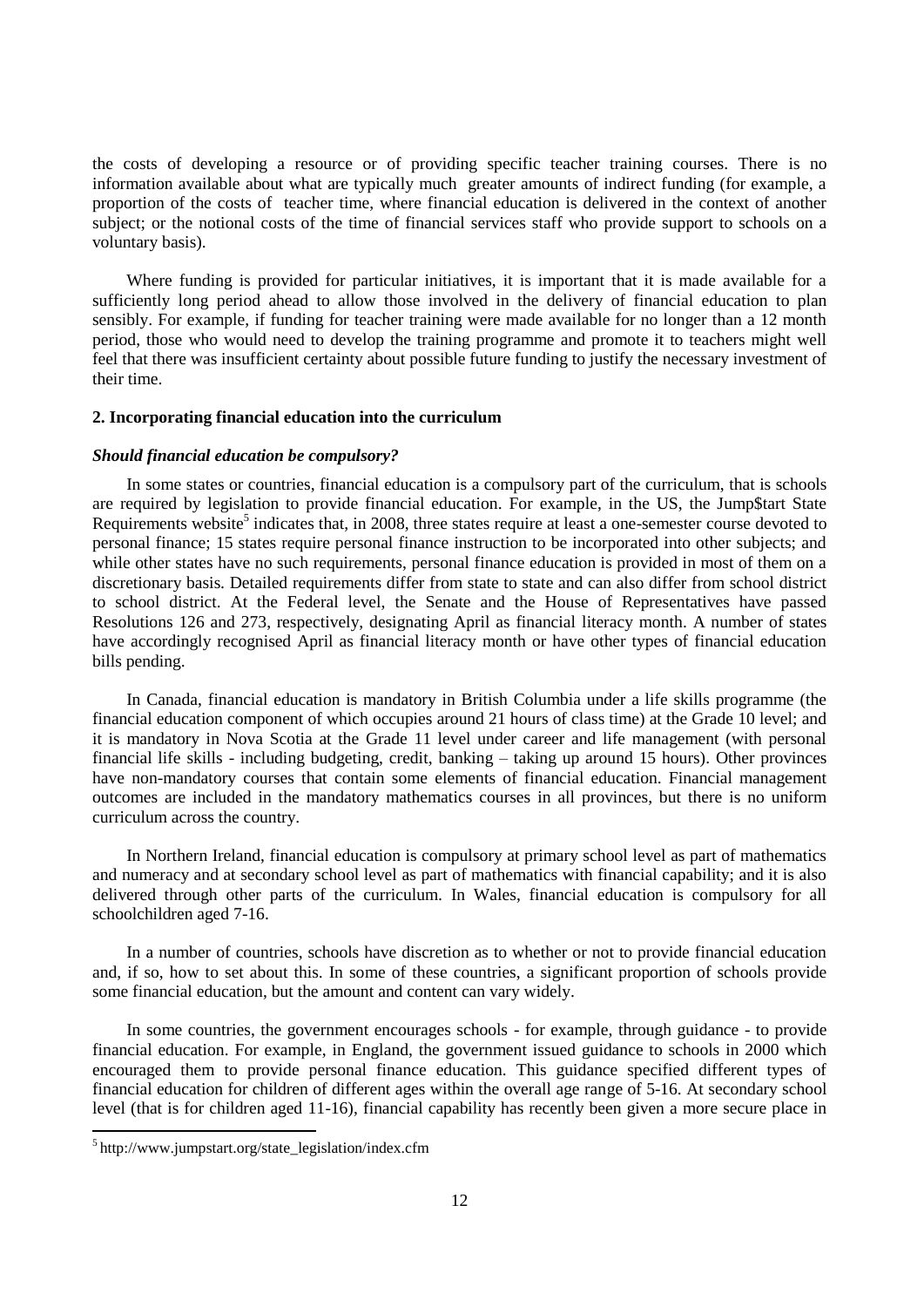the curriculum through a new economic wellbeing and financial capability strand, which forms part of revised Personal, Social, Health and Economic (PSHE) education. In addition, financial education is now included in the programmes of study for mathematics; and it will be a context for functional mathematics, when this is introduced into the curriculum from September 2010. While financial education will remain non-statutory, the government has stated that it expects all children aged 5-16 to receive financial education.

The case for making financial education compulsory is that this is the surest way of securing its inclusion in school timetables: given that, typically, curricula are already crowded, it may be difficult to secure space for financial education unless it is made compulsory. Financial education can be made compulsory as a stand-alone subject or as part of other relevant subjects. In either case, however, making a subject compulsory does not necessarily result in high quality teaching and learning. Even in those countries or states where financial education is compulsory, its delivery tends to be patchy.

In view of the pressures on curriculum time, and also of the general thrust of policy in some countries to give schools a significant degree of autonomy in deciding what to teach, compulsion may not be achievable politically – particularly, until such time as a track-record has been developed on the effective provision of financial education on a voluntary basis. So, especially for countries in the early stages of delivering financial education programmes, it may be unrealistic to expect immediate inclusion of the subject in the compulsory part of the school curriculum. Moreover, some experts<sup>6</sup> consider that schools are more likely to deliver high quality financial education if they are willing volunteers. If, however, financial education is not compulsory, there need to be clear incentives for schools to provide financial education and to deliver it well.

### *Should financial education be a stand-alone subject?*

An important related issue is whether financial education should be provided in schools as a standalone subject or, instead, as part of other courses.

The case for a stand-alone course is that this gives financial education greatest prominence and is likely to help secure the provision of more time within the curriculum to cover the wide range of financial topics which schoolchildren should ideally be taught. Specialist teachers can develop expertise in the subject and can plan a comprehensive and coherent programme (within the constraints imposed by the time made available to teach the subject). Where financial education is not given dedicated time, there is a risk that its delivery will be incoherent or will not take place.

In many countries, however, it is likely to be unrealistic to secure the inclusion in the curriculum of new, stand-alone subjects, such as financial education. Further, there is a positive case for incorporating financial education into existing courses. This can help to bring financial education to life, enable financial topics to be covered in a wide range of contexts and – to the extent that a stand-alone financial education course would be optional, rather than compulsory – can dramatically increase the number of schoolchildren who receive some financial education.

In many situations, the way forward will be determined by pragmatism. If there is no realistic prospect of securing space in the curriculum for a stand-alone subject – which in many countries is likely to be the position – then the focus should be on identifying opportunities within the existing curriculum for incorporating financial education. Examples can be found of financial education being incorporated within a wide range of subjects, including mathematics, economics, citizenship and related subjects, business and enterprise studies, social sciences, languages, science, geography, history, drama, information and

 $<sup>6</sup>$  Based on responses to the questionnaire.</sup>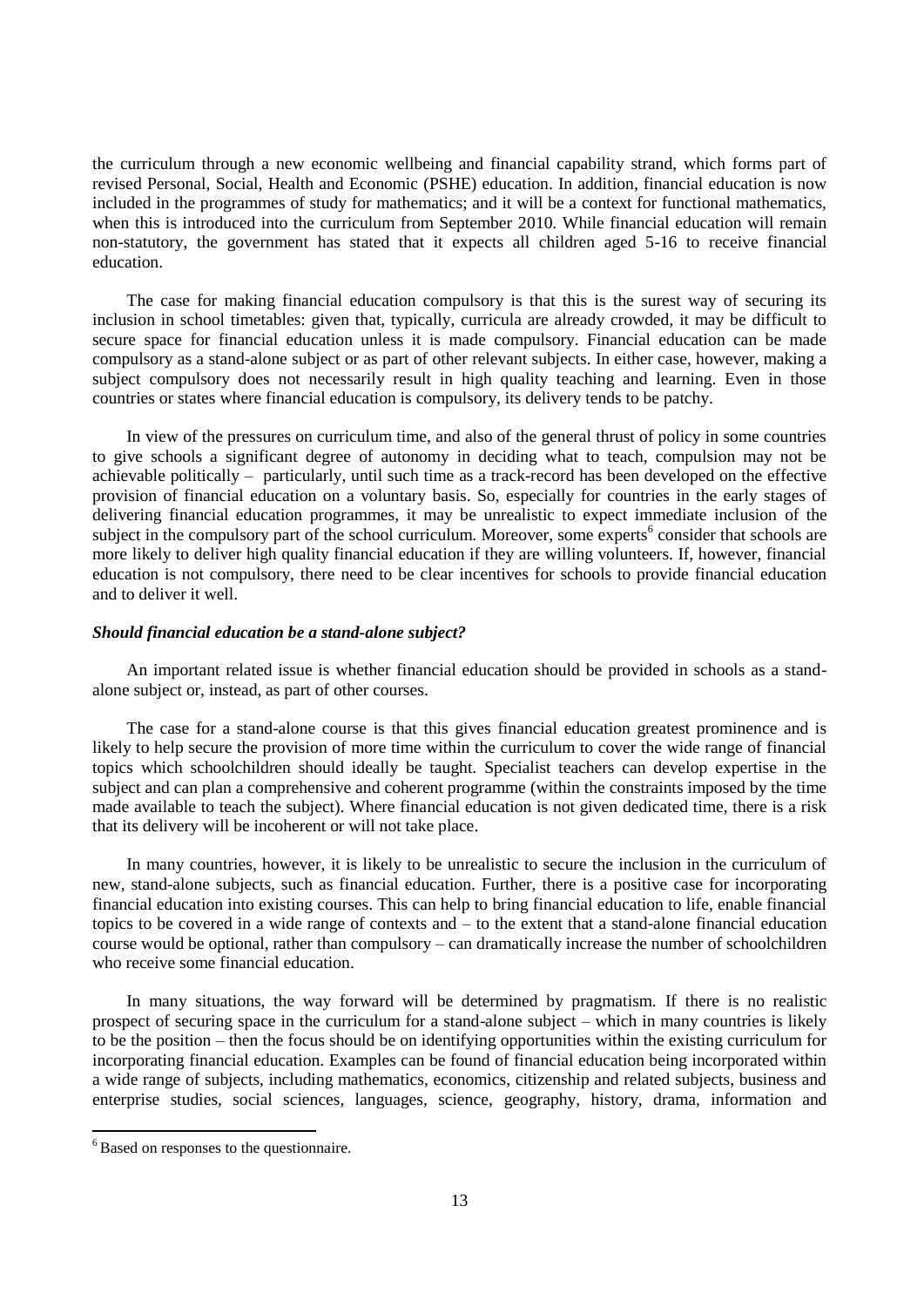communication technology, home economics and catering, family and consumer science, careers education and work-related learning.

In mathematics, for example, money issues can provide a context for teaching to which students can readily relate. By way of example, students could consider an advertisement for perfumes which shows reductions in previous prices. They could be asked to calculate the percentage reductions, together with the cost per millilitre for each of the perfumes. An advertisement on these lines could also prompt discussion of needs and wants and of whether products or services which have been subject to price reductions necessarily represent good value to the consumer.

In history, discussion of a past example of a Stock Market collapse can provide an opportunity to talk about the role which holders of stocks and shares play; the nature of stocks and shares; how their value is determined; what makes their value rise and fall; what has been their long-term performance; etc. Similarly, students in the US studying the Great Depression can learn about the rise of the modern banking system and the Social Security system.

Students taking a family and consumer science course can learn about how credit works while being taught how to shop for major purchases, like cars and homes. Students taking catering courses can be required to prepare detailed costings for meals they will be preparing and to learn about the importance of staying within a budget.

Integrating financial education into other subjects saves scarce curriculum time; and the integration of financial education into "real world" contexts can help attract students" interest and facilitate their learning.

### *At what age should children start to receive financial education?*

Some experts<sup>7</sup> feel that the best prospect of influencing future behaviour is to reach children while their minds are most open to new concepts, and that this is towards the beginning of their school lives.

There are a number of examples of financial education programmes for children in kindergarten. Activities can include, for example, simulated shopping for toys or for household goods, where children learn about coins and gain an understanding of the value of money; learn about the importance of keeping money safe and that there are choices to be made as to how money is used; and are given simple calculations to perform. This sort of activity can meet a number of wider educational objectives for young children, for example through reading shop signs and writing shopping lists as well as from performing calculations.

Children are able to relate to a wider range of topics as they become older. Clearly, programmes need to reflect the capabilities and interests of children in the age range at which they are targeted.

In many countries, fewer students participate in financial education after the age of 16. Typically, students over that age are able to choose which subjects they study. Reasons why relatively few students who stay on at school after the age of 16 opt to take part in financial education programmes include that the subject is commonly seen as being mathematically complex; and that there is a scarcity of qualifications available to those who take the subject, so students are generally not able to receive any formal recognition for their learning.

 $<sup>7</sup>$  Based on responses to the questionnaire.</sup>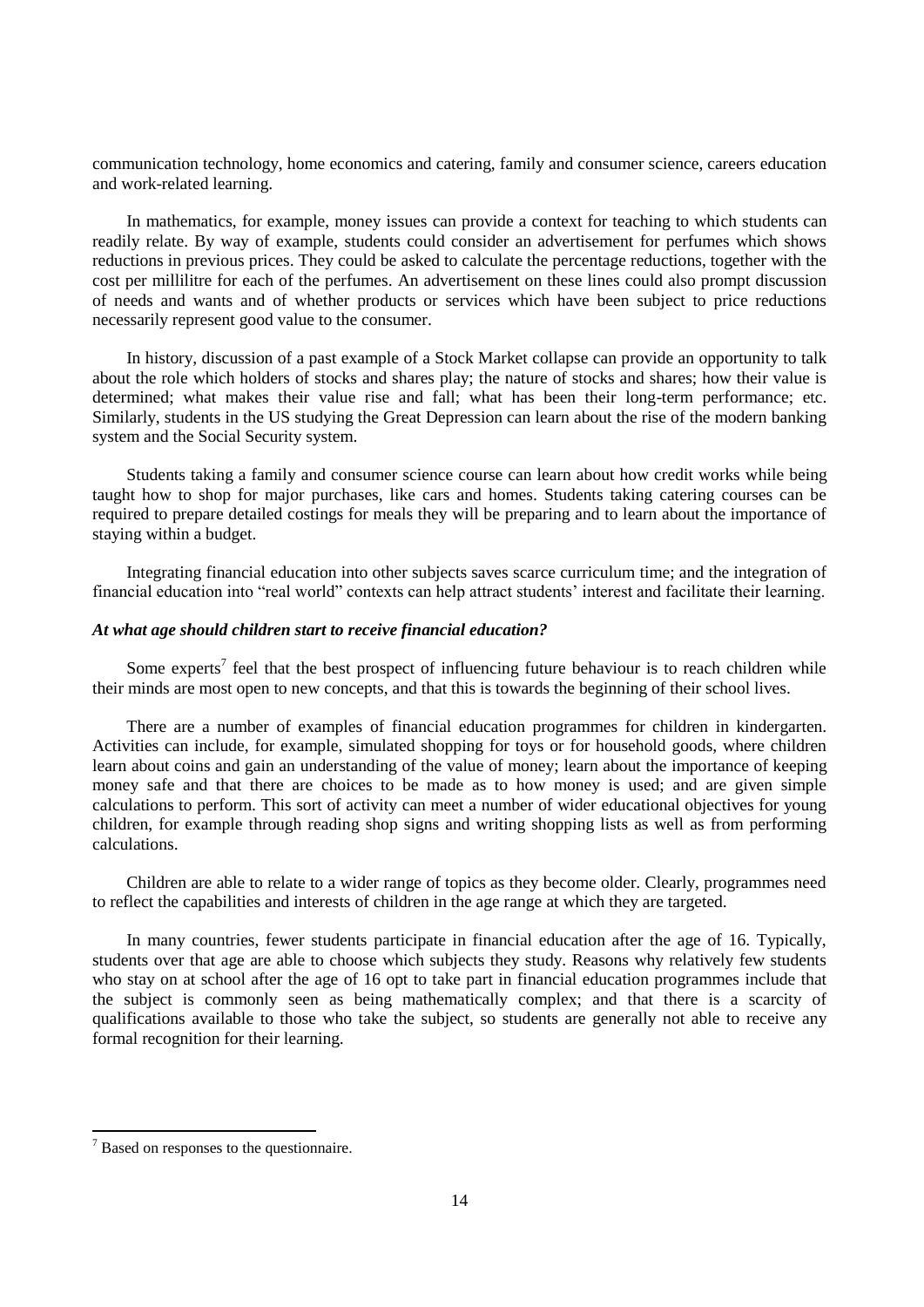## **3. Aims and content of financial education programmes**

## *Aims*

There is general agreement that the purpose of financial education is to help equip students to manage their money well throughout their lives.

In some countries, the relevant authorities have set out what they expect schoolchildren of different ages to be taught. In England, for example, the Department for Children, Schools and Families expects the following:

- at age 5-7: money comes from different sources and can be used for different purposes;
- at age 7-11: to look after their money and realise that future wants and needs may be met through saving;
- at age 11-14: what influences how we spend or save money, and how to become competent at managing personal money;
- at age 14-16: to use a range of financial tools and services, including budgeting and saving, in managing personal money.

The Office for Standards in Education, Children's Services and Skills (Ofsted) (2008) has recently published a two page set of learning outcomes that might be expected of a financially capable 16 year old.

In the US, the Jump\$tart Coalition for Personal Financial Literacy has developed National Standards in K-12 (that is from kindergarten to  $12<sup>th</sup>$  grade) Personal Finance Education, which set out the personal finance knowledge and skills that students should possess. The Jump\$tart Coalition intends the standards to serve as a model, or framework, for an ideal personal finance curriculum, portions of which might not be appropriate for individual instructors or students. The standards indicate that a financially literate high school graduate should know how to:

- find, evaluate and apply financial information;
- set financial goals and plan to achieve them;
- develop income-earning potential and the ability to save;
- use financial services effectively;
- meet financial obligations;
- build and protect wealth.

The standards include learning benchmarks for  $4<sup>th</sup>$ ,  $8<sup>th</sup>$  and  $12<sup>th</sup>$  grades (roughly, ages 9-10, 13-14 and 17-18).

The draft syllabus drawn up by the New Zealand Retirement Commission sets out four aims:

- Aim 1 an appreciation of the *mindsets* applying to financial behaviour;
- Aim 2 *knowledge and understanding* of financial information and processes and the impact they have on daily living;
- Aim 3 personal financial management *competencies* that encourage confidence in undertaking financial activities;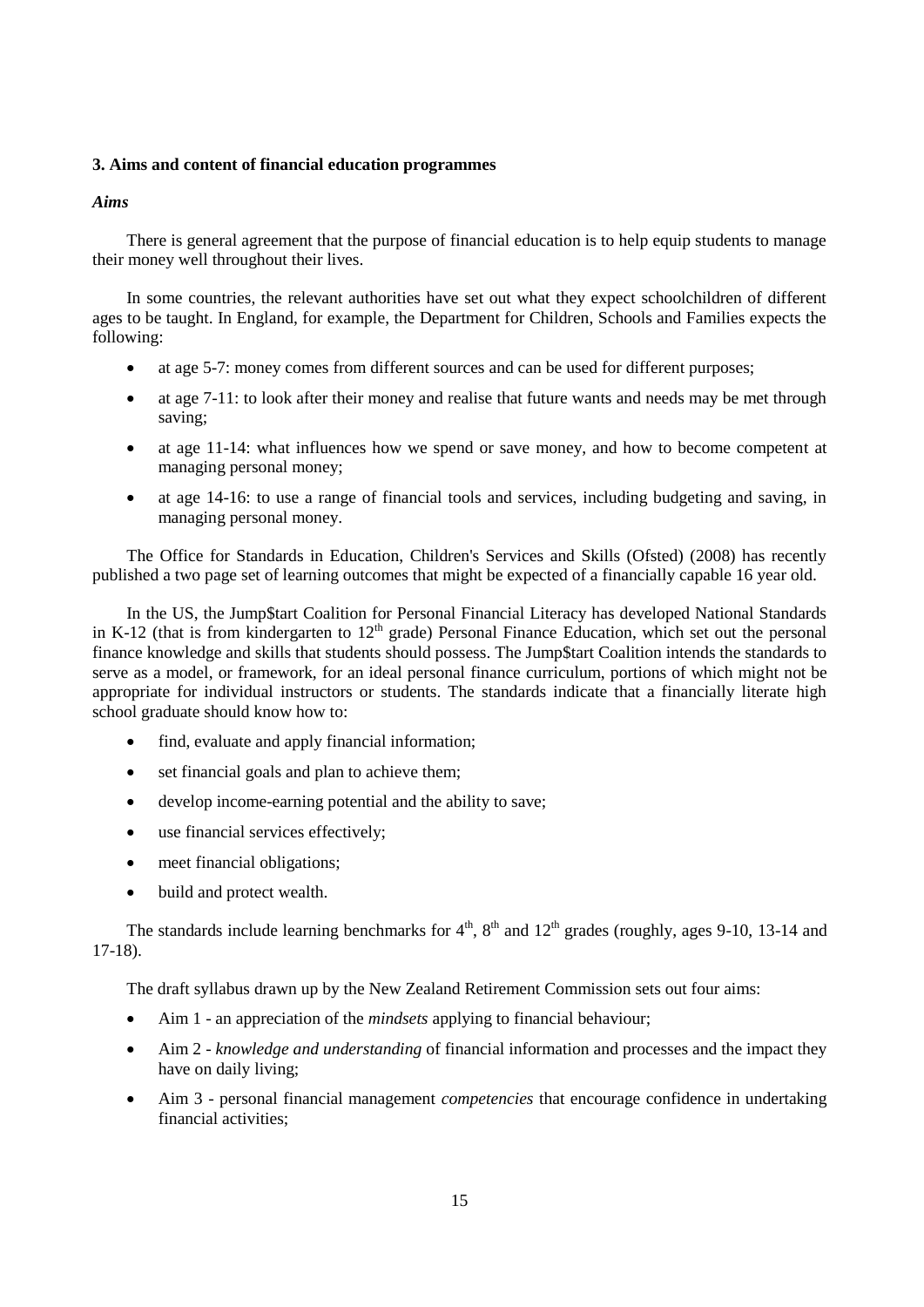Aim 4 - recognition and development of their personal *values* set which makes it possible for them to achieve their personal goals.

The New Zealand Retirement Commission's draft syllabus contains twelve learning outcomes:

- take responsibility and manage one's own financial well-being;
- exercise long-term thinking, commitment, self discipline and personal responsibility in relation to personal financial management;
- evaluate the consequences of a range of choices with regard to one"s goals;
- recognise, understand and apply financial knowledge to meet personal, family and community needs during the life cycle;
- develop, exercise and practise personal financial management skills to achieve personal, family and community needs;
- recognise, evaluate and take responsibility for managed risk taking;
- evaluate income and savings strategies;
- investigate, interpret and communicate key personal financial ideas, using language;
- identify priorities and understand and evaluate the consequences of personal financial choices in the short, medium and longer time frames;
- reflect on personal financial knowledge and apply it to related contexts;
- develop a sense of responsible stewardship for financial resources;
- evaluate legal and ethical implications and considerations.

There is no "right" answer as to what schoolchildren of any particular age should be taught. But it is helpful for expected standards, or learning outcomes, to be set down in each country to help ensure that all involved are seeking to achieve the same aims.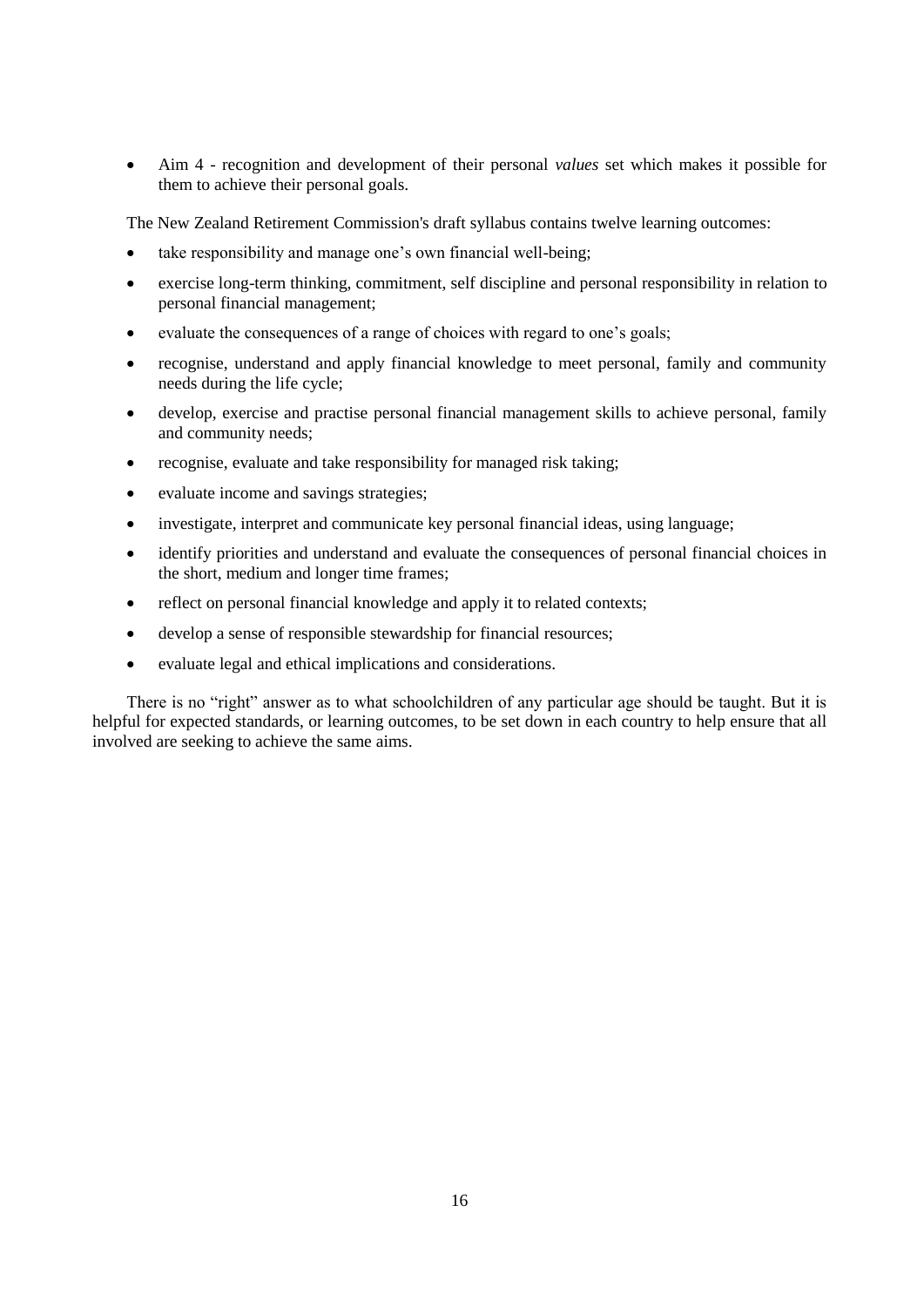#### **Financial education programmes in universities and colleges**

There are far fewer financial education programmes targeted at students over the age of 18 than are available for schoolchildren. However, there are some interesting examples of what can be achieved. Some of these programmes provide general information and education or pastoral support, while others form part of academic courses.

In Malaysia, Bank Negara Malaysia has participated in many seminars and workshops in universities and colleges. The main aspects of financial planning which have been highlighted during these sessions are on personal money management, especially on managing educational loans; banking and insurance issues, particularly on loans, guarantors and credit cards; motor and life insurance; investments, get-rich-quick schemes and illegal foreign currency trading; and other current banking and financial issues. The Credit Counselling and Debt Management Agency (which is a subsidiary of Bank Negara Malaysia) is collaborating with universities to incorporate personal finance into the curriculum. Once this has been done, financial education with an emphasis on personal finance will be provided as a mandatory subject to undergraduates from 20 to 24 years old. In addition, over the next two years the Malaysian Financial Planning Council (MFPC) and Permodalan Nasional Berhad (a government owned investment holding company) will be jointly organising financial planning workshops for 10,000 undergraduates at 26 universities. Apart from raising the awareness of undergraduates on the importance of financial planning, the workshops will introduce undergraduates to concepts and skills in personal financial planning. The 26 universities will also incorporate a module of MFPC's Financial Planning programme on "Fundamentals of Financial Planning" as one of the elective papers for undergraduates.

In Singapore, all publicly-funded institutions of higher learning, including universities and polytechnics, have general/cross-disciplinary financial literacy modules, or modules that incorporate financial literacy content. These are open to all students. The Institute of Technical Education in Singapore has also introduced financial planning as a key component in one of its Life Skills Modules. MoneySENSE (the national financial education programme) supplements these initiatives by partnering with the Central Provident Fund (CPF) Board to organise outreach programmes for students in polytechnics and the Institute of Technical Education. These programmes include simple games that convey financial education messages, on-line game competitions using the Voyage of Life on-line game<sup>8</sup> and educational talks by financial industry practitioners. The MoneySENSible Youth Award recognises polytechnic students who have taken a sensible approach to managing their money.

In the US, the National Endowment for Financial Education has developed a website, CashCourse, for colleges, universities and alumni associations to offer to their students and to recent graduates. The website, which is provided free of charge to universities and students and which can be branded by individual universities, was created with significant practical input from students and universities. Over 60 universities and colleges have enrolled. For example, the University of Iowa offers CashCourse as a resource on its Student Credit and Money Management Services Web page; the Ohio State University links to CashCourse in different topic areas, such as Credit and Jobs, within its Financial Life at OSU website; and the Wisconsin Alumni Association has highlighted CashCourse on its students page and has also linked it to each student's My UW account.

Also in the US, Wells Fargo Card Services developed a programme called "Early Intervention Education", which was targeted at first-time card holders at university. The purpose was to improve student cardholders' understanding of responsible borrowing and credit management through directing student cardholders to an internet site containing two lessons and quizzes designed to increase awareness of the importance of building solid credit. Those who completed the course spent 32.7% more on their credit card than the control group, while doing better on late fee instances (42.6% fewer) and over-limit charges (42.6% fewer) and keeping lower revolving balances (26.5% lower).

At the University of Rhode Island in the US, incoming freshmen enrol in an on-line credit education course as part of freshman orientation. The programme serves as a tutorial, providing an introduction to money management and credit use. The five-section programme uses tailored materials such as worksheets to reinforce the concepts presented during each module. Interested students can also enrol in a certificate programme in Family Financial Counselling and Planning (FFCP). FFCP certificate holders can use their financial literacy skills to find careers in personal financial counselling or planning.

In the UK, the Financial Services Authority (FSA) has developed a Money Doctors toolkit for use by money advisers in universities. The kit contains practical and innovative material to support work done with students - from freshers' week through to graduation. In 2006/07, the FSA worked with 19 universities and in 2007/08 it worked with 50 universities. It aims to embed the Money Doctors scheme in the great majority of universities from 2008/09. Training of, and mentor support for, student money advisers is a key element of the programme: evaluation and feedback from the initial 19 universities was that merely making resources available to them was not sufficient.

<sup>&</sup>lt;sup>8</sup> Available at http://www.cpf.gov.sg/cpf\_info/elearning/voyageoflife/main.asp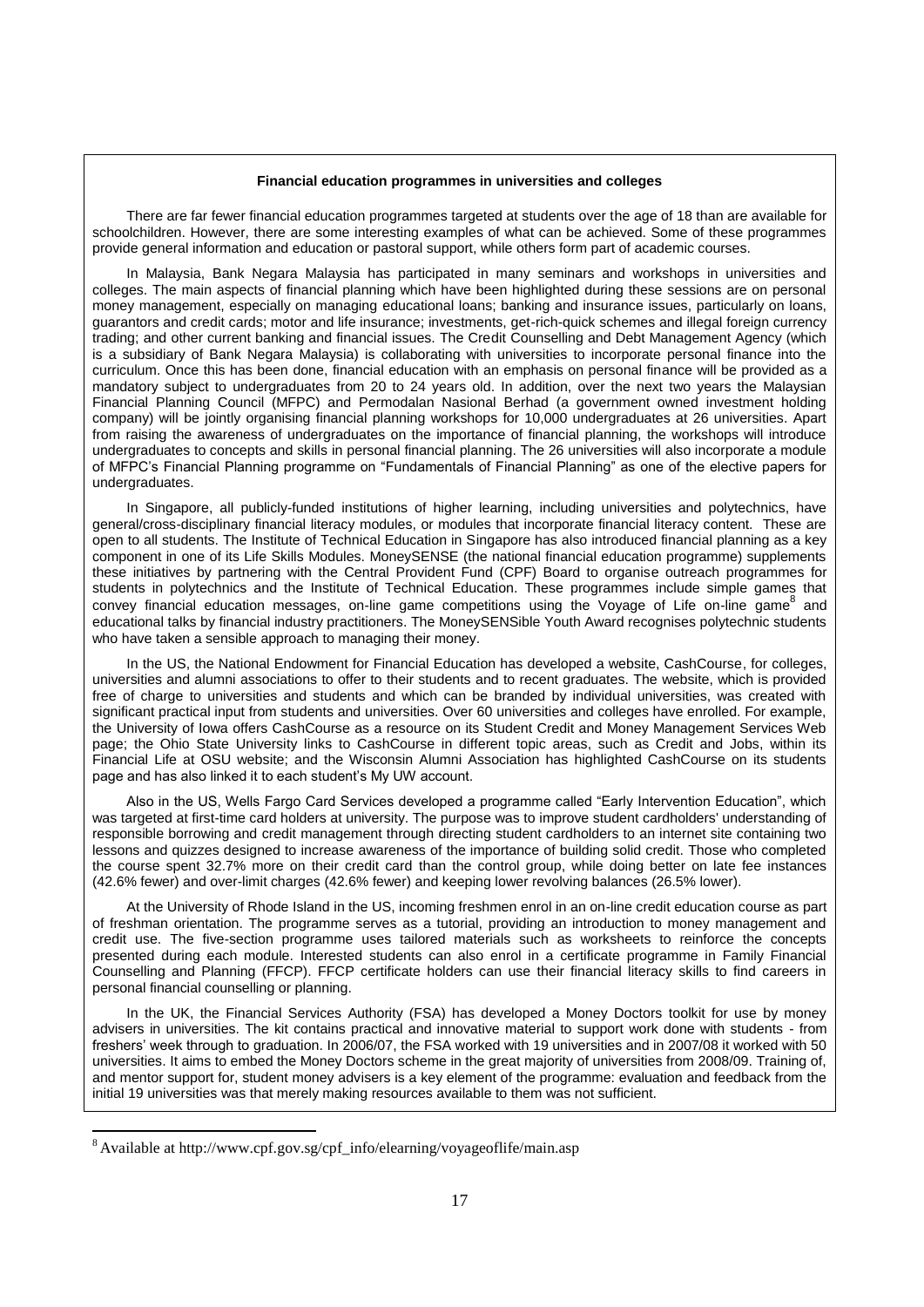The FSA has explained the thinking behind the Money Doctors scheme: "Too often, student advisers and counsellors only get to hear about students' financial concerns once they've reached crisis point. But the Money Doctors approach helps advisers broach financial issues before they've become a problem. The toolkit includes icebreakers, budgeting, part-time work, accommodation and graduate finance – providing a big picture approach to money<sup>'</sup>

In the further education sector in the UK, some colleges offer stand-alone courses on personal finance and some financial literacy elements are contained within numeracy and literacy provision. In 2007-08, the FSA worked with student services staff in ten further education colleges to create group activities for students to help them deal with issues such as budgeting, financial planning, how to choose financial products and how to stay informed about financial issues. The outcome of this work is a resource called Money for LiFE. This contributes to the FSA's strategic aim that colleges should put in place a planned approach to the financial capability of their students through student services and curriculum provision.

In the US, the 106 land-extension universities are required by legislation to extend the knowledge of the university to people in the area where they live and work to improve agricultural production and family well-being ("cooperative extension"). Managing personal finance is a critical component of family well-being. Programmes in the form of seminars, workshops, and conferences are run at community, state, regional and national levels on such topics as managing credit wisely, basic budgeting, legally securing your financial future and basic investing. Children and young people are among the target audiences. There is a web portal<sup>9</sup>, part of which focuses on personal finance and provides consumer information and lessons, interactive financial calculators, more than 1,000 frequently asked questions and an "ask the expert" facility.

In some countries, financial education schemes have been established for young people outside the education system. In Canada, for example, Social Enterprise Development Innovations (SEDI) is piloting a financial capability for youth programme in the province of Ontario. In the UK, the Financial Services Authority (FSA) has funded the development of training programmes for young adults who are not in education, employment or training

### *Financial education should focus on attitudes and behaviours, as well as on knowledge and skills*

The aim of financial education is that people should manage their money well throughout their lives. So, financial education needs to cover attitudes and behaviours as well as knowledge and skills. This is because, unless those who receive financial education subsequently behave in a financially capable manner, financial education will have failed to achieve its intended purpose.

Financial education should also cover concepts – for example, that financial services firms (as with other types of firm) are looking to make a profit: so, money which a bank is willing to lend you will typically be at a higher rate of interest than the bank will pay you on money which you save with it.

It is not sufficient for a student to understand what, for example, APR means (let alone that APR stands for Annual Percentage Rate); and some would argue that students only need to know in broad terms what an APR includes and what it measures. Instead, students need to have a broad understanding of the risks and benefits associated with borrowing; the main types of credit which are available and the sorts of circumstances in which they might be suitable; the importance of comparing deals and how to source different offers; what factors to take into account in making comparisons; how to assess affordability; the importance of making repayments; possible impacts on the individual's credit score and the implications of this; how to check one's credit score; etc. There are, of course, many other issues to which a discussion on these lines can give rise, including the difference between needs and wants.

Discussions which cover attitudes and behaviours can be challenging for teachers. For example, teachers of mathematics may well have less experience, and therefore less confidence, than (say) teachers of literature in handling open discussions in the classroom on controversial or sensitive subjects.

<sup>&</sup>lt;sup>9</sup> www.extension.org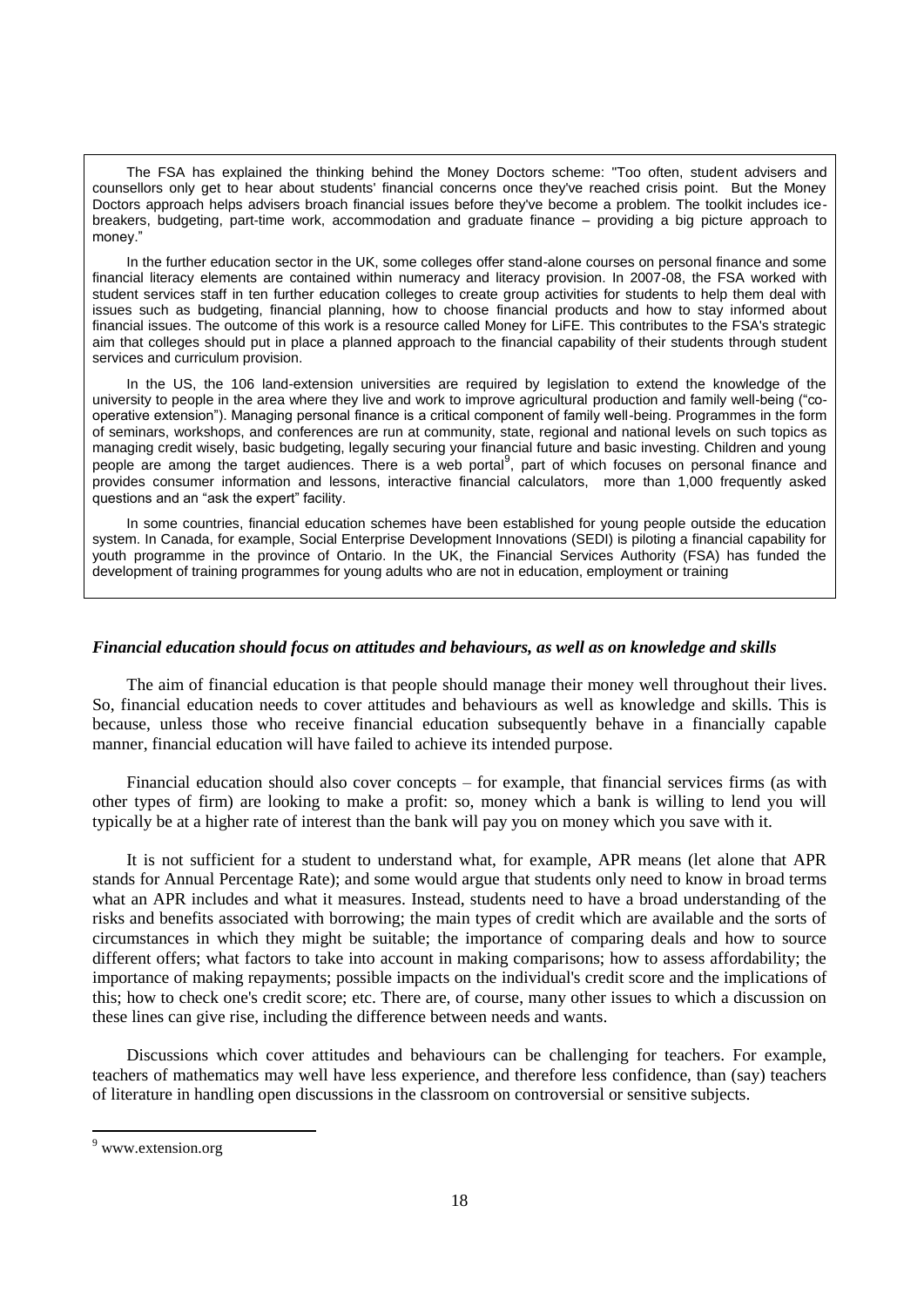Care should be taken to avoid criticising, whether directly or by implication, particular lifestyles, especially since some of the students may come from families with those sorts of lifestyles. Behaviour which may seem perverse could in fact be rational, when account is taken of the circumstances in which the family finds itself and their value systems. Care should also be taken to avoid biased comments or sweeping generalisations. For example, a suggestion that "you should always avoid getting into debt" ignores the fact that many people who wish to buy a property to live in need to take out a mortgage in order to be able to do so – as well as failing to take into account the many other circumstances in which the responsible use of credit can be beneficial.

### **4. Materials and toolkits for use in financial education programmes**

#### *What materials and tools are available – and are more needed?*

A mass of materials and tools is available to support the financial education of students. For example, Jump\$tart's Clearinghouse<sup>10</sup> of financial educational tools lists around 700 resources, including printed materials, on-line resources, CDs, DVDs and games. A number of these include lesson plans, student worksheets, suggested activities and teaching guides and many are available at low cost or free of charge. The pfeg website<sup>11</sup> lists around 150 resources, the majority of which have been awarded the pfeg quality mark and many of which are freely available or available at low cost.

The Australian Financial Literacy Foundation's website, *Understanding money<sup>12</sup>*, lists a range of educational materials, each of which have been assessed, through the Foundation's Essential Elements Financial Literacy Assessment (EEFLA), as being of good quality. In Australia there are three main resources used by all state education departments and sectors:

- in primary schools, MakingCents, an on-line package, has a strong emphasis on literacy and numeracy skills and includes lesson plans, units of work, advice to teachers, games, student worksheets and web-based materials. It includes three programmes, one for each of lower, middle and upper primary school, covering: using money, budgeting and spending, and calculating the cost. The materials were developed to provide detailed support for teachers to teach something they had not traditionally taught. MakingCents also has a successful parent programme, which connects the student, school and community;
- in secondary schools, the Commonwealth Bank Foundation"s Financial Literacy Curriculum Resource is an on-line package particularly targeting years 7 to 10. It includes lesson plans, units of work, assessment tools, advice to teachers and web-based materials. It includes 12 modules that have been mapped against each state and territory curriculum;
- the Financial Basics Foundation"s Operation Financial Literacy is a 10 module teaching resource aimed at students in Years 9-10 and is supported by detailed teacher notes and student worksheets. The kit contains numerous classroom, internet and research activities, including community surveys. The programme can also be accessed on-line.

The Citi Financial Education Curriculum contains a large number of activities, from kindergarten level upwards. Each activity sets out (among other things) objectives, estimated time requirement, material needed, list of publications which complement the activity, link to an internet activity, teaching strategies, an end of unit evaluation, handouts and overheads and (for older students) a student questionnaire which

l

<sup>&</sup>lt;sup>10</sup> www.jumpstartclearinghouse.org

<sup>11</sup> http://www.pfeg.org/Resources/TeachingResource/default.asp

<sup>12</sup> www.understandingmoney.gov.au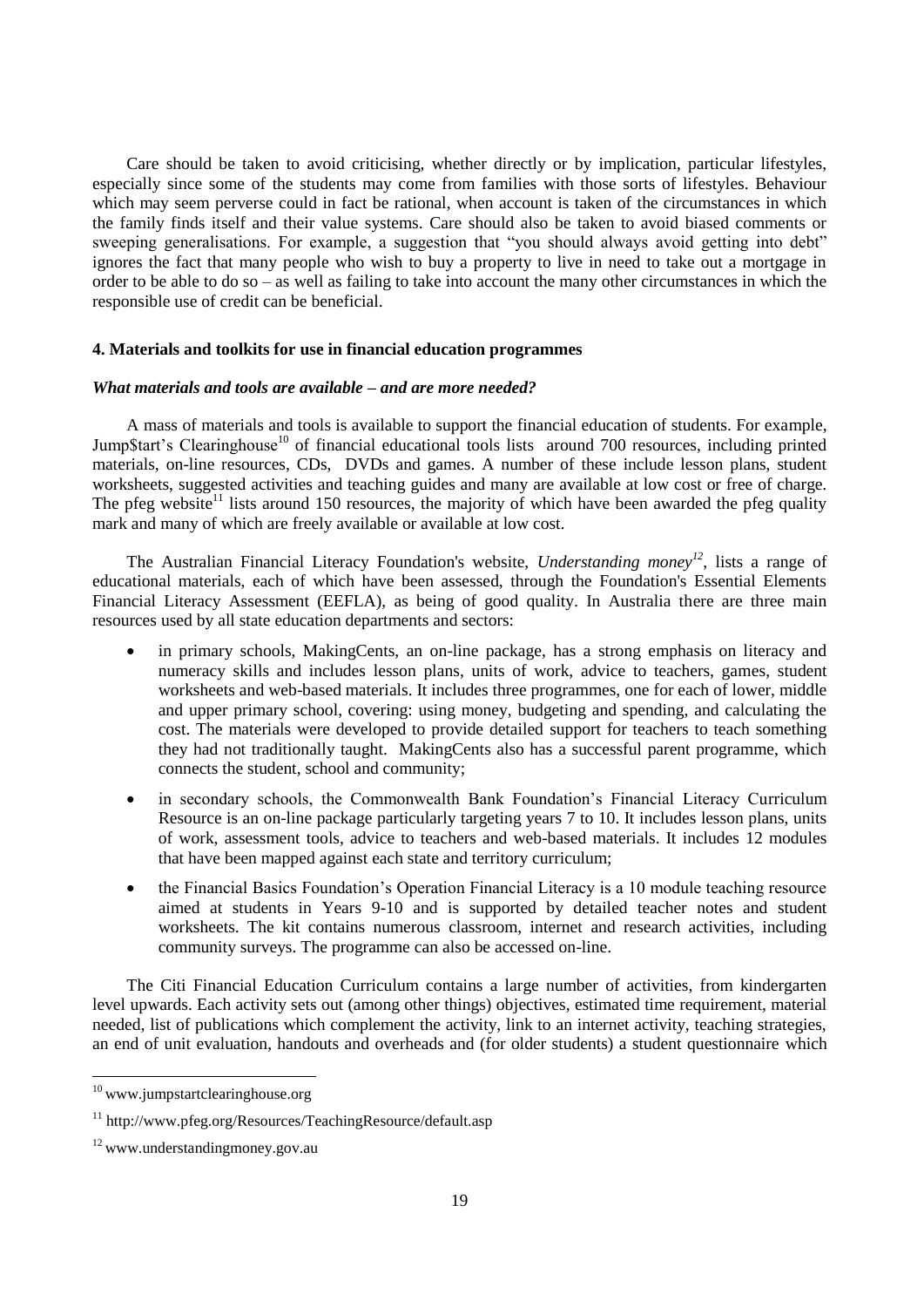can be used for pre- and/or post-activity assessments. The curriculum is available in several languages, including Spanish, Turkish, Chinese and French.

The European Commission is developing, as part of Dolceta (an on-line tool for consumer education, which includes a section on financial services which is aimed at adults and teachers of adults) a teachers corner, intended for teachers of schoolchildren up to the age of 18.

For teachers, the range of available material can be bewildering. Both the Jump\$tart and the pfeg websites have search facilities which enable teachers to specify by age group the sorts of materials they are seeking and also to search the site by type of activity.

There will always be scope for additional materials which fill identified gaps. However, there have been occasions when well-intentioned organisations have produced materials which merely duplicate what is already available. It is sensible for those bodies which are considering producing new materials to consult national experts to check what is already available and where any current gaps lie.

It is also well worth national experts looking to see what has been developed in other countries before commissioning new materials. While materials produced in one country may not be capable of being used as they stand in a different country (one obvious example is that the unit of currency may be different), it could well be more efficient – subject, of course, to securing any necessary permissions – to adapt materials produced elsewhere, rather than starting from scratch.

The OECD launched in March 2008 an International Gateway for Financial Education<sup>13</sup>. This serves as a clearing house for financial education programmes, initiatives and research world-wide. The gateway includes a section dedicated to schools programmes.

### *Ensuring the quality and integrity of educational materials*

Teachers need to be confident that materials and tools which they are considering using are both effective and are free from commercial bias. At one extreme, they are unlikely to be willing to use materials which have the appearance of marketing literature produced by a financial services firm. They also need to be satisfied about the educational value of materials. However, teachers will generally not have the time, and may not have the relevant expertise, to make these sorts of assessments for themselves. It can therefore be very helpful for a trusted agency to assess materials for use with students and to accredit those which meet standards relating to quality and lack of bias.

In the UK, pfeg invites producers of material and tools intended for use in schools to submit them for accreditation – that is, for the award of the pfeg quality mark. The quality mark is awarded to financial education teaching resources that meet the standards set out in pfeg"s published code of practice. The criteria for awarding the pfeg quality mark are that the resource in question:

• is accurate and up-to-date;

- matches curriculum requirements;
- is easily available and adaptable;
- covers an appropriate range of financial topics;
- has been developed in partnership with teachers and tested in schools.

<sup>&</sup>lt;sup>13</sup> The OECD International Gateway for Financial Education can be accessed at www.financial-education.org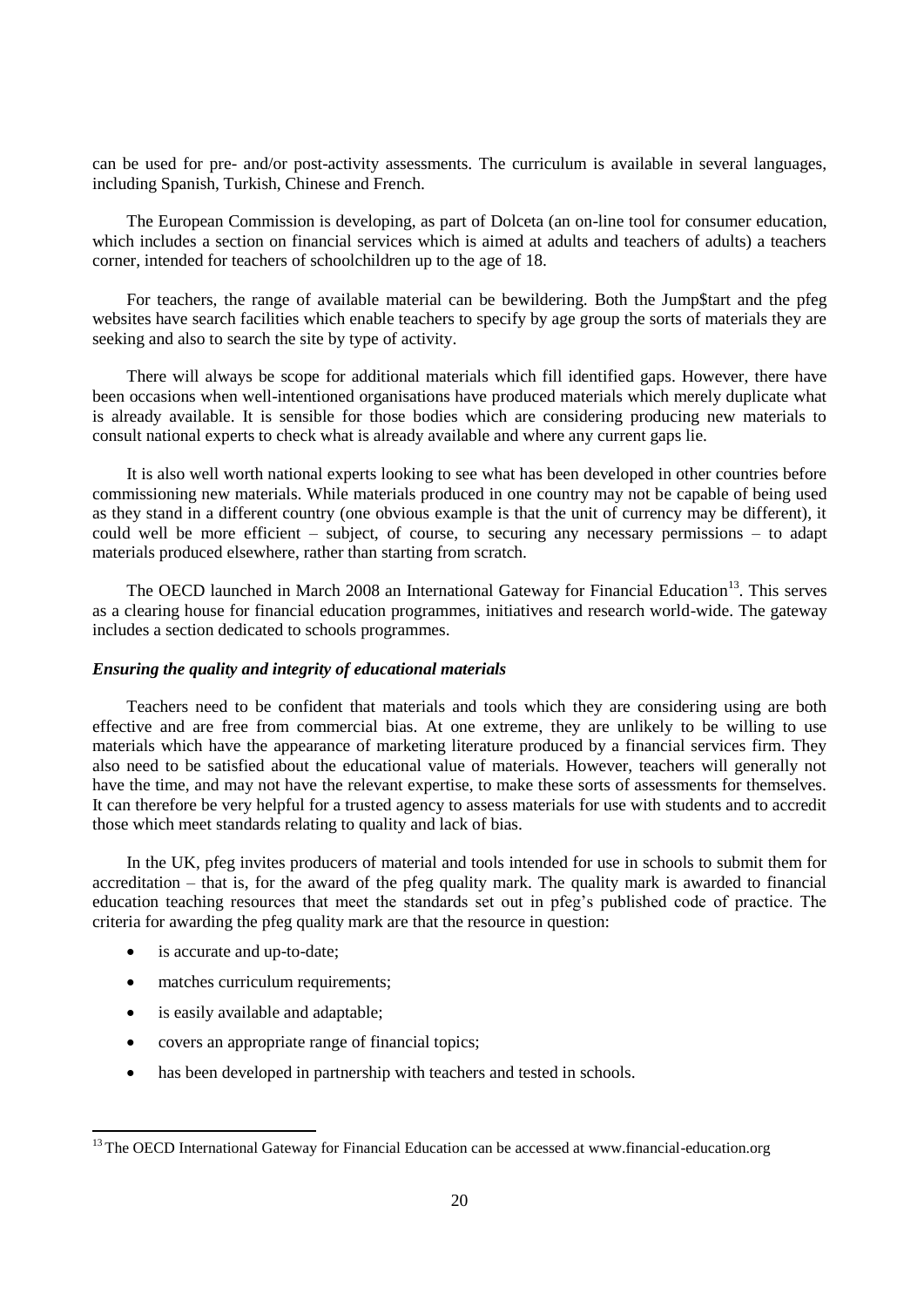The Australian Financial Literacy Foundation has similarly published a comprehensive set of guidelines<sup>14</sup> which describes the criteria and process for determining whether educational materials are appropriate for listing on the Foundation"s website.

### *How can financial education be made engaging for students?*

Finance can be a complex subject. For many adults, it is both worrying and dull. However, there are many financial education programmes, materials and tools which students appear to find engaging. The following are some examples:

- the British Columbian Securities Commission's financial life skills course blends the use of fictional characters with real-life financial activities and decisions in a hands-on, activity-based format. As each financial topic is introduced, students learn the concepts and information through eight life-stage characters, each of whom is facing different financial circumstances. In a survey published in 2006, 80% of the teachers rated the resource positively and said that they intended to use it again, while 85% of students gave the course a grade of B or higher;
- in Singapore, financial education is delivered to students in fun and interesting ways as part of the MoneySENSE national financial education programme. For example, the Association of Banks in Singapore and MoneySENSE have developed a 30-minute programme which includes an interactive skit *Saving – the Sensible Habit* (about a bear named TRIFF and his friends), performed by a local theatre group, as well as a quiz. The programme is designed to reach out to primary school students during school assembly periods. It teaches students the difference between "needs" and "wants" and the virtues of living within your means and of saving for a rainy day. Teachers are encouraged to run through a cartoon guide with their students after the programme to reinforce the key learning points;
- Bank Negara Malaysia, in collaboration with the Ministry of Education, created a financial education website<sup>15</sup> as an interactive financial education tool to enhance financial literacy among students. Students can participate in contests, games, quizzes, financial calculations and other activities related to personal financial management. Launched in 2004, the website has attracted a membership of more than 85,000;
- the New Zealand Retirement Commission has a dedicated section on its website, *Sorted Kids and Money*, with on-line games for children of different ages and supporting information for parents and for teachers;
- Visa and the US National Football League have developed a *financial football* game, which can be played on-line or downloaded onto mobile phones, in which "students tackle financial questions like professionals in this fast-paced, quiz-style game [which] divides classrooms into two teams that compete by answering finance-themed questions to earn yardage and score touchdowns".

The UK's Office for Standards in Education, Children's Services and Skills (Ofsted) (2008) has quoted a number of examples of interesting ways to provide financial education, including the following:

 a group of students with learning difficulties was given responsibility for refurbishing a room which was to be used for a new school bank. They learned more about banking to inform their design. They then investigated the cost of the materials from different suppliers to find the best

l

<sup>&</sup>lt;sup>14</sup> http://www.understandingmoney.gov.au/documents/essential.pdf

<sup>15</sup> duitsaku.com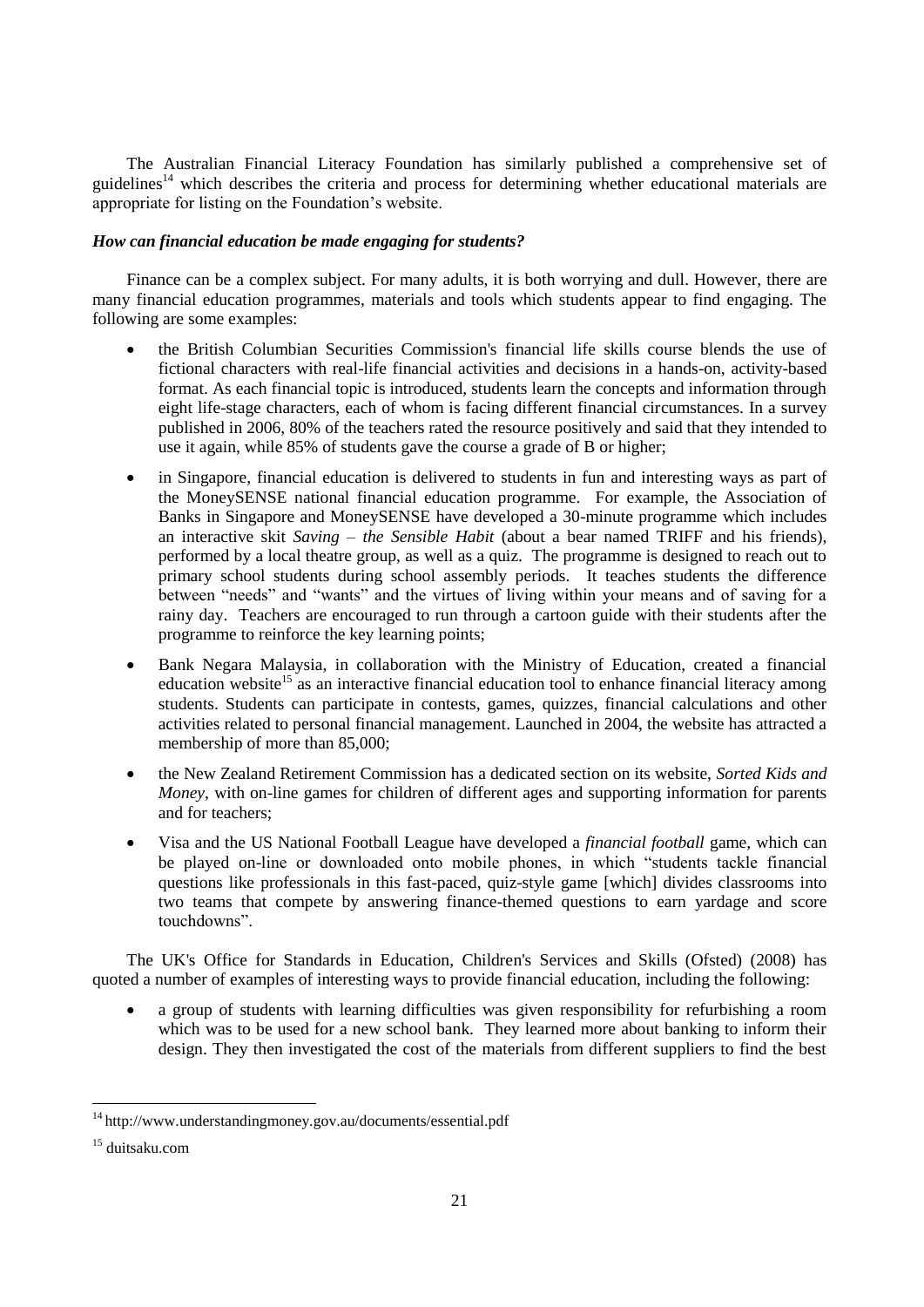value for money and adjusted their design to stay within budget. They placed orders, visited local stores to buy materials and learned how to monitor their spending;

- students on a physical education course were given responsibility for organising and planning the budget for their forthcoming field trip. With guidance from the teacher, the students made decisions about accommodation, menus and transport. They researched the costs and learned about the need to keep the price of the trip within budget and to have a contingency fund;
- as part of an exercise on working out the cost of a foreign holiday, students were set the task of finding out the "best buy" in travel insurance. They used the internet to investigate different deals by filling out real applications and compared the results with the travel company"s price. Students came up with different answers depending on the type of insurance cover they had requested. This led to discussion about what was included in the insurance, the level of compensation and balancing risk against cost;
- students worked with an adviser from the local Citizens Advice Bureau (CAB). The adviser briefly explained the role of the CAB and the types of financial issues it is frequently asked to advise on. Students then worked in small groups on case studies which were based on real problems the CAB had dealt with. Students took on the role of CAB advisers, drawing on their prior knowledge developed in personal finance education lessons and on guidance leaflets provided by the CAB. Some of the groups were asked to present their ideas before the adviser explained the advice she had actually given. Students assessed their own responses against the "official" advice and some sought clarification as to why their suggestions might not have been appropriate.

Common characteristics of programmes which students appear to find engaging include:

 *relevance to the student***:** this helps the student to see the appropriateness to him or her of the financial education programme. This can clearly include financial decisions and actions which the student can make or take; but it does not necessarily mean that the student needs to be able to take action immediately to implement what he or she has learned. For example, gaining a better understanding of how to live on a student loan is likely to appeal to those coming up to university as well as those who have recently started at university. On the other hand, information about different types of pension arrangements is unlikely to resonate with many teenagers.

This is not to suggest, however, that financial education in schools is of no value in encouraging long-term financial planning for retirement. If students become used to planning ahead (for example, saving up for a major planned purchase) they may be more likely to plan ahead for retirement once they have entered the jobs market. And if they understand the value of financial advice, and know where to go for it, they may be more likely to seek appropriate information and advice when the time comes for them to decide how best to save for their retirement. They should also have a better understanding of the sorts of questions which they should ask a financial adviser, rather than simply taking on trust what their adviser recommends.

Popular television programmes or newspaper stories – for example, reports about people who have large numbers of credit cards and who have run up large debts – can also provide a fruitful source of issues to stimulate discussion on how to manage one's money in a responsible way.

• *interactive and experiential*: young people, in their everyday lives, often choose to use materials and tools which are interactive. Experience in a number of countries suggests that, in general, students are likely to find financial education materials and tools which are interactive and experiential more engaging than those which are not. Examples include engaging students in activities which involve investigating and solving problems to which they can relate. This can involve them in working in groups and presenting their conclusions to their fellow students. The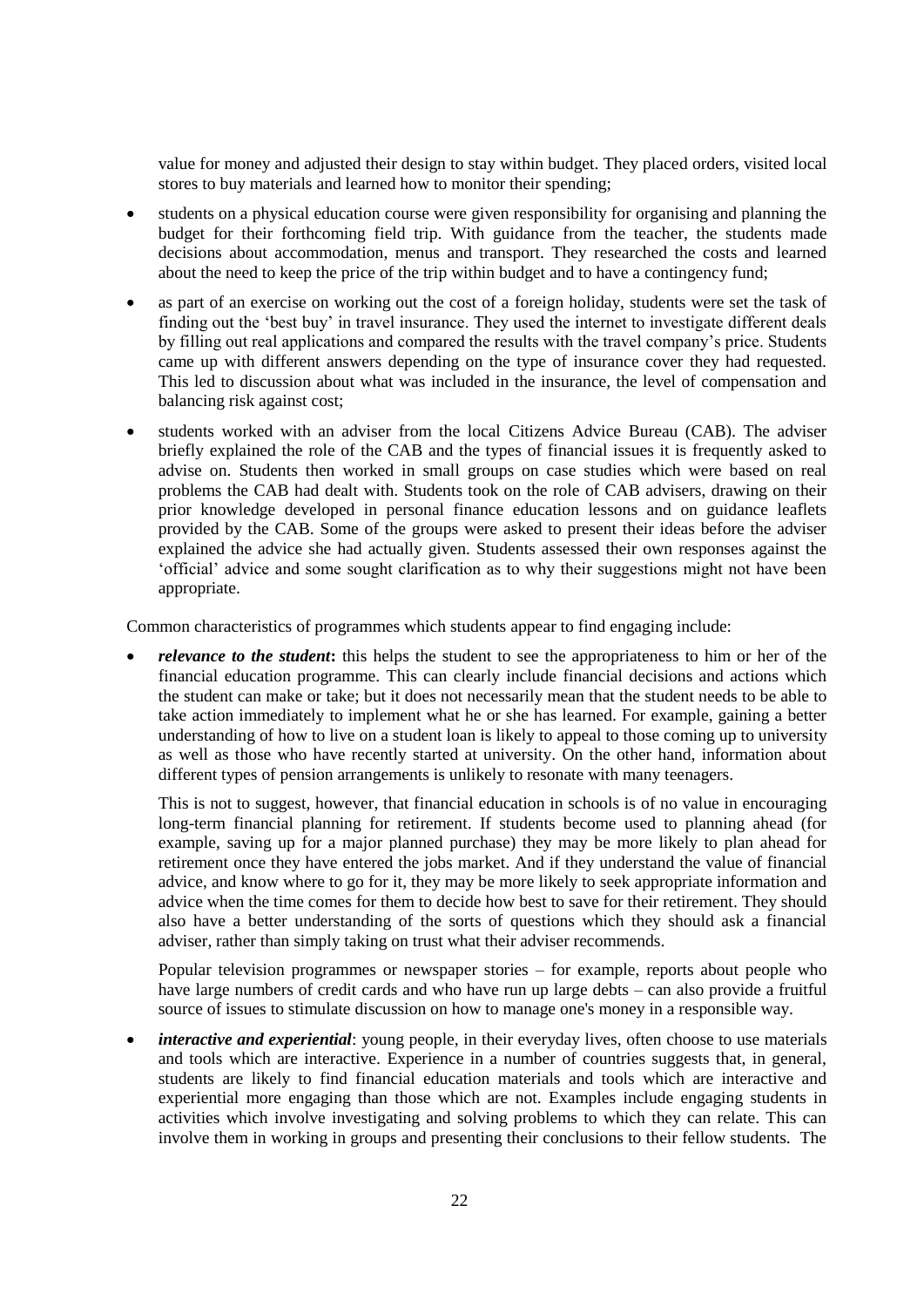subject matter can be made engaging by relating it to real life decisions, such as choosing the best value mobile phone; planning a weekly shopping budget and then going out and shopping for it; working out a budget for a student at university; or choosing and planning a foreign holiday (which could entail setting a budget; consideration of where to hold money which is being saved for the holiday; how to pay for the holiday and the benefits and risks of using cash, cheques, debit cards and credit cards; exchange rates and the costs associated with exchanging currencies; and the case for different types of insurance).

Other examples of ways in which financial education can be delivered in attractive ways include involving students in practical activities (for example, helping to run a school bank) , arranging for them to take part in financial games (for example, a simulated stock market trading exercise), using attractively presented on-line tools, viewing a play or film, role plays and case studies.

These sorts of approaches are generally considered to be more likely to be successful than formal classroom lectures on, for example, the nature of banks and their services or more traditional ways of teaching practical skills such as writing a cheque.

- *tailoring* to the abilities and interests of the students concerned. A number of the websites which provide information about financial education programmes and materials indicate the age range for which they are likely to be suitable. But the interests and abilities of students of the same age can vary widely. It is also important to take account of any relevant cultural or religious differences or sensitivities.
- *being well taught:* as with other parts of the curriculum, a good teacher can bring a subject to life.

## **5. Role of main players in delivering financial education to schoolchildren**

### *Teachers and volunteers*

 $\overline{a}$ 

Financial education is generally delivered by teachers. It is important, in such cases, that the teacher has the knowledge, skills and confidence to provide effective financial education. There is a risk that (for example) a mathematics teacher who is asked to deliver financial education will pick out the mathematical elements of the issue he or she is teaching, but will not feel sufficiently comfortable to discuss with the students attitudinal and behavioural aspects of the issue. In this sort of example, the mathematical element may be entirely satisfactory, but the student is unlikely to receive effective financial education.

Financial education is sometimes delivered by financial services staff or others (for example, staff of consumer advisory bodies or community-based financial educators) with relevant experience, often in conjunction with a teacher. Outsiders can bring technical knowledge and first-hand experience of dealing with the subjects they are covering and can provide a different perspective on issues. On the other hand, some may lack expertise in delivering information and messages in a classroom context, which could adversely affect the effectiveness of the intervention. Some schools have faced practical difficulties in arranging for outside experts, who may in principle be willing to help, to commit time some weeks in advance. Schools can also have concerns that the involvement of someone from a commercial body could be perceived as a marketing ploy.

Some experts<sup>16</sup> feel that financial education will generally have a greater impact on students if it is delivered by teachers or – where it is delivered by outsiders – if the teacher is present and is clearly engaged. This is because the teacher knows the students' abilities and backgrounds and understands how to

<sup>&</sup>lt;sup>16</sup> Based on discussions with experts consulted in the course of the present study.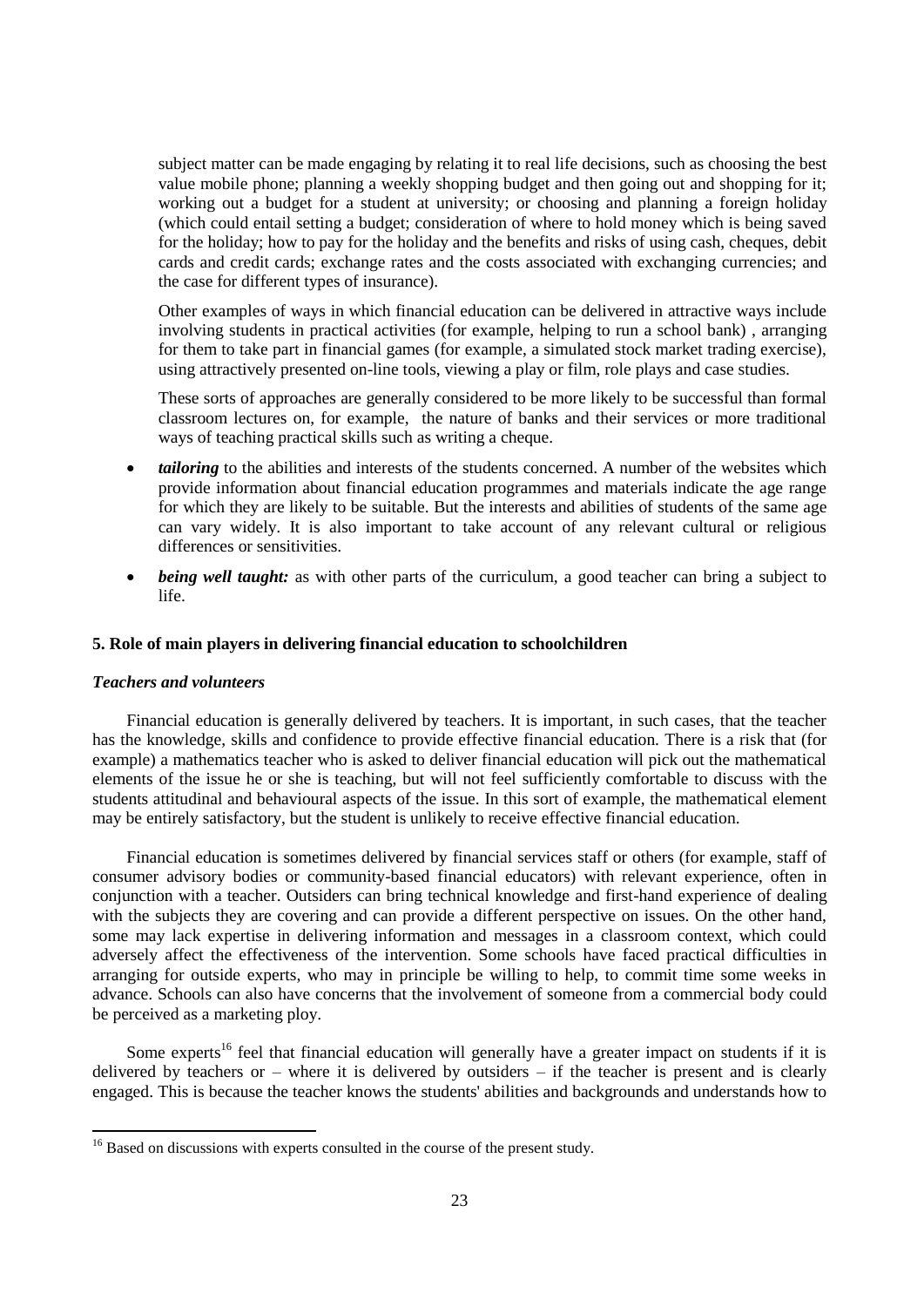make topics engaging for them and how to deliver appropriate learning outcomes. The active involvement of teachers can also help to ensure that financial education continues to be delivered within the school in circumstances where outside experts are no longer available to come in to the school.

In the UK, pfeg, in conjunction with the Institute for Chartered Accountants in England and Wales (ICAEW) and GE Money, has developed a website which aims to help volunteers from the financial sector work effectively with schools in delivering personal finance education. The website helps volunteers understand issues such as the curriculum, school culture and current challenges and opportunities in developing financial capability. Volunteers are given ideas and suggestions about how they can use their knowledge and experience to contribute to student learning and guidance on how to get the most out of their relationship with a school. The website also enables volunteers to match their individual expertise to the needs of local schools and enables schools to register for support from a financial sector volunteer. The website is currently being piloted with volunteers from ICAEW and GE Money, with a view to its being available to other organisations later in 2008.

In the US, Junior Achievement (JA), a non-profit organisation, provides trained volunteers, who mainly come from the business sector, to offer "real-world" perspectives on financially literate behaviour. These are provided in the course of frequent, coordinated classroom visits. This programme has reached around four million students.

In Ireland, senior cycle students (generally, aged 15-17) have the option of studying a practical programme with a strong vocational emphasis called the Leaving Certificate Applied (LCA). Social Education, a compulsory subject studied as part of the LCA, addresses a range of personal finance issues that are examinable. In the course of studying the relevant module, the teacher and students are required to invite a representative of a local financial institution into the classroom for a round-table discussion that relates to personal finance. The vocational nature of the LCA programme also allows for some discussion of the nature of work in the financial services industry.

### *Availability of teacher training and support*

Teachers are like others in the population: many are not very capable or confident when it comes to managing their money. Without training and support, they are unlikely to be able to provide good financial education and will probably avoid covering the subject – or, at least, covering the most challenging aspects of the subject – if they can.

While teachers who deliver financial education do not need to have in-depth knowledge of financial products and services, they do need to understand underlying financial management principles, to be able to relate financial education to everyday situations and to know where to go for reliable and impartial information on topics on which they do not themselves have detailed knowledge. They also need to be comfortable in dealing with sensitive personal, and sometimes controversial, issues; to have the ability to empathise with young people's interests and concerns; and to be able to make effective use of a wide range of teaching methods – for example, group work, discussion, simulations, games and the internet – and to have the ability to incorporate external contributors into the learning process. And they need to know how to access high quality materials and tools to enable them to deliver effective financial education in the classroom.

So, teacher training and support needs to provide teachers with a grounding in money management skills and knowledge, to equip them to deliver financial education in an engaging and effective manner, and to show them how to access relevant materials and tools. This will help teachers to feel confident and competent, which will in turn help to ensure that programmes, resources and initiatives are used effectively in the classroom.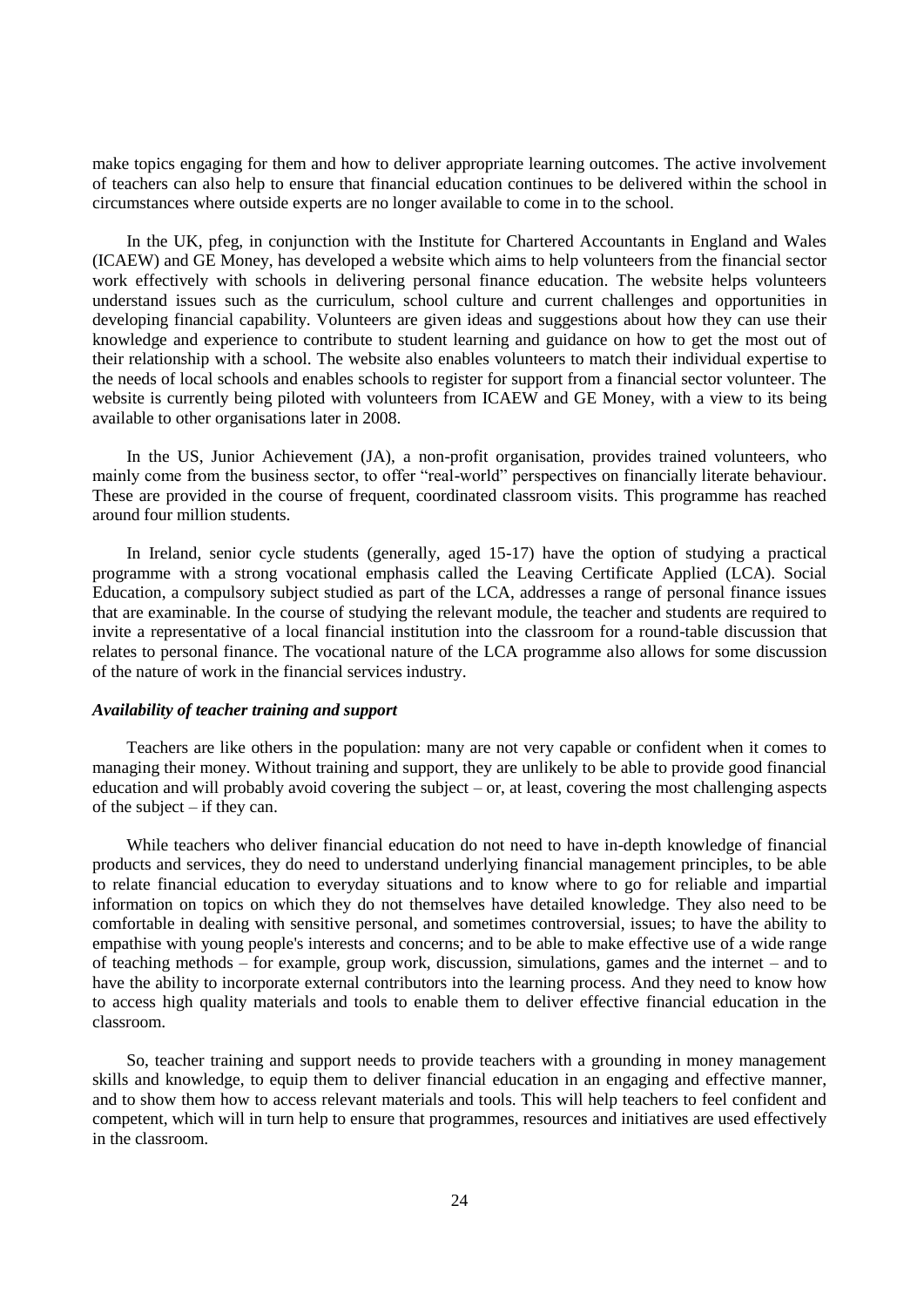To the extent that financial education is an optional subject, it is more likely that schools and individual teachers will opt to cover the subject if they can be confident that they will be supported by effective training and other support and that high quality materials and other tools are available on which they can draw.

There are many examples of training schemes – both for initial teacher training and continual professional development – which have been developed to equip teachers to provide high quality financial education. There are also examples of other sorts of support arrangements which have been put in place:

- in Australia, the Financial Literacy Foundation established a national Reference Group to develop a National Consumer and Financial Literacy Professional Learning Strategy in order to support teachers in the delivery of effective consumer and financial literacy education. The Foundation is currently developing a professional learning package and support materials to build teacher capacity and confidence in delivering the Consumer and Financial Literacy Framework. The package, which will include a Facilitators Guide and a Teachers Guide, will be published by June 2008. The accompanying website  $17$ , which will become live in June 2008, will support the package and the training of teachers nationally;
- in Malaysia, Bank Negara Malaysia, in collaboration with the Ministry of Education and financial institutions, arranges workshops to train teachers in charge of Student Financial Clubs (SFCs). The training is part of the teachers" continuing professional development. The selection of teachers to attend the workshops is at the discretion of school headteachers. The Ministry of Education and financial institutions involved with individual schools have observed that teachers who have attended the workshops are motivated and more excited in conducting financial education activities: hence, Student Financial Clubs at their schools tend to be more active and membership has increased. The knowledge gained during the workshops has also helped teachers in managing their own personal finances. In addition, a guidebook for teachers in charge of SFCs, prepared by Bank Negara Malaysia in collaboration with the Ministry of Education, and lesson plans for teachers with outline modules and activities on financial education that can be conducted during SFC meetings, have been distributed to all schools;
- In Singapore, the Ministry of Education (MOE) has developed resources for teachers to enable them to include financial literacy concepts in relevant subjects at the primary and secondary school levels. MOE provides teachers with lesson plans as well as a CD-Rom entitled "Promoting Financial Literacy in Schools" which comprises definitions, illustrations, case studies, templates and statistical information. Sessions are also organised for teachers to share their best practices to deliver financial literacy lessons effectively. In addition, MOE works with MoneySENSE and the CPF Board and collaborates with other external organisations such as the National Institution of Education and Singapore Management University to develop financial literacy seminars and workshops for teachers;
- in British Columbia, the securities regulator, the British Columbia Securities Commission (BCSC), has prepared a comprehensive financial life skills programme for teachers to use free of charge. BCSC trains teachers to use the programme through a "webinar" (an interactive, realtime, web-based training programme);
- in the US, teacher training, provided by Cooperative Extension educators and others across the country, is a critical component of the NEFE High School Financial Planning Program;
- in the state of Wisconsin, the National Institute of Financial  $\&$  Economic Literacy, in partnership with the Wisconsin JumpStart Coalition, offers a series of week-long teacher-training courses

<sup>17</sup> www.financialliteracy.edu.au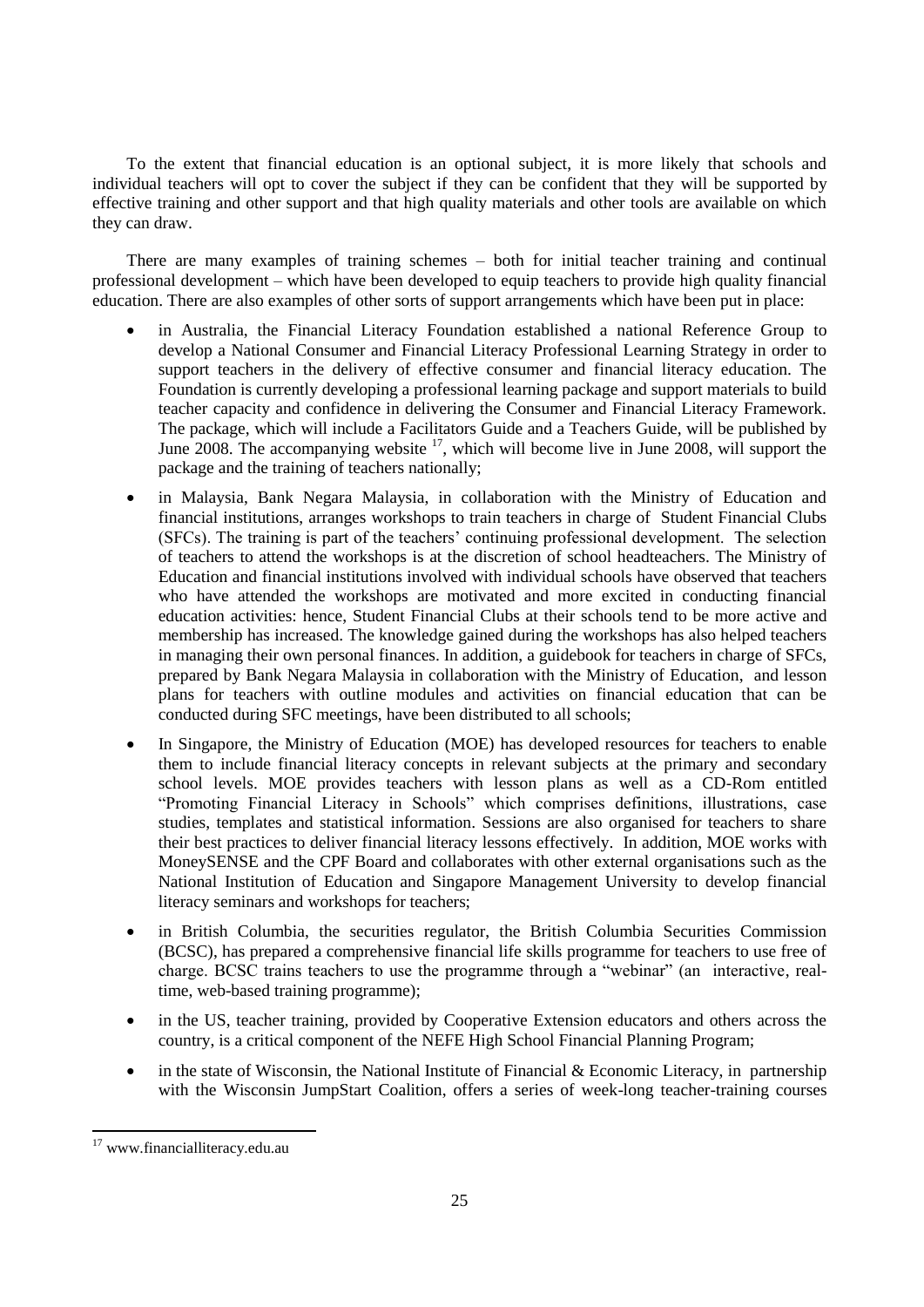during the summer on a college campus. The aim is to provide teachers with content, materials and skills to teach and promote financial literacy in their classrooms and communities. The curriculum is delivered by a mix of business and academic professionals;

- in England, pfeg offers a comprehensive programme of support for teachers of those aged 11 and above, as part of a programme called Learning Money Matters. The aim is to have supported 4,000 of the 6,000 secondary schools in England by 2010/11. Teachers are given the opportunity to work with pfeg"s trained consultants, who are experts in how to deliver effective financial education. In addition, pfeg has recently launched a programme, called What Money Means, for teachers of children aged 7-11. Funded by HSBC Bank, this programme seeks, among other things, to place 10,000 of HSBC"s own employees to support teachers in schools.
- among the resources available to teachers in New York State are two Practical Money Skills for Life (Visa USA) courses, each of which comprises self-guided online training followed by written coursework which the teacher sends to an assessor.

## **6. Assessing and recognising student progress and good practice in school**

## *Assessing student progress and qualifications in personal finance*

Generally, there seems to be little specific assessment made of students' progress, except where they take a qualification in personal finance. Where financial education is delivered as part of other subjects, those subjects may well be assessed; but there is no specific assessment of the financial education elements. In some cases, students may be asked to complete evaluation questionnaires; but these often focus on how interesting and relevant they found the course, rather than seeking to test students' learning.

Learning outcomes can be set, and progress can be measured, in the absence of formal examinations. But formal courses, accompanied by examinations and qualifications, can help to ensure a coherent curriculum and a clear focus on learning outcomes. Nevertheless, governments and schools may well decide that there is not sufficient room for another qualification, except for those students who opt to take a specialist course in personal finance.

In most countries, there are few if any examples of specialist qualifications in personal finance. In the UK, however, there is a growing number of specialist qualifications: for example, the IFS School of Finance offers four levels of qualifications for those aged 14-19; and the Award Scheme Development and Accreditation Network (ASDAN) offers personal finance awards which contribute towards nationally recognised certificates. The Assessment and Qualifications Alliance (AQA) has developed free-standing mathematics qualifications, two of which focus on personal finance as contextual areas for assessment. A third advanced level qualification is under development. In Northern Ireland, students are required to be assessed on mathematics, the syllabus for which stipulates areas of financial knowledge and understanding.

In the Republic of Ireland, students studying the Leaving Certificate Applied (LCA) are examined in all compulsory subjects, including social education. Elements of the social education course address personal finance issues and are, as such, examinable. Similarly, students at junior cycle (aged 12-15) and senior cycle (aged 15-17) studying the mainstream Junior Certificate and Leaving Certificate who choose to study business related courses are examined in certain elements of personal finance.

In 2007, the US Treasury"s Office of Financial Education worked with four economists to develop a new assessment tool for high school students older than 13 years of age. For 2008, Treasury plans to use the tool to roll out a student recognition programme called the Financial Literacy Challenge. Designed to widen the base of support for financial education in US high schools, the voluntary Challenge will be used to determine and reward high levels of financial literacy. The Challenge is based on national personal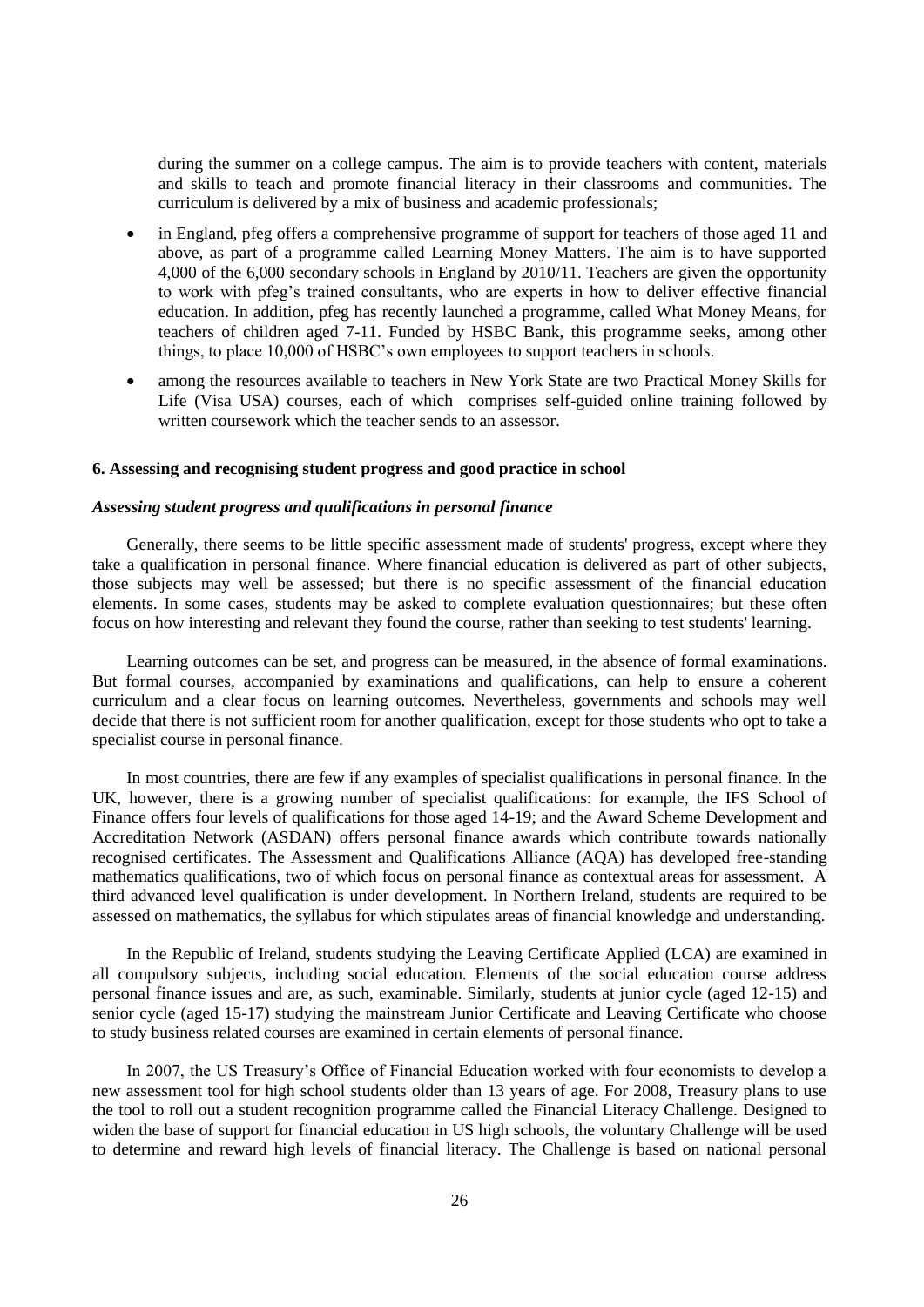finance education standards. The 35 question, on-line test will be offered from late April to mid-May. Teachers will be invited to select any day within the testing window to participate. Students with scores in the top 25th percentile of national scores will be recognised by Treasury.

### *Awards for local programmes*

The availability of awards for successful financial education programmes can help to incentivise schools, teachers and students.

Bank Negara Malaysia collaborates with state education departments to make awards to active schools, teachers and students in Student Financial Clubs in every state. The Bank also provides prizes to schools that register the most number of students as duitsaku.com members. In addition, financial institutions organise competitions at their adopted schools and provide prizes for students who diligently plan their finances using the Pocket Money Book. State Education Departments organise co-curriculum award programmes annually for outstanding schools, teachers and students.

In England, Wales and Scotland, the Royal Bank of Scotland, in association with pfeg and the Daily Telegraph, launched in 2008 an Awards Scheme<sup>18</sup> with categories for:

- school award for best all-round approach to personal finance education (PFE);
- school award for most original idea in the delivery of PFE;
- award for most innovative use of teaching resources in PFE;
- teacher award.

 $\overline{a}$ 

In the US, the federal government recognises best practices and provides grants. For example, the Department of the Treasury"s Office of Financial Education evaluates financial education programmes to determine whether they qualify for a John Sherman Award for Excellence in Financial Education. The analysis is based on the Eight Elements of a Successful Financial Education Program, which are criteria established by the Office of Financial Education.

<sup>18</sup> Details are available at http://www.pfe-awards.co.uk/site/index.php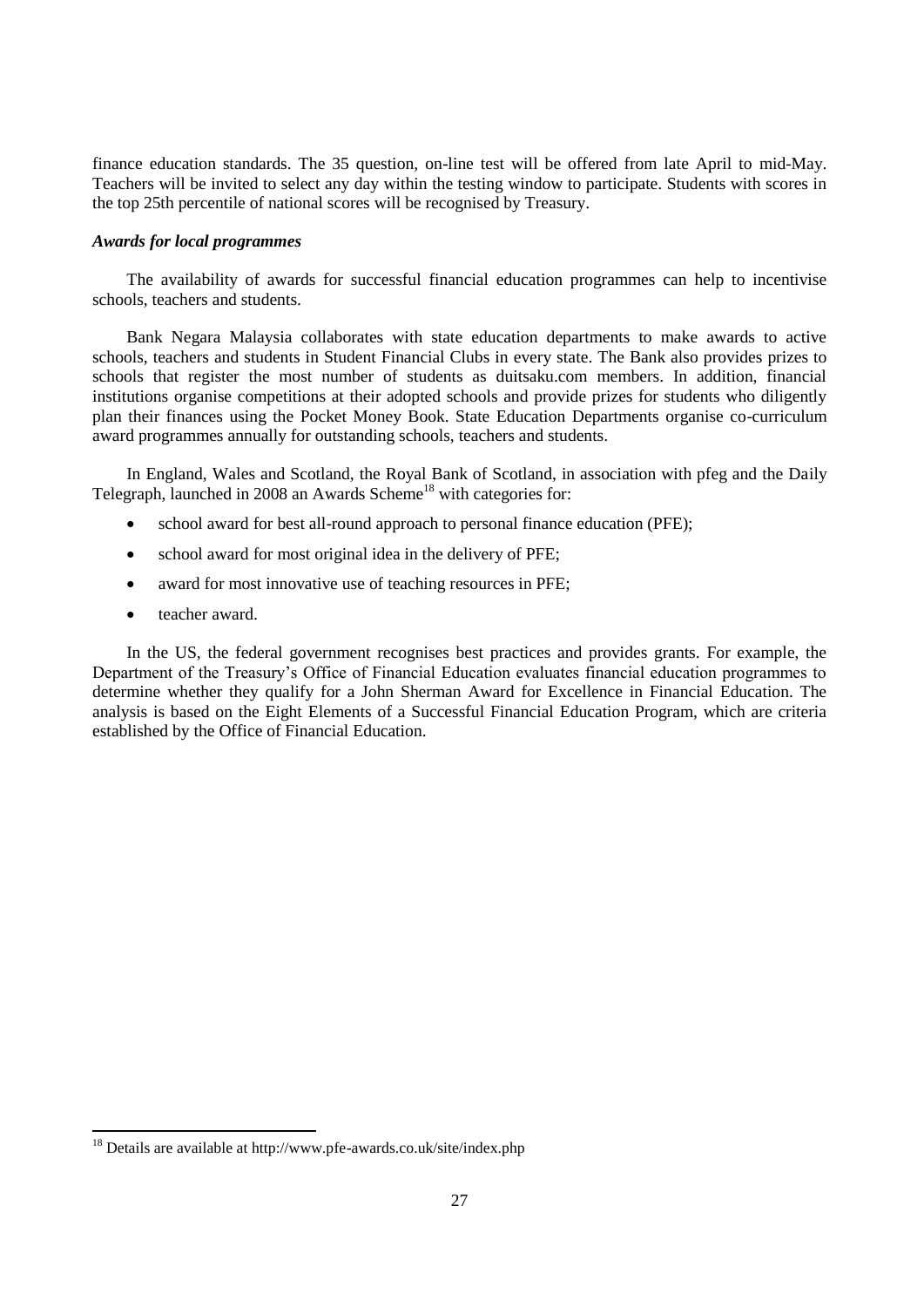#### **SECTION 2**

## **REVIEW OF LITERATURE ON THE EFFECTIVENESS OF FINANCIAL EDUCATION PROGRAMMES IN SCHOOLS**

#### **1. Challenges in undertaking research**

In many of those countries which have developed financial education programmes, little or no research (either on financial education programmes for students or more generally) has been undertaken into the effectiveness of those programmes (see, for example, O'Connell (2007 and Lyons, Palmer, Jayaratne and Scherpf (2006). This may be in part because, in several countries, financial education programmes are in their infancy and the focus to date has been on designing programmes and getting them under way, rather than on putting in place research programmes.

The relative lack of research in this field is not sustainable in the longer term since, in the absence of research, evidence will not be available to policy makers about what works well. It will therefore be difficult for them to make informed judgements either on how much priority to give to, and how much resource to provide for, financial education; or on how to focus financial education programmes so that they are as effective as possible. Other funders will also wish see evidence that the programmes they are funding are having a positive impact.

Most of the research which has been conducted on the impact of financial education provided to students has focused on the financial education of students in schools. This is not surprising, given that the overwhelming majority of financial education of students has been aimed at those of school age, rather than at students in colleges or universities.

Research on the impact of financial education programmes is intrinsically challenging. Among the reasons for this are:

- there is no general agreement about what a financially educated student, of any particular age, should be expected to know or about how such a person – either currently or in the future – ought to behave. What constitutes financially capable behaviour can depend, to a considerable extent, on the individual's particular circumstances;
- there is similarly no consensus on what should be measured. Evaluations range from knowledge about various financial matters through to more subjective measures such as attitudes, satisfaction with the course, self-confidence in managing one's money and self-reported behaviours (either actual or intended);
- both those running programmes and those participating in them may have little incentive to take part in evaluation exercises. Educational bodies may be unwilling – for example, as a result of timetable pressures – for students to be tested on what they have learned through financial education programmes. Moreover, those individuals who are motivated to participate in evaluation exercises, particularly longitudinal studies, may not be typical of the generality of those who participated in the programme in question;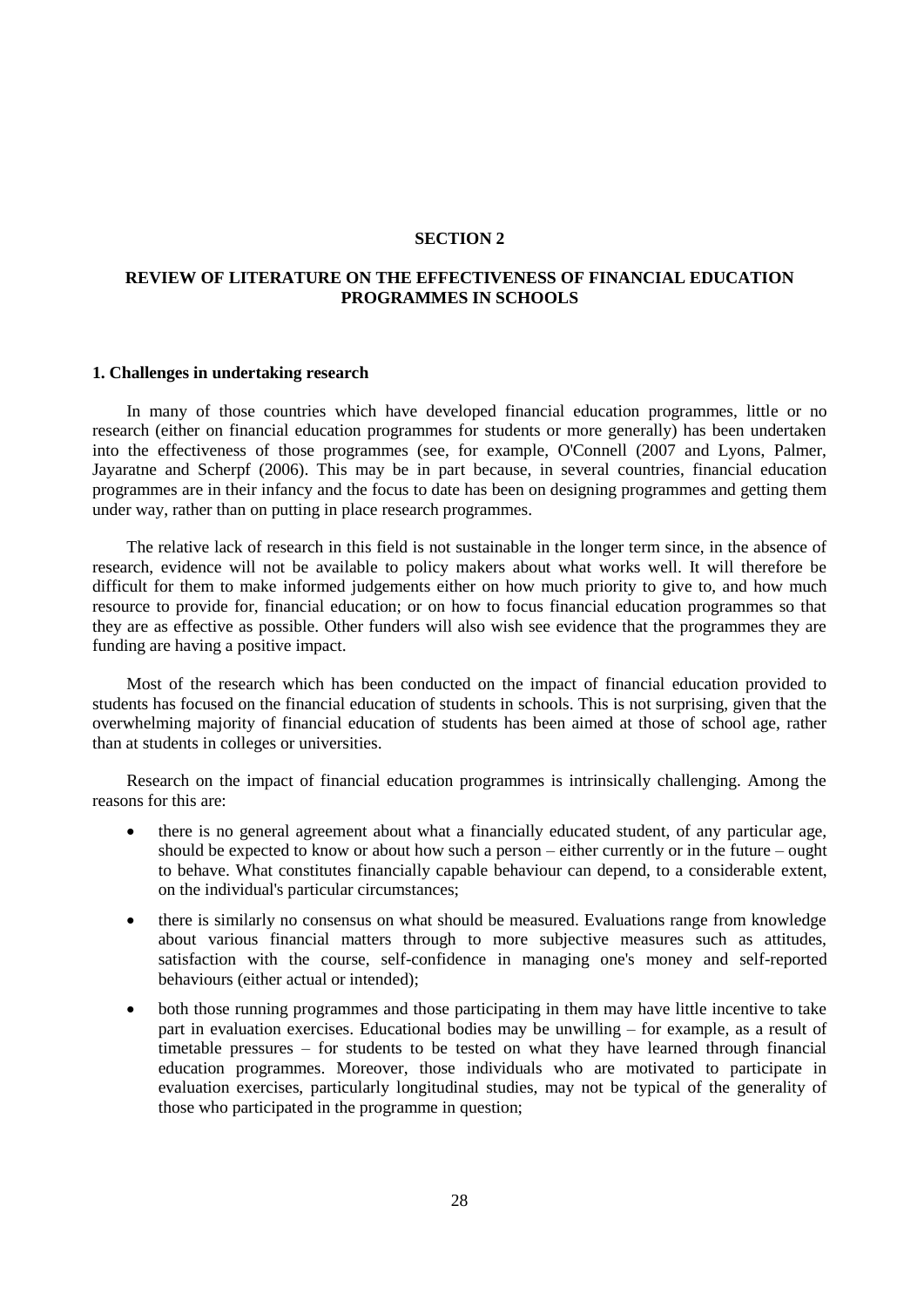- financial education programmes are designed to influence future behaviours, rather than merely current behaviours. However, participants may be reluctant to provide information about their personal finances, despite being given assurances of anonymity. Furthermore, there may be ethical objections to the provision of the sorts of personal data which would enable longitudinal studies to be undertaken. It can be difficult to keep track of people's contact details over a period of time. And it is also possible that knowledge by individuals that they will be participating in future evaluations could influence their actual behaviours;
- it can be difficult to establish both a causal link, and the direction of causation, between participation in financial education programmes and participants' knowledge, attitudes or behaviours.

There is, as yet, no clear evidence as to what works best. Nevertheless, a number of research studies have been undertaken which, taken together, offer insights into what seem likely to be promising ways forward.

## **2. Some key studies**

Much of the research which has been undertaken has taken place in the US. Since 1997, the Jump\$tart Coalition has undertaken a series of surveys of 17-18 year old High School pupils who have taken a financial education course. From 2000, the survey has been conducted every two years. The survey comprises around 50 multiple-choice questions,of which 30 are the core financial literacy questions and the remainder are to establish information about the respondent . The financial literacy questions, which are designed to test financial knowledge, attitudes and behaviour, cover four broad areas:

- income;
- money management;
- saving and investing;
- spending and credit.

The test is administered to thousands of pupils drawn at random from schools which opt to participate in the survey. Averages score have been low each year the survey has taken place and have declined overall since the survey was first undertaken:

1997 – 57.3%  $2000 - 51.9%$  $2002 - 50.2%$  $2004 - 52.3%$  $2006 - 52.4%$ 2008 – 48.3%

On the other hand, the proportion failing the exam (ie those who scored less than 60%) fell from 65.5% in 2004 to 62% in 2006.

Jorgensen and Mandell (2007) found that, in the five Jump\$tart surveys which had been conducted in the period 1997-2006, the scores of native Americans had been consistently among the worst in the overall population.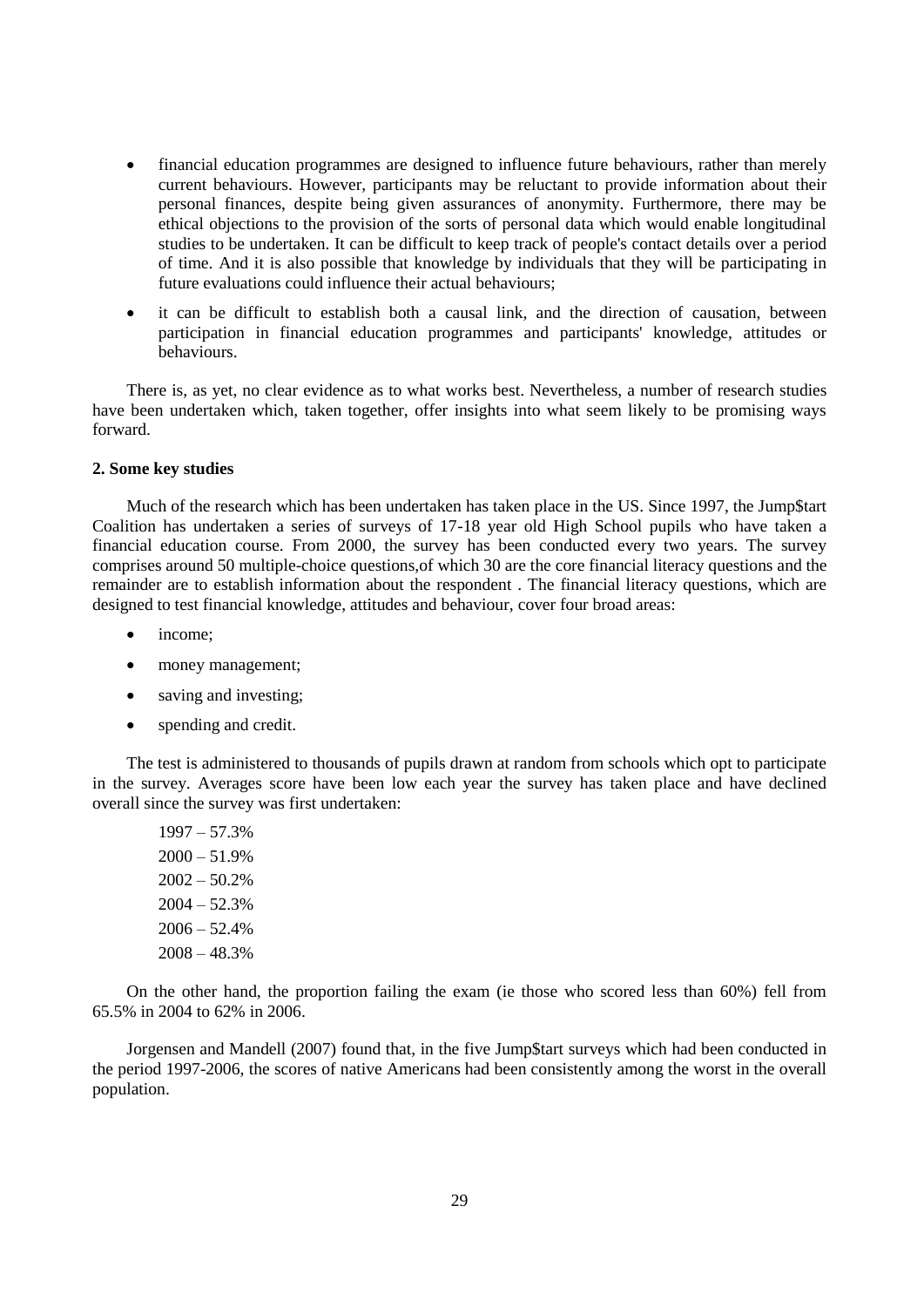Mandell (2008b) observes that "one of the strongest, and most depressing findings from the Jump\$tart surveys is that students who take a full semester high school class in money management or personal finance are no more financially literate than students who have not taken such a course".

On the other hand, some questions in the Jump\$tart survey seem specific to a course of learning, rather than being necessary for good financial practice<sup>19</sup>. The surveys also rely on students' self-reporting, which may not be accurate, of whether or not they have received financial education. Moreover, they do not distinguish between different types of financial education programmes.

The 2006 survey enabled two possible reasons why money management courses had not been more successful to be examined. The first was that students might not appreciate the personal responsibilities which they would face in the future: the survey indicated that this was not generally the case. The second was that teachers might focus on the facts of financial management, to the exclusion of the wider economic picture. On this, the survey found that those who took an economics course did a little better than others in the financial literacy exam.

Some commentators have suggested that financial education programmes are likely to be most successful if they focus on financial decisions which students will shortly be making. However, Mandell (2006) found, on the basis of an analysis of data from Jump\$tart surveys, that, of the students who had purchased a product, those who had taken a financial education course did no better, on the whole, in respect of questions relating to the product than those who had not taken such a course.

Mandell (2008a) analysed a pilot study in which children at ten public middle schools in the Chicago area watched an improvisational play, performed by professional actors, which illustrated the benefits to young people of saving. The actors first talked with the students so that they could adapt the play to local circumstances. The students completed questionnaires, both before and after watching the play, containing factual, attitudinal and behavioural questions relating to saving. Mandell found that students demonstrated a small increase in knowledge (an increase in average scores from 64.1% to 68.9%) after having seen the play and that this was most pronounced among younger students, in the 6<sup>th</sup> grade (whose scores increased from 54.1% to 64.3%). He also found some positive attitudinal change, but was not able to find behavioural differences in terms of their savings behaviour period in the most recent month. Mandell makes the point that this initiative was cost-effective, in that the play was put on for a large audience and lasted for only one hour.

One element which has consistently been associated with higher scores in the Jump\$tart survey is a stock market game (Mandell, 2008b). Since 2000, students who have taken part in the game have achieved an additional 3-4 percentage points compared with their peers. Mandell suggests that the use of activities which are interactive, fun and relevant could help to raise financial literacy levels somewhat.

Mandell & Klein (2006) found that motivational factors had a significant and positive relationship with financial literacy. A conclusion which can be drawn from this is that financial education courses should place emphasis on the benefits, in terms of future lifestyles, which successful money management can bring and keep stressing to students the importance of being financially literate to safeguard their futures.

Bernheim, Garrett and Maki (1997) compared US states which required the provision of consumer education (around one-half of which specifically required the provision of personal financial education) with those which did not do so. They found that (based on self-reporting by survey participants) savings rates were approximately 1.5 percentage points higher for those adults who, when they were at school, had

<sup>&</sup>lt;sup>19</sup> See, in this context, O'Connell (2007).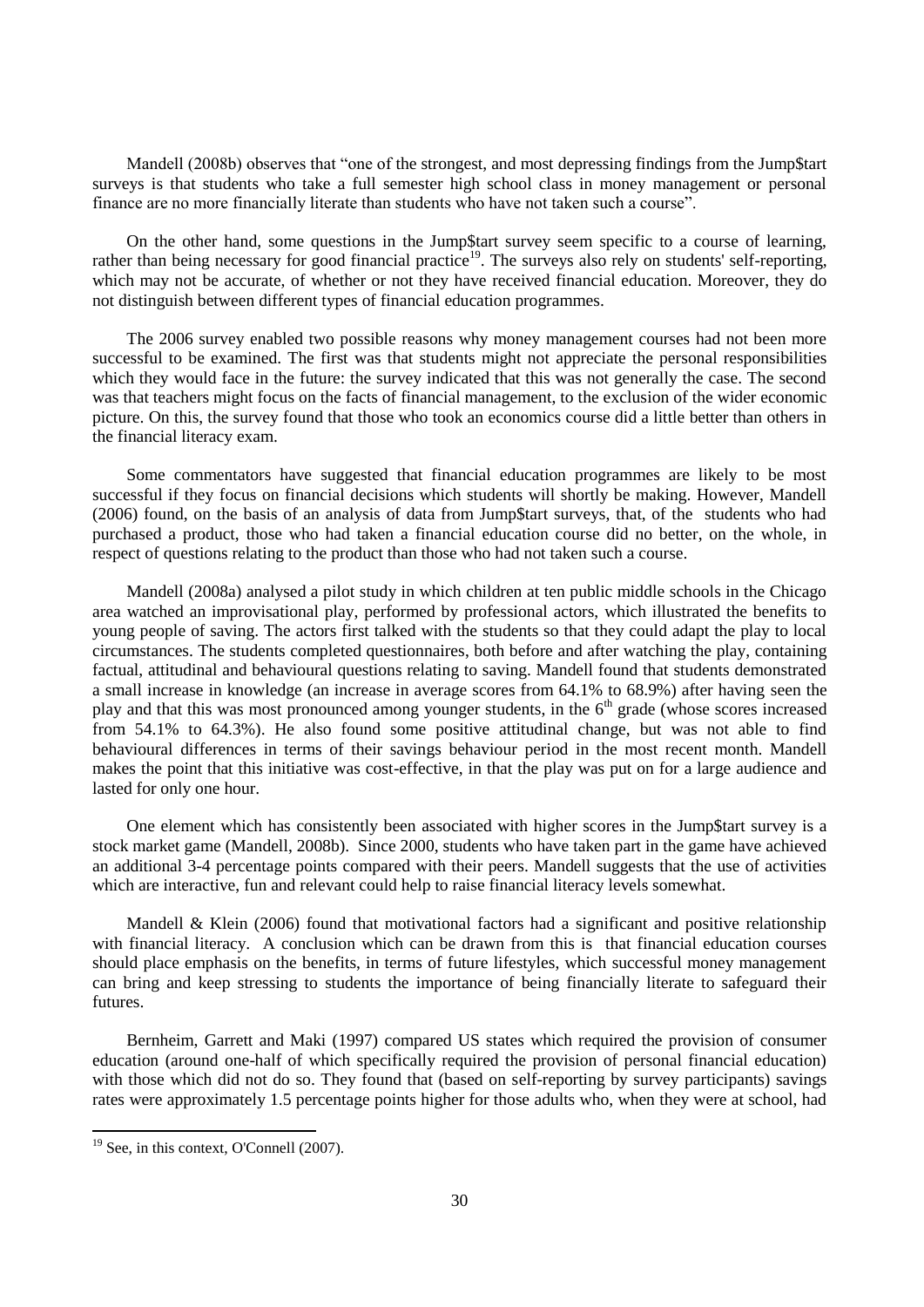entered the affected High School grade five years after the imposition of a consumer education mandate, compared with those who had not been exposed to such a mandate. The authors suggest that early financial education may, among other things, increase an individual's comfort and familiarity with financial matters, thereby removing psychological barriers which impede proper decision-making: they draw an analogy with the development, at an early age, of computer literacy, which appears to have a long-term impact on an individual's general level of comfort with computers. It is noteworthy that not all of those in the study who received consumer education will have received a financial education component: the study does not differentiate between those who did, or did not, receive financial education as part of a consumer education course.

On the other hand, Mandell (1998) found that students in states which mandated the teaching of consumer education or personal finance did not, on average, achieve higher financial literacy scores than their contemporaries from states where there were no such mandates.

However, Tennyson and Nguyen found that, while financial education mandates are not generally associated with higher students' scores, students in states which required specific financial education course work scored significantly higher than those in states which did not do so.

Mandell (2005) found, on the basis of an analysis of the 2004 Jump\$tart survey, that while students who take a course in money management or personal finance may not become more financially literate, as measured by test scores of what they know, they are more likely (according to self-reported behaviours) to save. He commented that "Perhaps we have focused too much of our time and resources on measuring financial literacy, per se rather than measuring other, more important, output variables, such as savings, spending and credit behavior. Or perhaps, we should utilize a broader measure of financial literacy, which includes positive financial behavioral changes as an output."

Boyce and Danes (1998) evaluated the National Endowment for Financial Education (NEFE) High School Financial Planning Program. This aims to teach students about basic financial planning concepts and to illustrate how these concepts apply to everyday life. Boyce and Danes found that 29% of participants started saving and 15% started saving more. Comparing financial knowledge and behaviours 3 months after the end of the programme with those before starting the programme, 37% had improved skills for tracking spending, 47% knew more about the cost of credit, 38% had improved their knowledge of investments and 38% felt more confident about managing their money. These findings were based on students' answers to questions about eight financial behaviours, three questions to test their financial knowledge and two questions about their financial confidence. The questions were administered before they participated in the programme, immediately after this and three months later. Immediately after studying the curriculum material, there was a statistically significant increase on all the financial knowledge, behaviour and confidence questions. Three months after completing the curriculum, students had statistically significant increases, compared with immediately after they had completed the curriculum, on each of the questions: students had put into practice (particularly through maintaining a savings account), during this period, what they had learned through the curriculum. In addition, teachers reported marked improvements in financial knowledge, attitudes and behaviour of students following their participation in the programme. Over two-thirds of the teachers who responded said that they were very satisfied with the content of the curriculum, about 60% felt that the curriculum was relevant to their students and about 50% were quite satisfied with their own confidence in teaching personal finance.

A later study by Danes (2004) of the NEFE High School Financial Planning Program Curriculum similarly found that students reported significant improvements in their knowledge, behaviour and confidence immediately after they had studied the programme and that, three months later, the improvements had continued and even increased.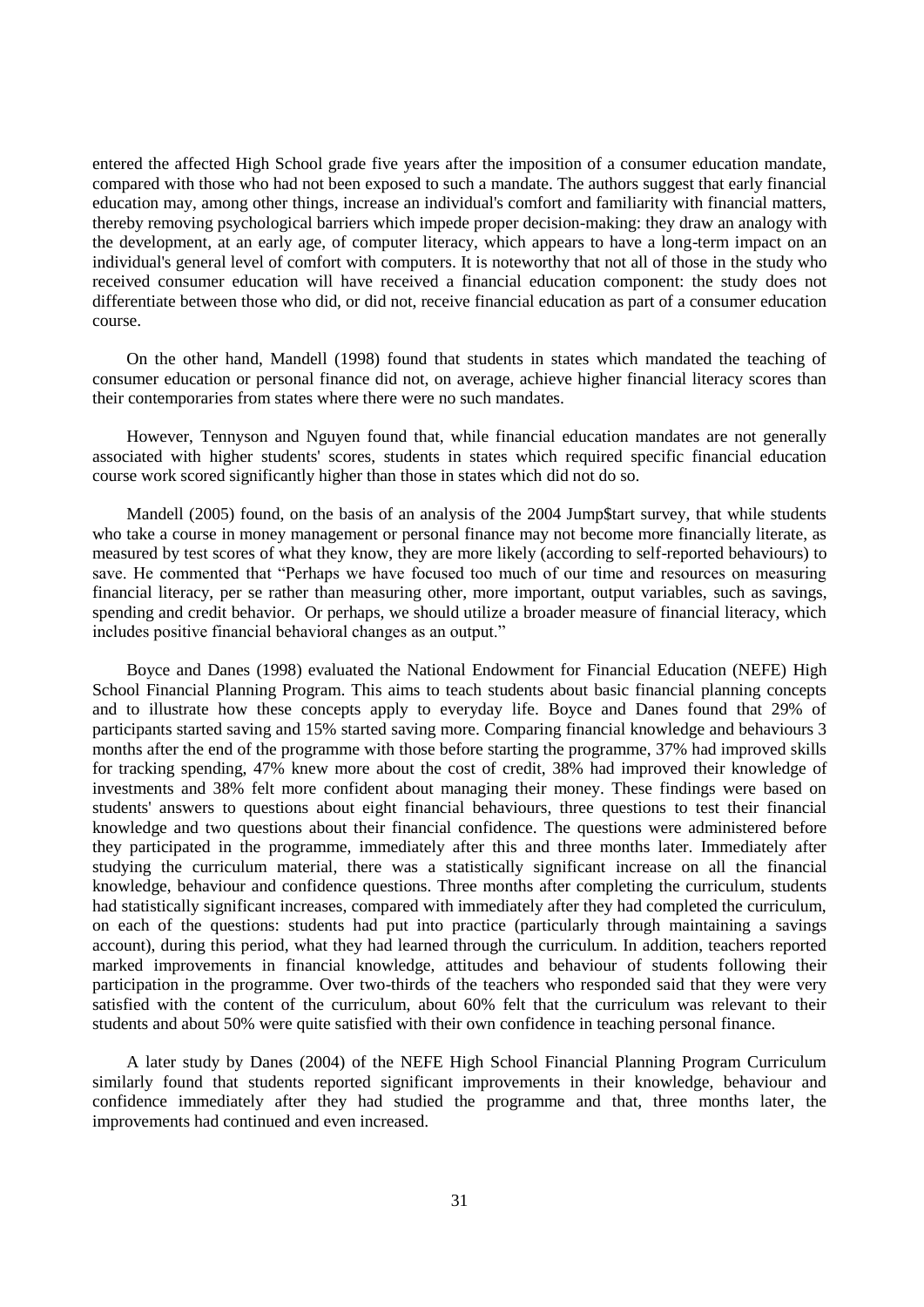Hilgert, Hogarth and Beverly (2003) found that financial knowledge was positively correlated with (self-reported) recommended financial practices. However, the authors pointed out that the research did not establish the direction of causation ( that is whether better knowledge led to more capable behaviours or, on the other hand, whether those who were more financially active acquired more knowledge as a result).

Varcoe and Fitch (2003) evaluated the "Money Talks: Should I be Listening" curriculum, developed by a University of California Cooperative Extension team. In order to develop a programme which teenagers would readily use, teenagers were surveyed prior to the development of the programme to establish what topics they thought were relevant to them, what sort of educational formats appealed to them and when they would like to receive information. The findings indicate that the programme which was then developed had improved students' knowledge and had led to changed behaviours. The authors suggest that teenagers are more interested in learning about issues which they see as directly relevant to them at that time. They also consider that it is important for materials to be interactive (for example, interactive games and videos).

Fabrizio, McLaughlin & Associates evaluated Visa's Practical Money Skills Program (2005). A control group and a test group of high school seniors were surveyed in Spring 2004 on basic knowledge of personal finance matters. The test group was then exposed to a three-hour seminar, using Visa"s Practical Money Skills Curriculum, during May-June 2004. Both the test and control groups were re-contacted three times over the following six months or so, when the individuals were either attending college or were in the work force. The test group showed increased knowledge, from 67% to 81%, following the instruction and performed better than the control group on other aspects which were measured (for example, whether they currently had a budget; and spending beyond their means).

In the UK, research has been undertaken into the effectiveness of the Excellence and Access programme, which was run by pfeg (Personal Finance Education Group). This programme has now been superseded by the Learning Money Matters programme, but the two programmes share many of the same characteristics.

The Excellence and Access programme sought to increase teachers' skills and confidence in delivering personal financial education by providing practical support for teachers through advice, training and teaching materials. In doing so, the project aimed to help teachers to:

- identify young people's attitudes to risk and money management;
- build young people's financial skills, judgement and confidence;
- equip young people with the ability to make informed and independent financial decisions.

The evaluation used both qualitative and quantitative research methods. Taylor (2004) found that the project "reached and influenced a large number of teachers and students, raising teacher confidence and developing a rich and extensive source of materials and guidance. It also demonstrated that it was possible to improve students' financial awareness". Students who had participated in the project's activities were enthusiastic about, and enjoyed, personal finance work. Similarly, teachers who had participated were enthusiastic and committed. The research also found that young people's experiences outside school produced firmly held views and beliefs on financial matters. The questionnaires administered to teachers were based on self-assessments of, for example, their confidence and skills. Similarly, questionnaires were administered to pupils designed to assess their levels of confidence in financial matters: this demonstrated that pupils generally lacked confidence. While, therefore, the results of the evaluation were positive, there was no quantitative measure of the impact, in terms of behaviours, which participation in the programme had had on either pupils or teachers.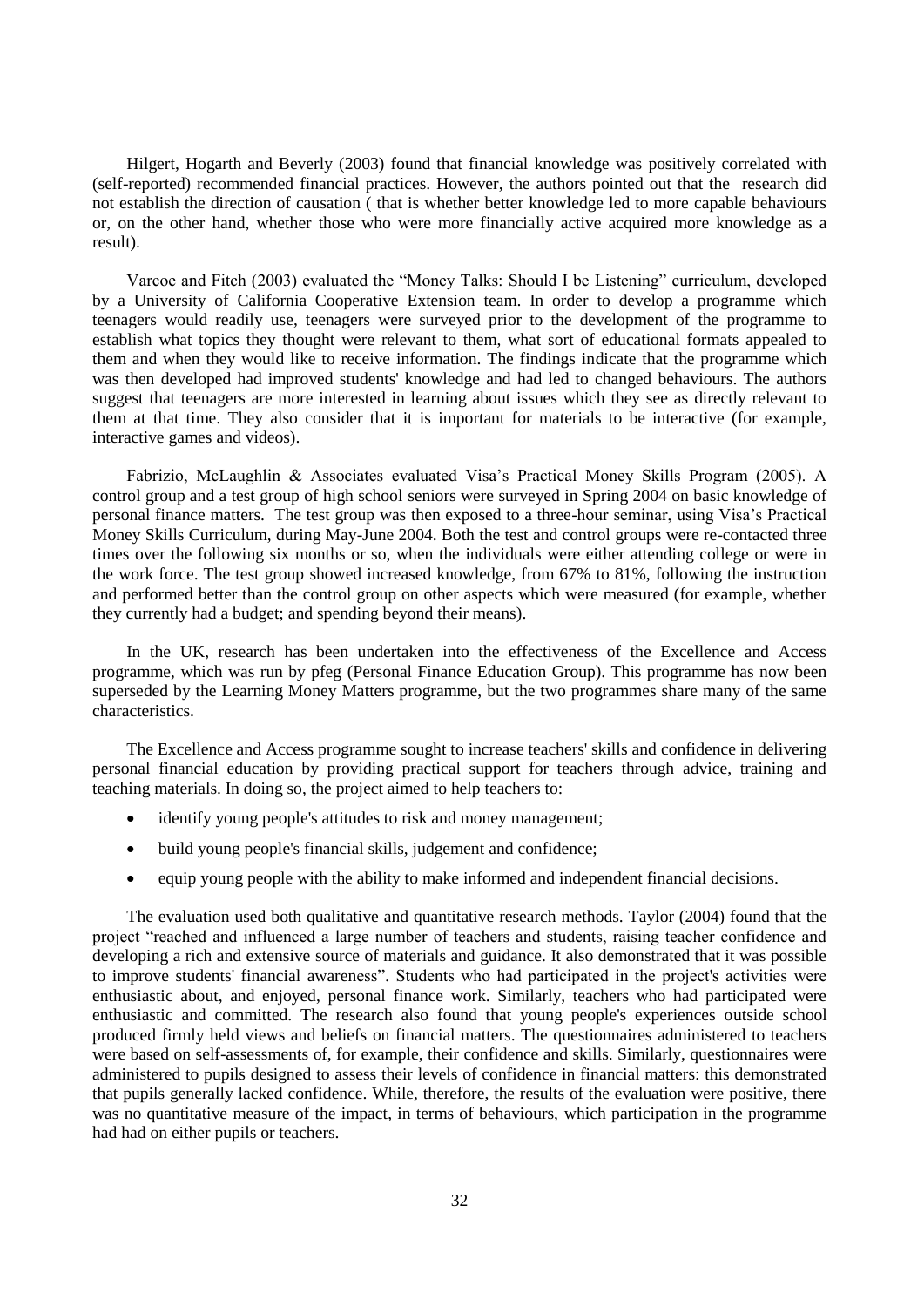Learning Money Matters – the financial education programme which pfeg is currently delivering – is being evaluated by the National Foundation for Education Research (NFER). Early results indicate that 99% of teachers had been very or quite satisfied with the support give by pfeg consultants, in particular in terms of access to resources and tailored help in putting together a personal finance education programme.

Also in the UK, the IFS School of Finance has developed qualifications in personal financial education, aimed at pupils aged 14-19, which are available to all schools and colleges which choose to make use of them. The IFS commissioned research into the impact of these qualifications on students' careers and aspirations. The findings were based on the 2004/05 cohort of a three year longitudinal study. The qualifications mainly attract those pupils with a vocational orientation towards the subject, though they also attract some students who are more academically oriented. Davis et al (2006) found that the IFS personal finance course impacted positively on students':

- personal financial management (for example, 50% of course participants said that they had made changes to the way in which they spent money; and there was a reduction in the proportion of students who owned one or more credit or store cards);
- financial "self-efficacy" (i.e. beliefs about one's own ability to successfully perform a task) and knowledge (for example, 80% of course participants reported that they understood money issues better since undertaking the course);
- expected choice of subjects to study when going on to higher education;
- intention to consider pursuing a course in financial services.

The above findings were based on questionnaires administered to students who were currently taking the course. The findings were broadly reaffirmed in a follow-up survey conducted six months after students had completed the course (that is the benefits were not merely transitory).

In England, the Office for Standards in Education, Children's Services and Skills (Ofsted) (2008) undertook a small survey of schools and colleges in 2006/07. This was not a formal academic study, but was designed instead to identify examples of good practice. Although the sample of schools and colleges selected for the study was skewed towards those where Ofsted expected to see examples of good practice, its overall conclusion was that the quality of provision of financial education varied considerably between schools. It concluded that the most important factors underpinning good practice were:

- senior managers demonstrated a strong commitment to personal finance education for all students;
- a member of staff, often at a senior level, had responsibility for the development of personal finance education across the school or college;
- dedicated curriculum time was provided, often supplemented by work through other subjects and "off-timetable" days;
- teachers were confident in their knowledge of personal finance and used contexts that were relevant to students;
- lessons engaged students in relevant and meaningful tasks and involved them in discussion and debate;
- effective use was made of resources, including the expertise of external agencies.

Russell, Brookes and Nair (2006) reported on their evaluation, in 2005, of a financial literacy trial programme at a Melbourne secondary college for students in years 7 and 8. The main aim of the programme was to increase students' knowledge and understanding of financial issues relating to mobile phones and credit cards. Around 60% of the students found the lessons very useful or useful; 94% reported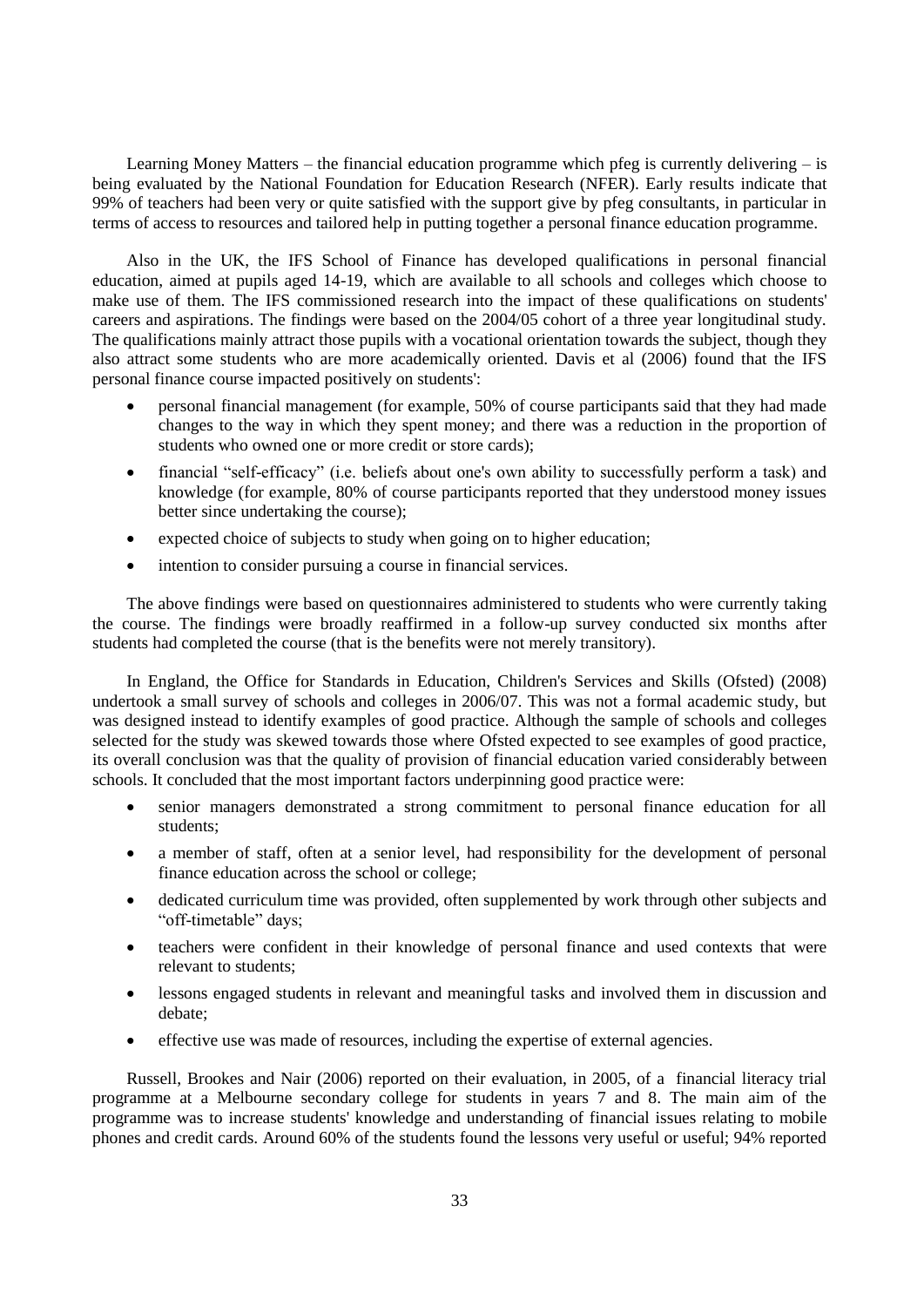an increase in their understanding of mobile phone plans and charges; and 95% reported an increase in their understanding of credit cards. There were also indications that participants in the programme were keen to learn more about other topics which would help them to manage their finances better now and in the future.

This appetite for financial education is also borne out by Capital One's 2006 back-to-school survey in the US, which found that 49% of teenagers would like to learn more about money management, but that only 14% had experienced a financial education class in school.

### **3. Conclusions**

Some studies indicate that financial education has had little or no impact on recipients. In particular, in each of the Jump\$tart surveys which have been conducted since 1997, the average score has been less than a pass mark and has been less than the average score achieved in 1997. Those who have taken a financial education course have been found to be no more financially literate than their peers.

On the other hand, some other studies have suggested either that particular programmes have had a positive impact on recipients' financial knowledge or have increased participants' propensities to save in later life.

So, is the glass half empty or half full? It seems reasonable to conclude that the glass is half full and has the potential to become a good deal fuller in the future. The reasons for this view are as follows:

- in many countries, financial education is in its infancy and research into how best to deliver it is if it exists at all – barely out of the starting gate. It would certainly be premature to conclude, on the basis of research to date, that financial education has no place in educational establishments. More generally, there seems no reason to reach the view that while a whole range of other subjects, many of which have little or no obvious direct relevance to the well-being of students who study the subject, can usefully be taught in schools, financial education cannot be delivered effectively;
- some of the research which has been carried out to date has treated financial education as if it were homogeneous: that is, it has not distinguished between different types of programme. It is reasonable to assume, however, that programmes will vary in their effectiveness. There is an urgent need for a much fuller range of research to be carried out than has been undertaken to date in order to determine how to deliver financial education most effectively – which types of programmes work best for different types of target audience. And there is a need for more research into the medium- and long-term impact which financial education, of different kinds, has on actual behaviour. It is good practice for research to be designed into a programme from the outset, rather than for it to be grafted on to a programme after its inception;
- in view of the detriment caused by poor levels of financial capability, the impact of even small improvements would, when aggregated across the population as a whole, be significant;
- there is evidence, some of it largely anecdotal, from teachers that they have themselves become more confident about providing financial education to their students as a result of participating in well designed programmes and that their students have benefited from being exposed to these programmes. While it is possible to dismiss some of these findings as lacking rigour, it seem reasonable to give weight to the views of teachers, bearing in mind their broad experience of what constitutes an effective educational intervention.

Nevertheless, further evaluation and research is needed to provide a more solid basis for the view that the right kinds of financial education can, if delivered well, provide real benefits.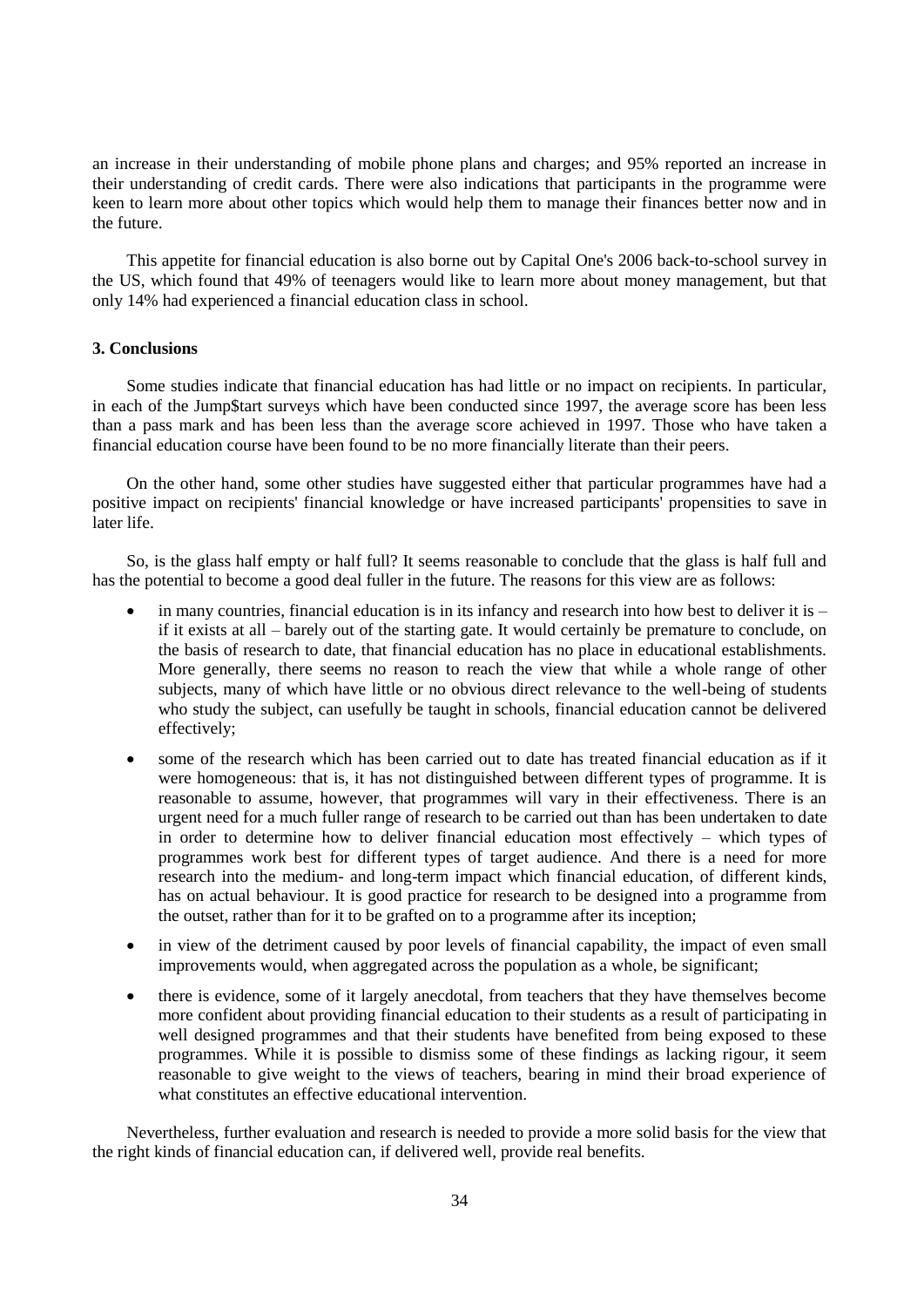#### **SECTION 3**

### **DRAFT RECOMMENDATIONS**

The draft recommendations<sup>20</sup> below are intended to assist those working in the field of financial education for students. They take account of the experience of those countries which have been surveyed as part of this study. They also draw on the OECD's earlier work on financial literacy, notably, its survey *Improving Financial Literacy: Analysis of Issues and Policies* and, in particular, its *Recommendation on Principles and Good Practices for Financial Education and Awareness*, adopted by OECD governments in 2005. One of the key Principles is that "Financial education should start at school.....People should be educated about financial matters as early as possible in their lives."

## **1. financial education for students should be provided as part of an overall strategy to improve financial capability**

A range of support needs to be provided – ideally, comprising education, information and advice – in order to meet the challenge of equipping people to manage their money well. Financial education programmes for students can play an important role. But in order to ensure that support is available for all groups within society, this should be within the context of an overall strategy – preferably at national level – to improve financial capability.

### *Leadership and coordination*

 $\overline{a}$ 

## **2. priority should be given to persuading policy and educational decision-makers about the importance of providing financial education to students**

In order for financial education to be provided to students, policy and educational decision-makers must be willing to provide room for it in the curriculum. It is essential, therefore, to identify the key decision-makers – whether at national, regional or local level – and to persuade them to incorporate financial education within the curriculum and to provide other necessary support for the delivery of effective financial education.

Among the factors which are likely to be taken into account by decision-makers – and which those seeking to persuade them should therefore also take into account – are whether financial education would contribute to legislative or other requirements relating to the contents of school curricula; and whether high quality materials, together with training and other support for teachers, are readily available – and, if so, at what cost.

## **3. there needs to be clear leadership and coordination at national level and at other key levels, including in individual educational establishments**

Without an overall strategy and a credible leader within a country, efforts to provide financial education are liable to be piecemeal and duplicative and to lack an effective focus for communication with

 $20$  The draft recommendations reflect the views of the author and are released under his responsibility.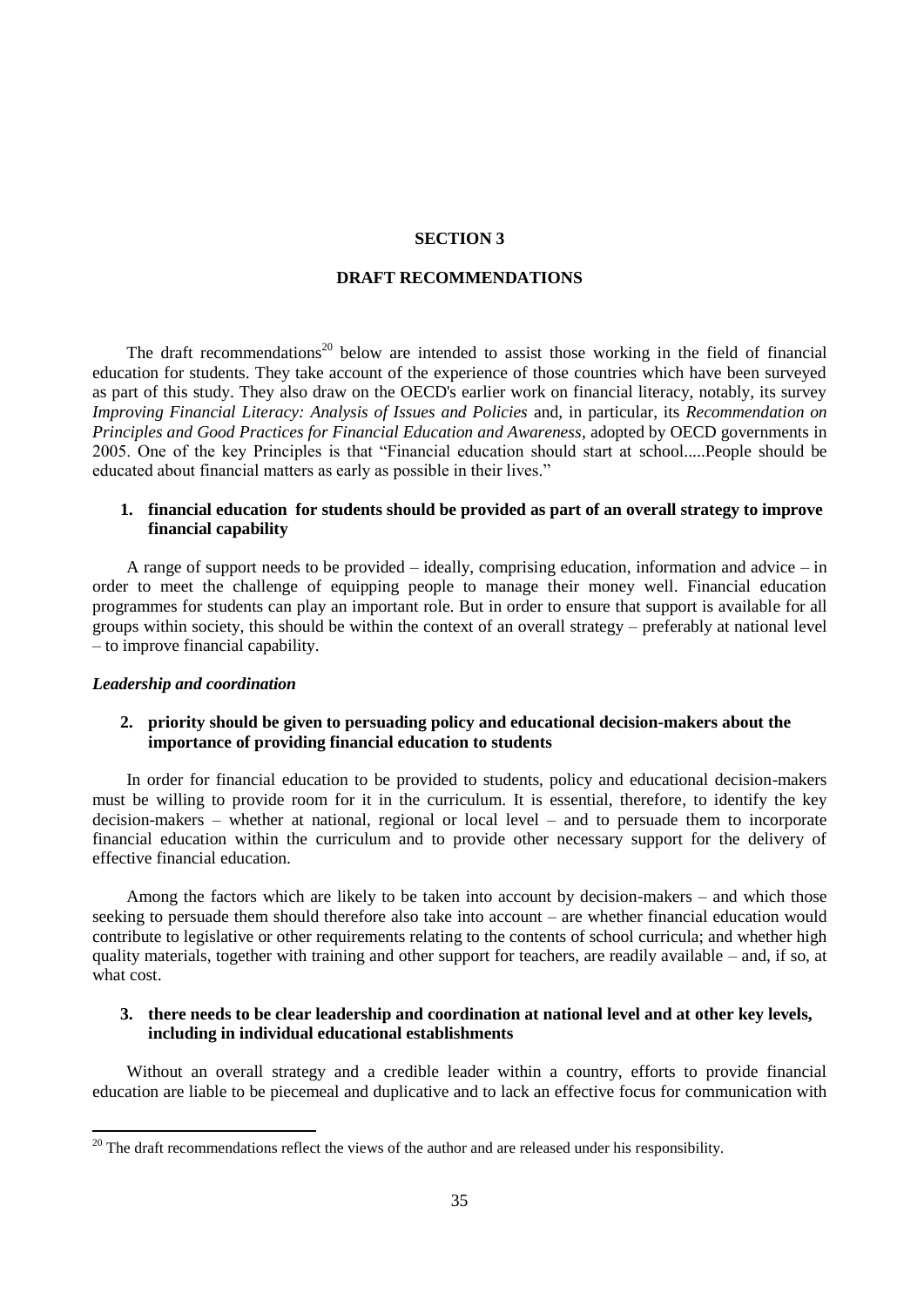decision-makers and other stakeholders. Leadership can be exercised by government, a government agency, a financial services regulator or the central bank. These organisations are usually also the main, or even the only, providers of the resources which are needed to develop and sustain financial education programmes. Effective leadership and coordination is particularly important given that, typically, a wide range of partners and stakeholders are involved in the development and delivery of financial education programmes.

For much the same reasons, there also needs to be clear leadership and coordination within individual educational establishments. Without this, educational provision within the establishment is liable either to fail to take place or, in so far as some sort of provision occurs, to be uncoordinated and ineffective.

## **4. a wide range of organisations have an interest in seeing improvements to current levels of financial capabilities: they should be encouraged to contribute to the provision of effective financial education**

Governments, financial services regulators and the financial services sector, as well as individuals themselves, stand to benefit if people are better equipped to manage their money well. In addition, financial education can help to bring to life other educational subjects. There are therefore many organisations which potentially have an interest in contributing to financial education initiatives.

Relevant organisations – which could include relevant government departments and nongovernmental organisations, regulators and central banks, financial services firms, foundations connected with the financial services industry, utility companies and mobile phone providers – should be encouraged to get involved.

There need to be effective arrangements to give teachers confidence that materials and tools produced, or funded, by commercial organisations are free from commercial bias and marketing devices (such as excessive use of company logos). Arrangements to achieve this can be incorporated within accreditation arrangements (see Recommendation 12 below).

Consideration should also be given to establishing arrangements to match trained volunteers with individual educational establishments.

### *Embedding financial education in the curriculum*

## **5. where possible, financial education should be included within the school curriculum as a compulsory element. It should either be included as a stand-alone subject or should be incorporated within other subjects**

There are many competing demands on schools' curricula. The surest way of securing a place for financial education is for it be included as a compulsory part of the curriculum. However, this may not always be achievable, particularly in countries where financial education has yet to build up a track record of successful delivery. In such instances, the case for making the subject compulsory should be kept under review.

The incorporation of financial education as a stand-alone subject ensures that there is a clear focus on the subject. On the other hand, unless financial education is made compulsory, this could reduce the number of students who receive financial education. A course focused on financial education could be seen by students as boring and not relevant to them. An alternative is for financial education to be incorporated into other subjects, such as mathematics, economics, citizenship, business studies and history. In such cases, it is important that it is not merely (say) good mathematics which is provided, but also good financial education.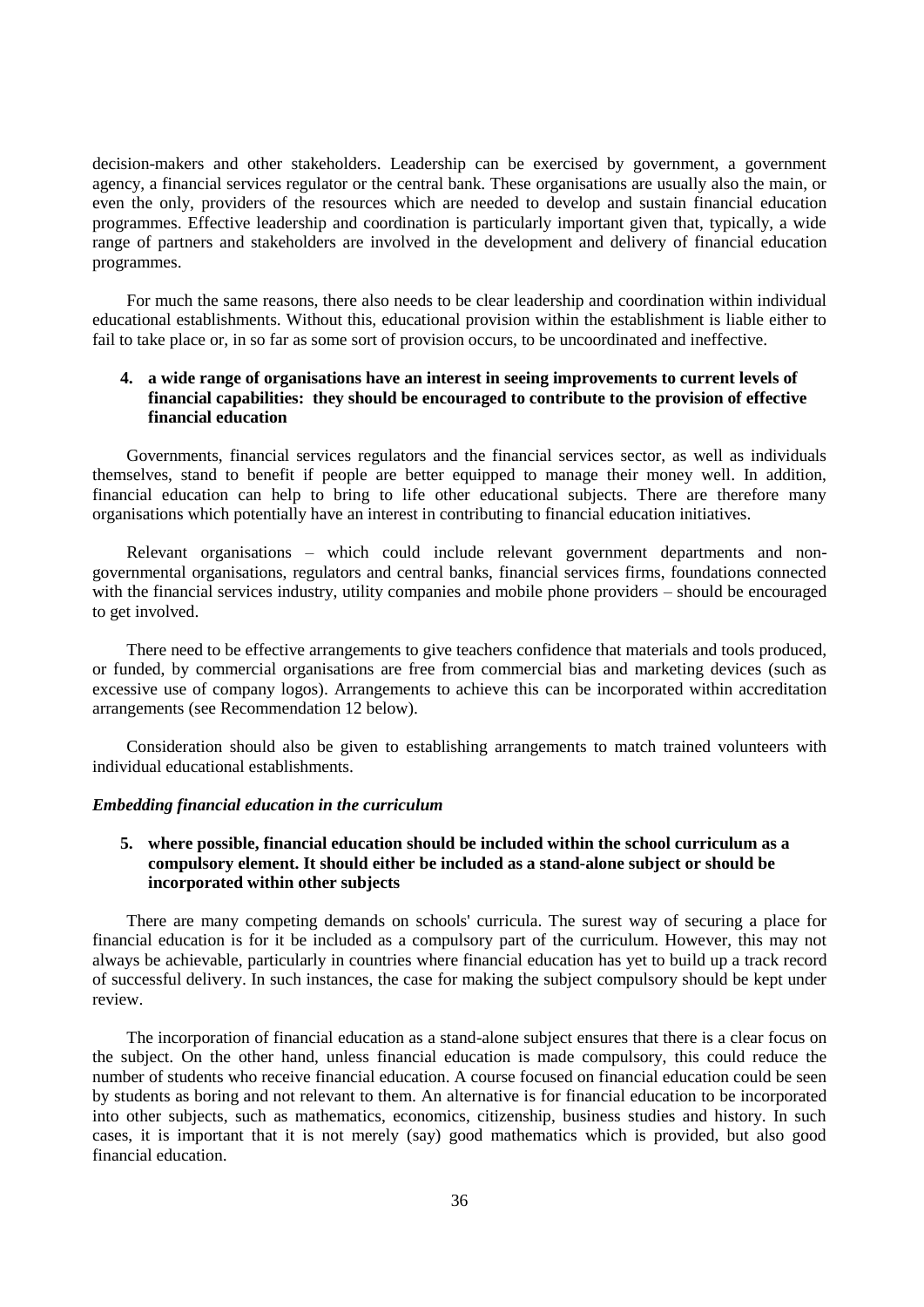## **6. financial education should be provided to schoolchildren from as early an age as possible and should continue to be provided as they progress through school**

As with other subjects, there is advantage in beginning financial education at an early age and continuing to provide financial education as the student progresses through school. In that way, schoolchildren can build an understanding over a period of years. For pupils of any age, the subject matters and materials used need to be selected so that they are suitable for the abilities and interests of the pupils concerned and so that any cultural or religious differences or sensitivities are respected.

## **7. students should receive a planned, coherent and comprehensive programme of financial education**

Financial education programmes need to be carefully planned so that students receive a coherent programme which covers a comprehensive range of subjects, rather than focusing only on a few issues.

## **8. financial education should be provided in ways which students will find relevant and engaging**

Students are much more likely to take an interest in financial education if it is presented in a compelling and appealing manner and if they can see that it is relevant and useful to them, either immediately or in the foreseeable future. Conversely, materials or tools which are dull or of little apparent relevance are unlikely to be effective.

Among the characteristics of programmes which students seem to find engaging are that they are relevant to the lives of the students, interactive and experiential, tailored to the interests and abilities of the students and are well taught.

Financial education is likely to be most effective if students receive the lessons over a period of time, from a variety of sources and in a variety of ways as part of a coordinated and coherent programme.

## **9. there should be a clear focus on developing financially capable behaviours and responsible attitudes, as well as on developing knowledge and skills**

The purpose of financial education is to improve people's understanding and to develop their skills and confidence to manage their money well throughout their lives. It is important that financial education initiatives should include a clear focus on attitudes and behaviours and not merely on knowledge and skills. Little will have been achieved if people are equipped with the requisite knowledge and skills, but they fail to put these into practice.

### *Supporting teachers*

## **10. teachers should either deliver financial education programmes themselves or, if a programme is delivered by others, should be clearly engaged in the process;**

Outside experts can play a useful role in the delivery of financial education in the classroom. But while their technical knowledge and first-hand experience of dealing with the subject can be valuable, they may lack expertise in delivering financial education in a classroom context. Financial education is likely to be most effective if it is delivered by teachers or – where it is delivered by outsiders – if the teacher is present and is clearly engaged.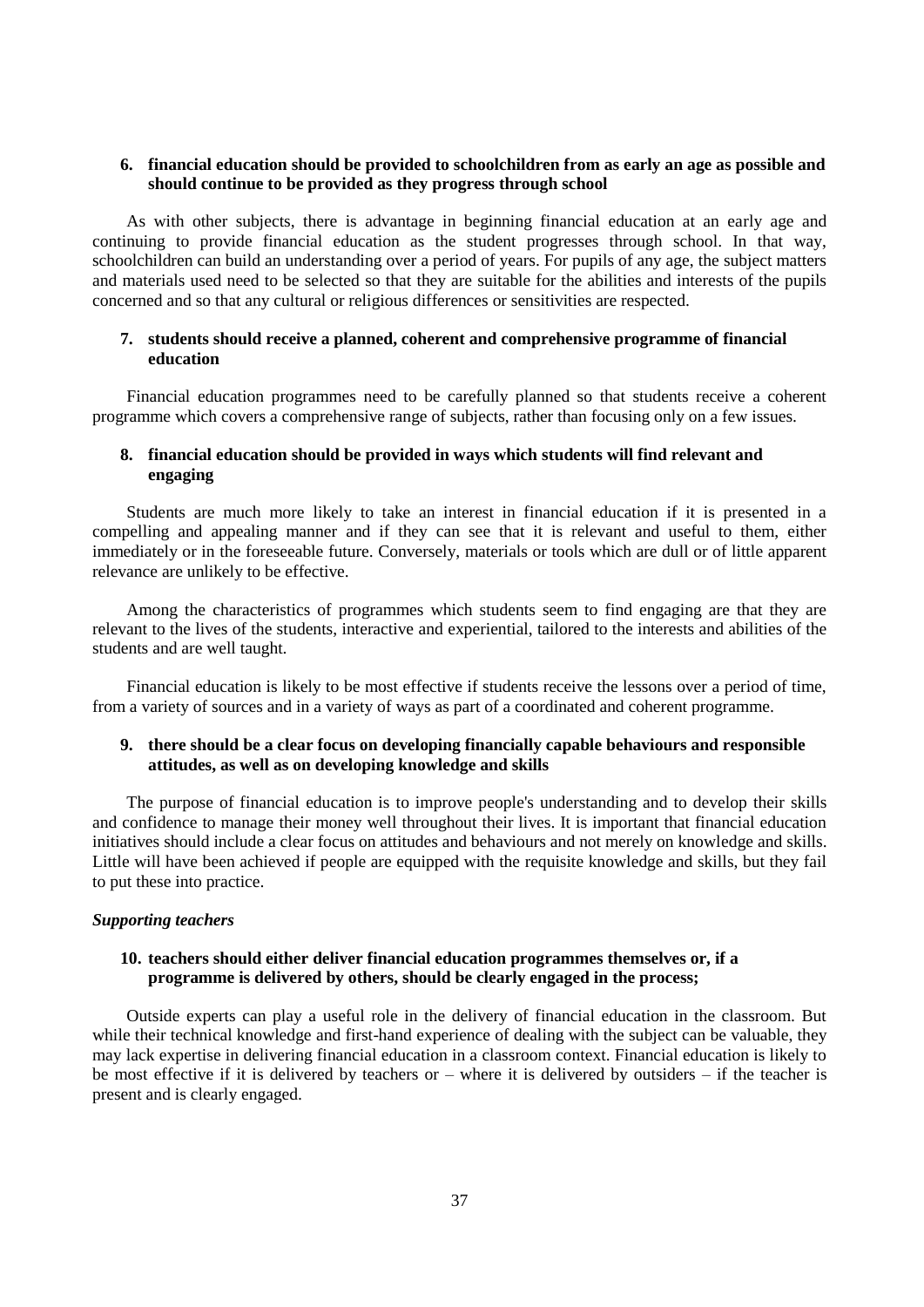## **11. effective arrangements should be made to provide training for teachers, both as part of initial teacher training and as part of existing teachers' continuing professional development**

In order for financial education to be effective, teachers (or other providers) need to have the necessary competences and confidence to teach it well. Training should be included, for those teaching relevant subjects, in initial teacher training courses. But this is not sufficient on its own. Training needs to be provided also to existing teachers: many will not have covered financial education as part of their initial teacher training; and even those who had received relevant initial teacher training are likely to benefit from refresher courses from time to time, including to give them the opportunity to learn about new techniques and methods for delivering financial education. Teachers need to be comfortable in discussing issues money issues with students in circumstances where there are often no "right" answers.

## **12. teachers need to have ready access to materials and tools which can help them to provide effective financial education**

It would be unrealistic to expect that many teachers will have the time, expertise or inclination to search for the most effective materials and tools to support financial education initiatives. Instead, there should be a single source (or, if more than one, a small number of sources) of materials and tools which teachers can be confident about drawing on. This source can act as a clearing house. The source (or sources) should be promoted to teachers so that they are aware how to access support. The source should be well organised, and contain clear signposting, so that it is easy for teachers to identify materials and tools which are suitable for the teacher's intended purpose (for example, the age group which will be receiving the financial education).

Teachers need to have confidence that materials and tools are of high quality, effective and free from commercial or other bias. Arrangements should be made – possibly through a well publicised accreditation scheme – to enable teachers to identify those materials and tools which are of high quality.

## **13. organisations which are considering developing materials or tools should first assess the scope for using, or adapting, materials and tools which have already been developed, either in their own country or overseas**

There are many examples which can be drawn on of high quality materials and tools. Those wishing to contribute to financial education initiatives are often motivated to develop new materials. But unless a careful assessment is made of what is already available, there is a risk that they will merely develop what is in effect a different – and perhaps inferior – version of materials or tools which are already available. A proliferation of materials and tools designed to provide essentially the same solutions can be confusing to teachers and others working in the field, rather than helpful to them.

Those organisations which are considering developing new materials or tools should therefore first consult national experts to understand where any gaps in existing provision may lie. In addition, national experts should look to see what has been developed in other countries and whether – subject to securing any necessary permissions – it would be more effective and efficient to adapt or adopt one or more of these, rather than to commission new materials or tools.

#### *Recognising achievement*

## **14. learning outcomes should be established; and student progress should be measured**

Learning outcomes should be established, so that there is clarity about what the financial education programme is seeking to achieve. Students' progress should be measured, both so that the success of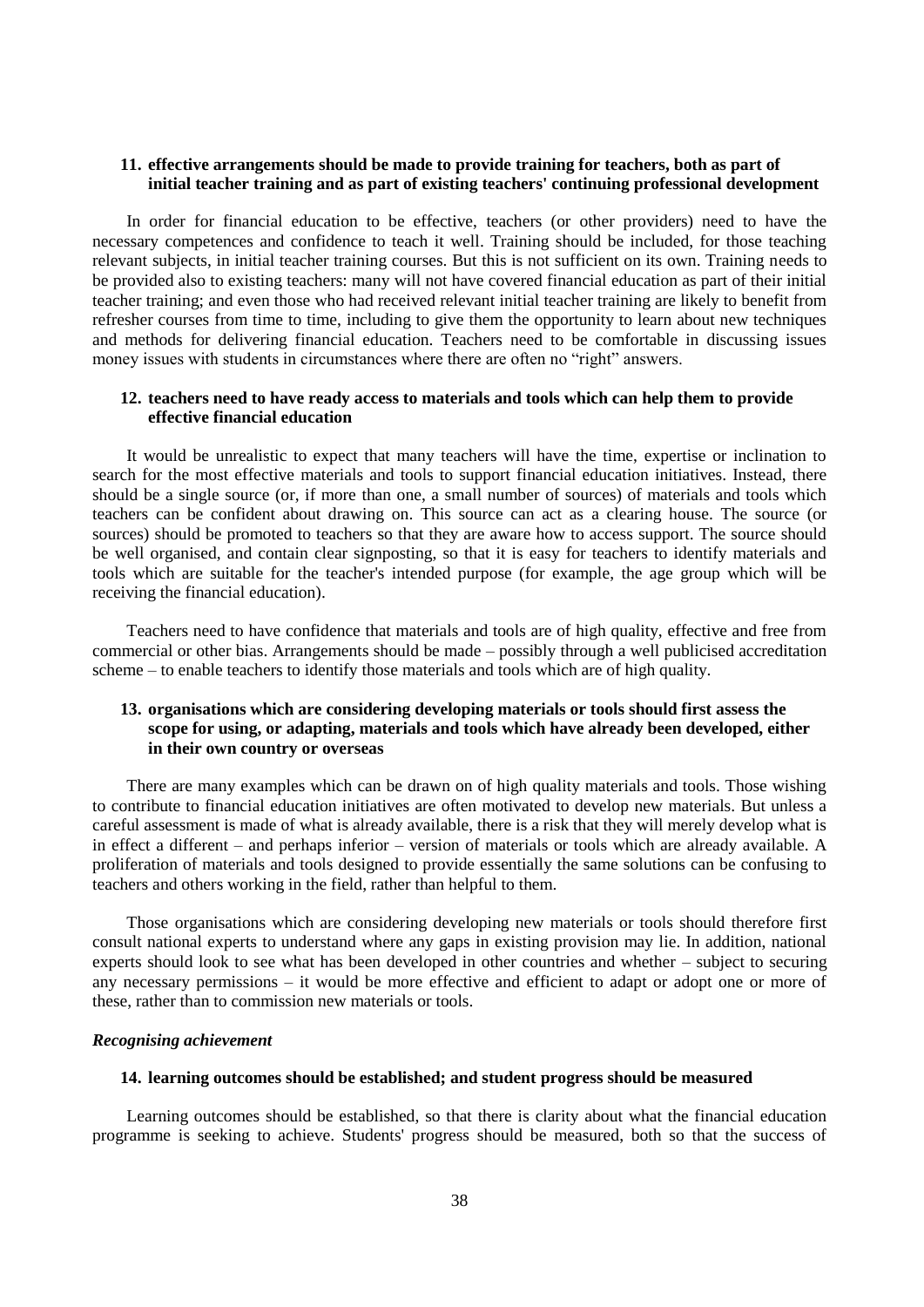different parts of the programme can be assessed and adjustments made if necessary and also to motivate students.

## **15. consideration should be given to instituting awards, or other forms of recognition (such as qualifications), both for individual achievement and for high quality financial education schemes**

It is often motivating – for students, teachers and educational establishments – to receive awards, or other forms of recognition, to mark high achievements. For students, this can include qualifications or certificates of achievement. For teachers or schools, this can include awards (including those which reflect a comparison with other schools) and certificates, which may be based on self-assessment.

The opportunity to work towards a qualification can encourage students – and their parents and teachers – to opt for financial education courses, since they will be able to receive tangible recognition of achievements.

### *Universities and colleges*

## **16. universities and colleges should be encouraged both to offer financial education courses and to provide financial education support for students taking other courses**

The provision by universities and colleges of financial education courses can contribute to the development of people with good skills and knowledge. By their nature, however, such courses are likely to appeal most to those who have it in mind to pursue a career connected with financial services.

Universities and colleges should therefore also be encouraged to offer to their students, regardless of the subjects they are studying, planned and coherent financial education programmes, led by student support services, which might include short courses.

### *Rigorous evaluation*

l

## **17. financial education initiatives should be rigorously evaluated in order to build understanding of the most effective ways to deliver financial education in different contexts. There should be a focus on the impact of initiatives on attitudes and behaviours, as well as on improvements in knowledge, understanding and skills**

Financial education programmes need to be evaluated so that effective programmes can be built on and replicated elsewhere and unsuccessful programmes can be modified or discontinued and to help provide evidence to convince policy and educational decision-makers of the case for delivering financial education in schools. The way in which a programme is evaluated is likely to depend in part on what is affordable and practicable. For example, it will not always be possible to undertake a longitudinal assessment. One promising way forward is the development of a standard framework, which can be tailored to be either a simple, cheap approach or a more sophisticated exercise, depending on the  $circumstances<sup>21</sup>$ .

Given that the purpose of financial education is to improve people's understanding and to develop their skills and confidence to manage their money well, evaluations should encompass the impact of programmes on attitudes and behaviours, as well as on knowledge, understanding and skills.

 $21$  O'Connell (2007) sets out a standard approach (the FEE framework) which can be adapted in this way. See also the report prepared by O"Connell contained in this volume.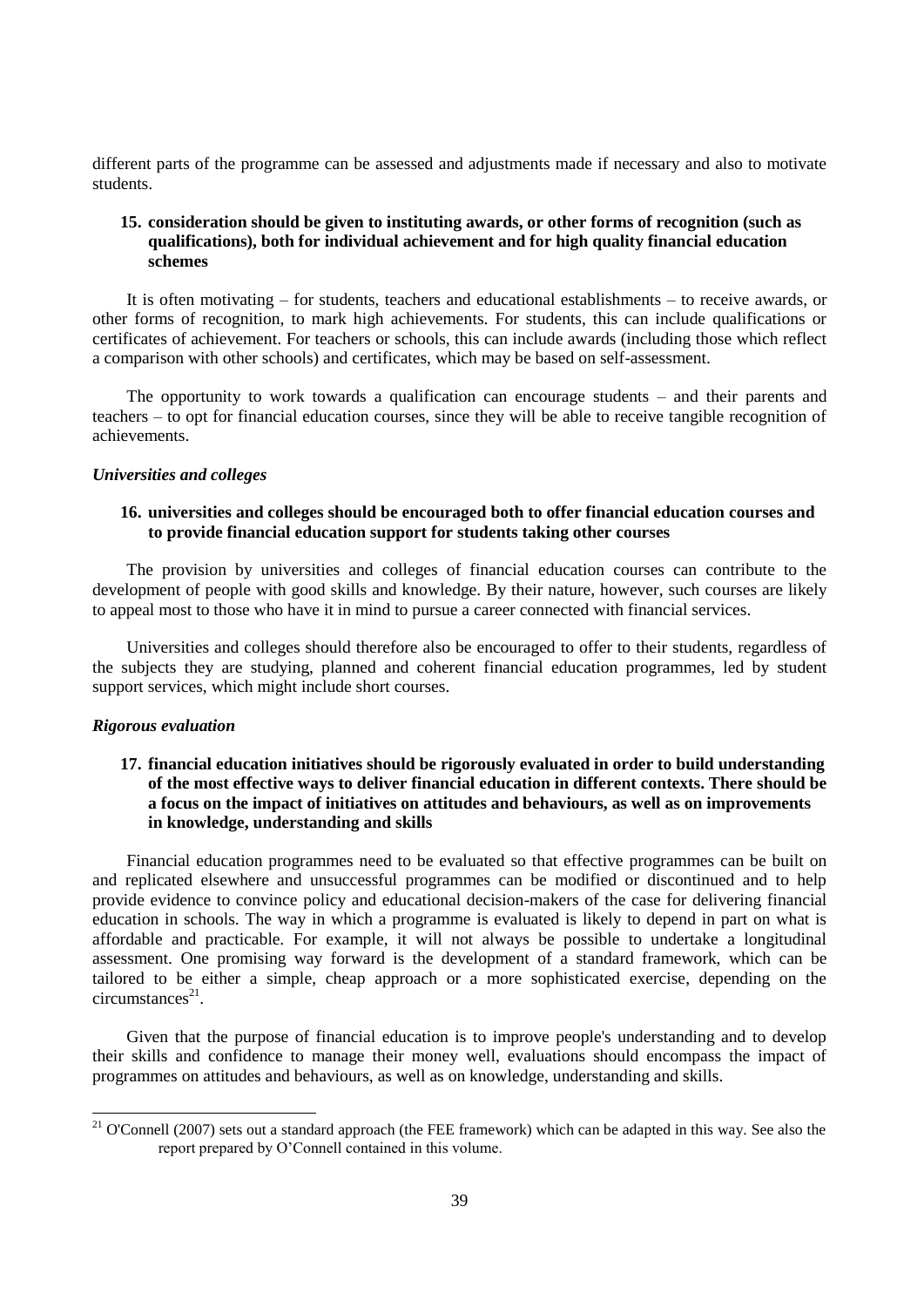## *International cooperation*

## **18. international cooperation should be promoted, including the use of the OECD as an international forum to exchange information and research on national experiences and to identify and exchange international best practices and guidelines**

In many countries, the provision of financial education for students is in its infancy. There is much which experts in these countries can learn from the experience of those in countries which have made greater progress. Moreover, experts in countries which have made good progress can benefit from learning about developments elsewhere.

The OECD is ideally placed, in the context of its Financial Education Project, to facilitate the exchange of information and experience, including through its recently launched International Gateway for Financial Education, the development of international principles and good practices, publications and conferences.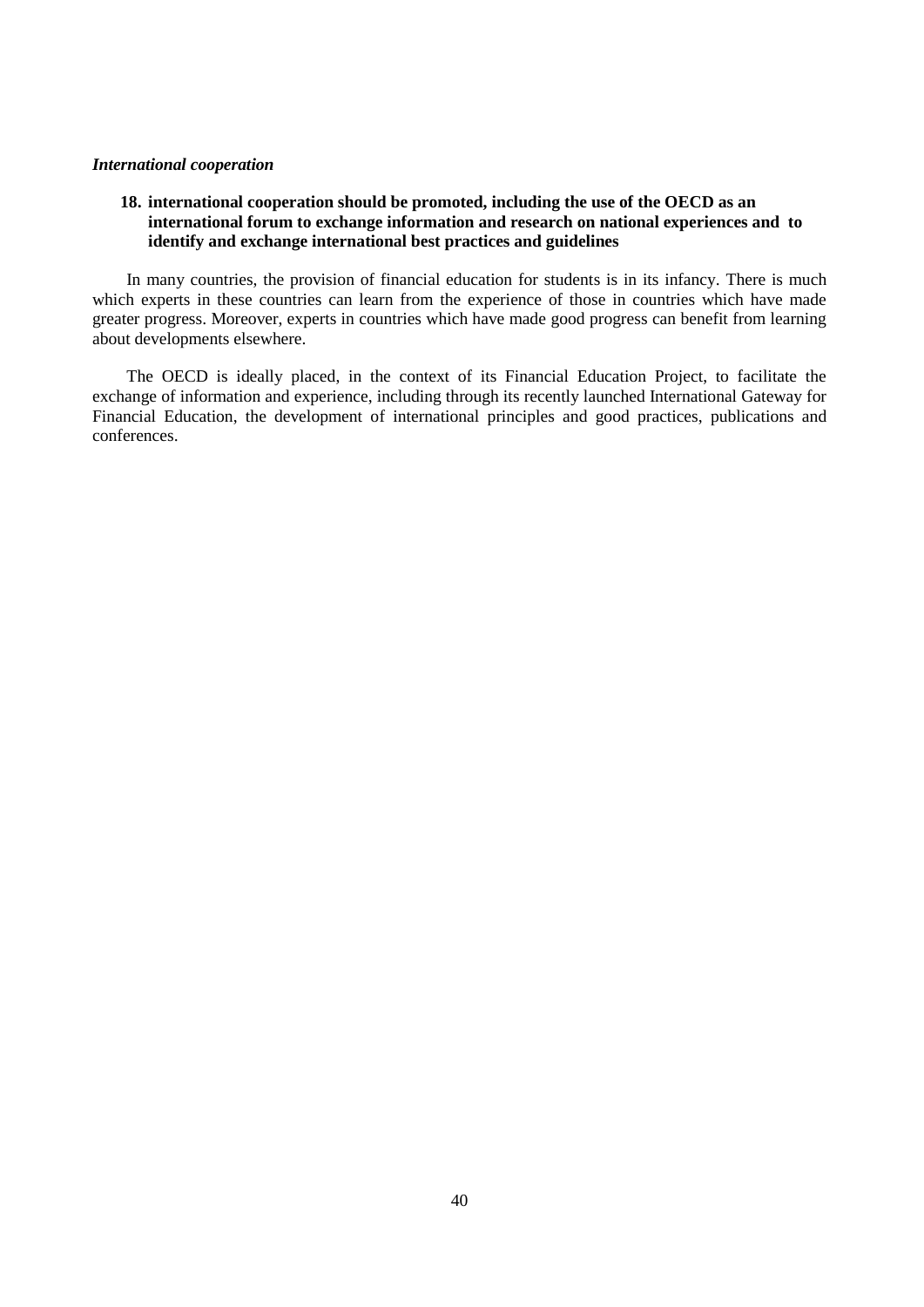### **REFERENCES**

- Bernheim, B. D., Garrett, D. M. and Maki, D. M. (2001), "Education and Saving: The Long-Term Effects of High School Financial Curriculum Mandates", NBER Working Papers 6085 http://wwwecon.stanford.edu/faculty/workp/swp97012.pdf
- Boyce, L. & Danes, S. M. (1998), "Evaluation of the NEFE high school financial planning program", Denver CO: National Endowment for Financial Education [http://www.nefe.org\)](http://www.nefe.org/)
- British Columbia Securities Commission press release, dated 1 November 2006, <http://www.bcsc.bc.ca/release.aspx?id=4694>
- Caldwell, B. J. and Spinks, J. M. (2007) Raising the Stakes: From Improvement to Transformation in the Reform of Schools
- Capital One (2006), Capital One's Annual Back To School Survey Finds Teens Eager To Learn about Money, But Parents Continue To Overlook Important Learning Opportunities, [http://phx.corporate](http://phx.corporate-ir.net/phoenix.zhtml?c=70667&p=irol-newsArticle2&ID=882661&highlight)[ir.net/phoenix.zhtml?c=70667&p=irol-newsArticle2&ID=882661&highlight](http://phx.corporate-ir.net/phoenix.zhtml?c=70667&p=irol-newsArticle2&ID=882661&highlight)
- For the Cooperative Extension personal finance programme, see www.csrees.usda.gov/financialsecurity, www.csrees.usda.gov/fsll, and www.extension.org
- Danes, S. (2004), "Evaluation of the NEFE high school financial planning program, 2003-2004" <http://www.nefe.org/hsfppportal/includes/main/home.asp?page=4000#evaluation2>
- Davis, P., Ralph, S., Farnsworth V., Shi X., Black L. and Kalambouka A., with Farrell P. (2006), "The influence of financial literacy education on students' personal financial management and aspirations" [http://www.ifslearning.ac.uk/financial\\_capability/14\\_-\\_19/cefs/pdf/uom\\_study.pdf](http://www.ifslearning.ac.uk/financial_capability/14_-_19/cefs/pdf/uom_study.pdf)
- European Commission Communication on Financial Education (2007) [http://ec.europa.eu/internal\\_market/finservices-retail/docs/capability/communication\\_en.pdf](http://ec.europa.eu/internal_market/finservices-retail/docs/capability/communication_en.pdf)
- Fabrizio, McLaughlin & Associates' evaluation of Visa"s Practical Money Skills Program (2005), "Visa High School Student Panel Study On Financial Literacy" [http://www.practicalmoneyskills.com/english/resources/about/PMSFL\\_Longitudinal\\_Study.pdf](http://www.practicalmoneyskills.com/english/resources/about/PMSFL_Longitudinal_Study.pdf)
- Hilgert, M. A., Hogarth, J. M., & Beverly S.G. (2003), "Household Financial Management: The Connection between Knowledge and Behavior", Federal Reserve Bulletin, 89 (7), 309-322
- Jorgensen, M. and Mandell, L. (2007), "The Financial Literacy of Native American Youth" <http://www.nfec.info/pdfs/Policy/jumpstartreport07>

The Jump\$tart Coalition for Personal Financial Literacy website is at<http://www.jumpstartcoalition.org/>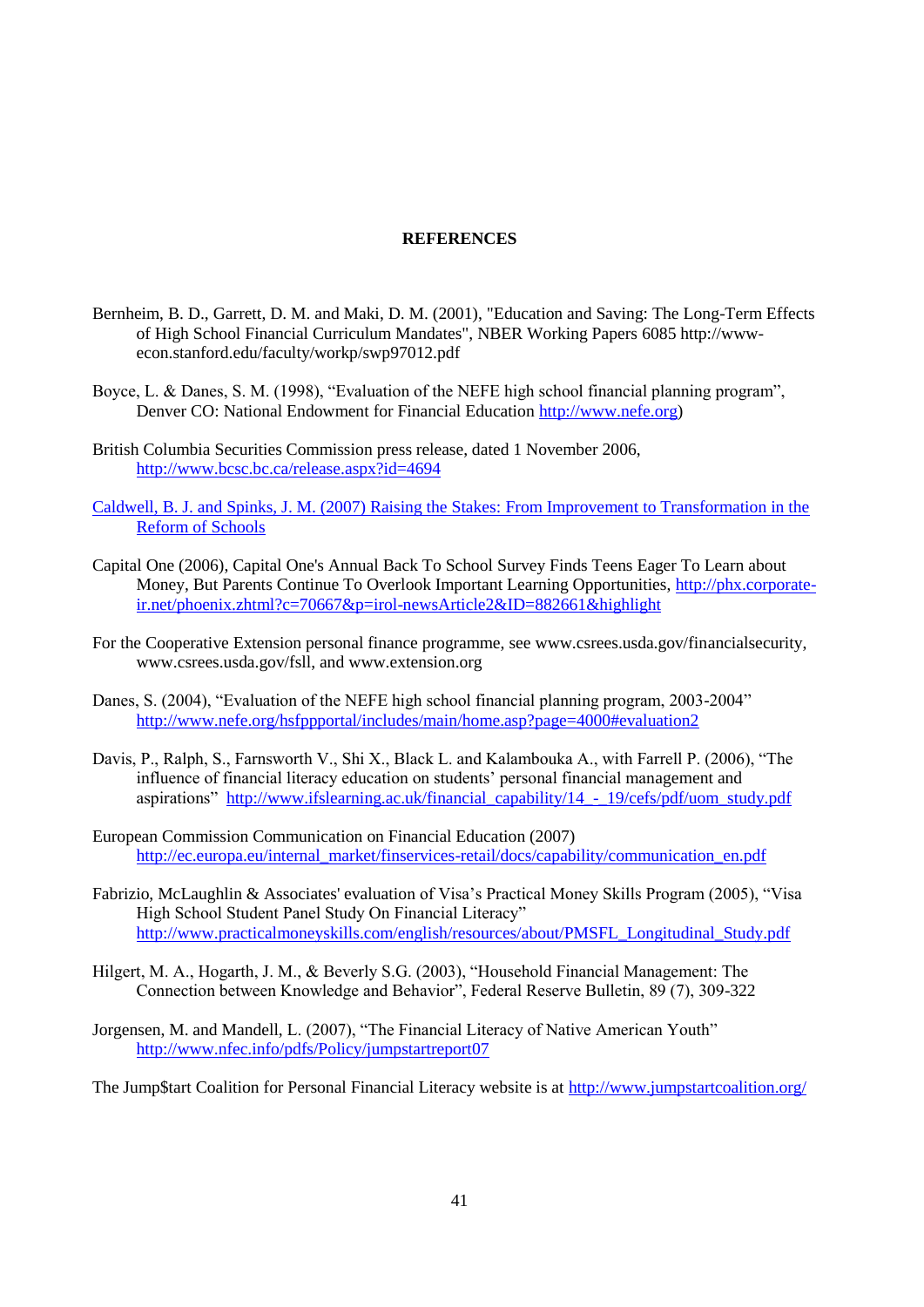- Lyons, A.C., Palmer, L, Jayaratne, K. S. U. and Scherpf, E. (2006), "Are We Making the Grade? A National Overview of Financial Education and Program Evaluation", Journal of Consumer Affairs 40 (2), 208–235
- Mandell, L. (1998), "Our Vulnerable Youth: The Financial Literacy of American 12th Graders", Washington, D.C.: Jump\$tart Coalition, 1998
- Mandell, L. (2005), "The Connection Between Saving and Financial Literacy", Credit Union Magazine, Savingteen Supplement, January 2005
- Mandell, L. (2006), "Does Just in Time Instruction Improve Financial Literacy?" Credit Union Magazine, Savingteen Supplement, January 2006
- Mandell, L. (2008a), "Teaching Young Dogs Old Tricks: The Effectiveness of Intervention in Pre-High School Grades," in Lucey, Thomas A. and Katherine S. Cooter Financial Literacy for Children and Youth.
- Mandell, L. (2008b), "Financial Literacy of High School Students" in Jing J. Xiao (editor) Advances in Consumer Financial Research
- Mandell, L. and Linda S. Klein, L. S. (2007) "Motivation and Financial Literacy," Financial Services Review, Vol. 16, No. 2 (Summer 2007) 105-116
- MoneySENSE "Saving the Sensible Habit" skit for primary school students, summarised at http://www.moneysense.gov.sg/partner\_us/savings.html
- National Association of State Boards of Education (NASBE) Commission on Financial and Investor Literacy (2006), "Who will own our children?", executive summary available at http://www.nasbe.org/financial\_literacy\_hp.pdf
- National Endowment for Financial Education (NEFE) High School Financial Planning Program is available at [http://hsfpp.nefe.org](http://hsfpp.nefe.org/)
- National Endowment for Financial Education (NEFE) CashCourse resources are available at http://www.cashcourse.org/
- National Council on Consumer Education (2007), "Survey of the States: Economic and Personal Finance Education in Our Nation's Schools in 2007" http://www.ncee.net/about/survey2007/NCEESurvey2007.pdf
- The New Zealand Retirement Commission's draft syllabus is available at <http://www.enzt.co.nz/~fedWeb/index.asp>
- O'Connell, A. (2007), "Measuring the Effectiveness of Financial Education", paper prepared for the Retirement Commission of New Zealand http://www.retirement.org.nz/files/Measuring\_effectiveness\_of\_financial\_education\_OConnell\_publ ished\_April07.pdf
- OECD, Improving Financial Literacy: Analysis of issues and policies (2005) [http://www.oecd.org/document/2/0,3343,en\\_2649\\_33761\\_35802524\\_1\\_1\\_1\\_1,00.html](http://www.oecd.org/document/2/0,3343,en_2649_33761_35802524_1_1_1_1,00.html)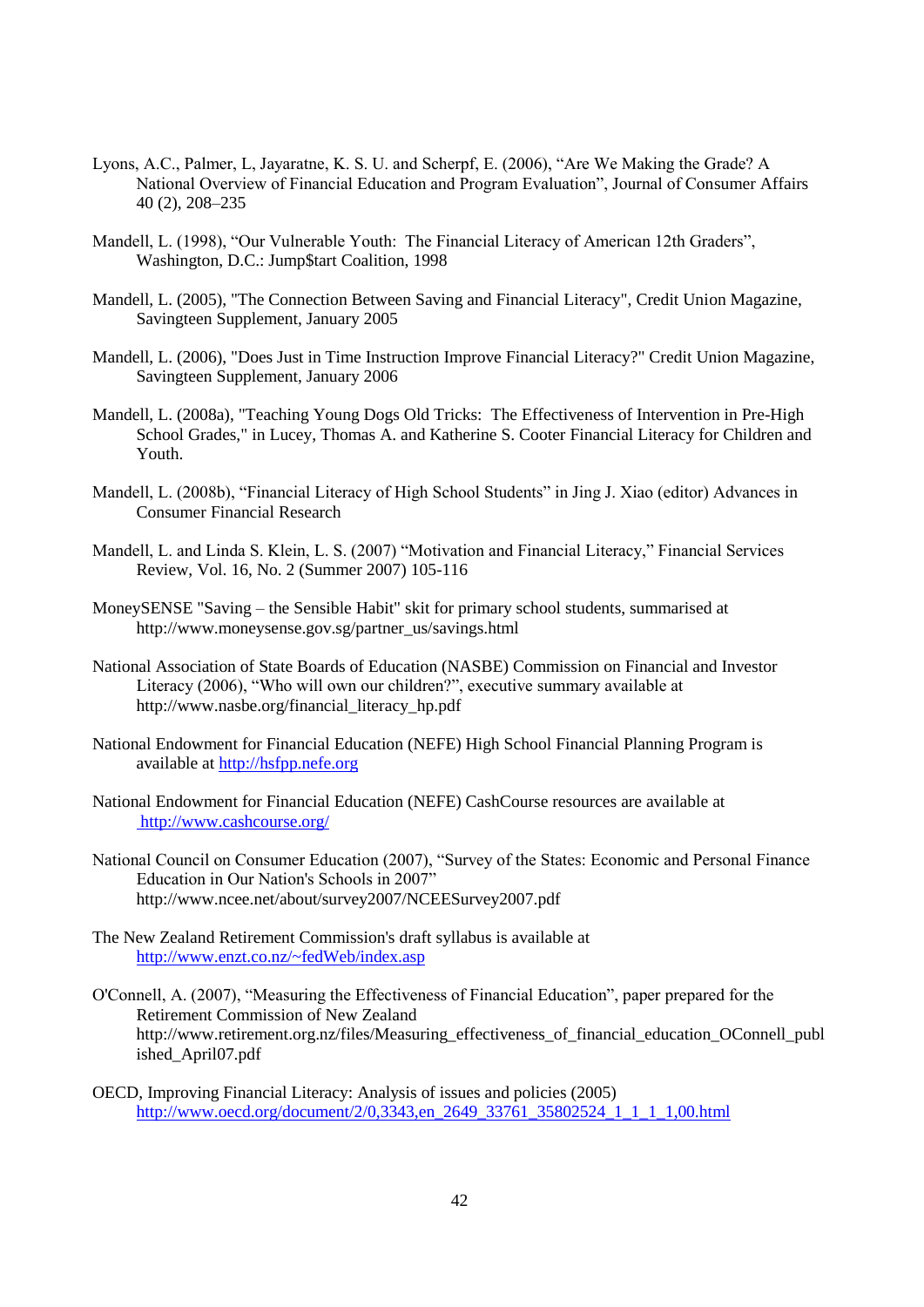OECD, Recommendation on Principles and Good Practices for Financial Education and Awareness (2005) http://www.oecd.org/dataoecd/7/17/35108560.pdf

The OECD's International Gateway for Financial Education is available at www.financial-education.org

- The Office for Standards in Education, Children's Services and Skills, Developing financially capable young people (2008) http://www.ofsted.gov.uk/assets/Internet\_Content/Shared\_Content/Files/2008/mar/devperfin.pdf
- The Personal Finance Education Group (pfeg) website is at http://www.pfeg.org/
- Russell R., Brooks R. and Nair A. (2006), "Evaluation of the Youth Financial Literacy Trial Program" http://www.anz.com/Documents/OLI/PeterLalorSecColTrialeval\_RMIT.pdf

Sorted Kids and Money is available at<http://www.sorted.org.nz/life-stages/kids-and-money>

- Taylor, L. (2004), "Evaluation of the pfeg Excellence and Access programme" http://www.pfeg.org/Documents/EandA/Report/EA%20Evaluation%20Report.pdf
- Tennyson, S. and Nguyen, C. (2001), "State Curriculum Mandates and Student Knowledge of Personal Finance", Journal of Consumer Affairs 35 (2), 241–262
- Varcoe K.P. And Fitch P.R.(2003), "Money Talks a Program to Improve Financial Literacy of Teens", International Journal of Consumer Studies, Volume 27, Number 3, July 2003 , pp. 225-226
- The Visa and US National Football League's financial football game is available at [http://www.practicalmoneyskills.com/english/at\\_school/trainingcamp/ff/index.php](http://www.practicalmoneyskills.com/english/at_school/trainingcamp/ff/index.php)
- The evaluation of the Wells Fargo "Early Intervention Education" programme is available at http://www.practicalmoneyskills.com/english/resources/about/WF\_case\_study.pdf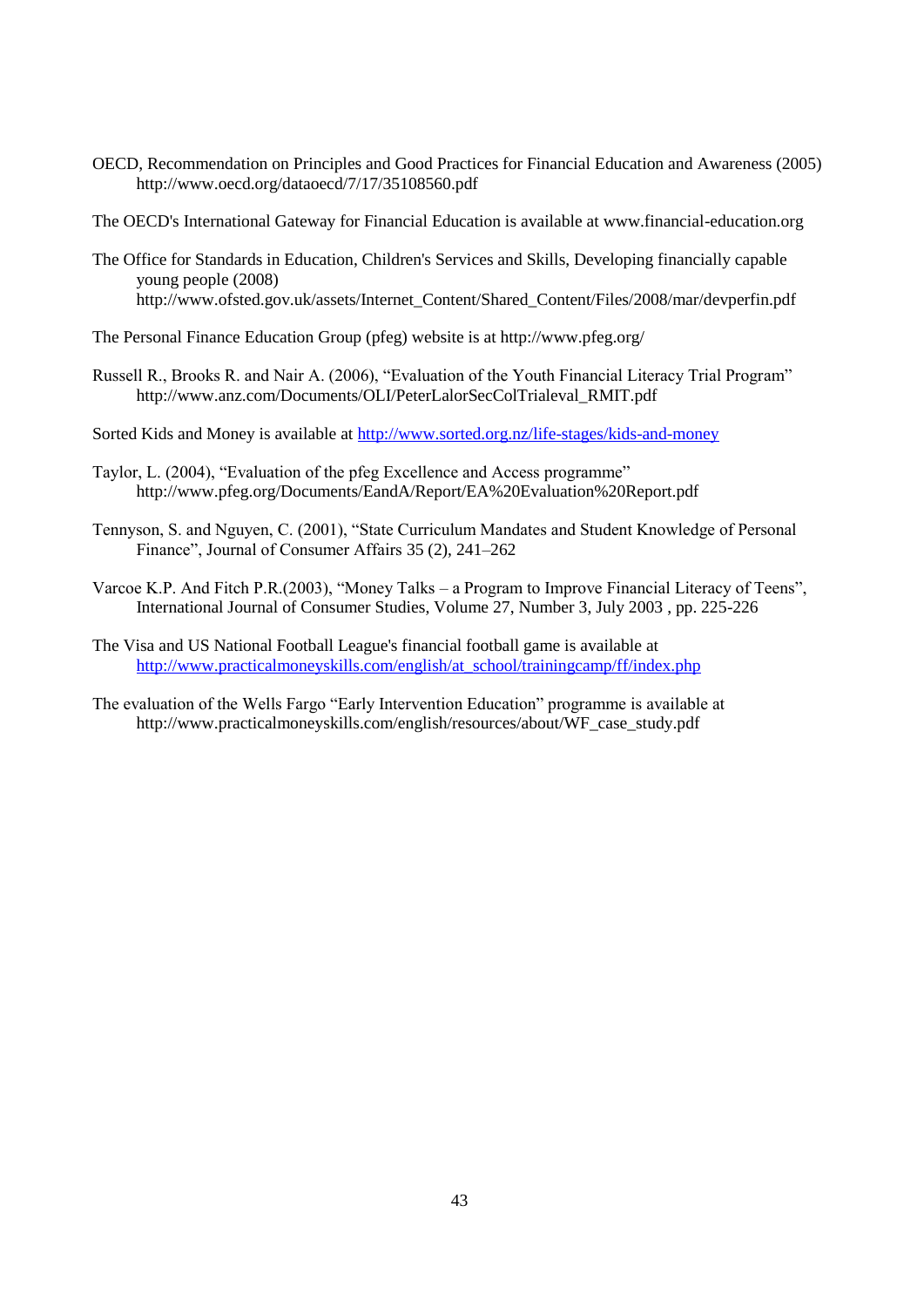## **ANNEX A**

## **COMPARISON OF FINANCIAL EDUCATION PROGRAMMES IN SCHOOLS IN SELECTED OECD AND NON-OECD MEMBER COUNTRIES**

|             | <b>Lead organisation</b>                                        | <b>Part of national</b><br>strategy                                                  | <b>Public-private</b><br>partnership | Age<br>range | <b>Compulsory or</b><br>voluntary                                                                             | <b>Stand-alone subject</b>               | Qualification<br>available for school<br>children                                                                    |
|-------------|-----------------------------------------------------------------|--------------------------------------------------------------------------------------|--------------------------------------|--------------|---------------------------------------------------------------------------------------------------------------|------------------------------------------|----------------------------------------------------------------------------------------------------------------------|
| Australia   | The Australian<br>Government's Financial<br>Literacy Foundation | Yes - part of national<br>strategy led by<br><b>Financial Literacy</b><br>Foundation | Yes                                  | $5 - 15$     | Effectively<br>compulsory                                                                                     | Included in core<br>subjects             | Integrated in testing<br>and measurement<br>nationally for years 3,<br>5, 7 and 9. No<br>separate<br>qualifications. |
| Canada      | N/A                                                             | <b>No</b>                                                                            | Yes                                  | $6 - 18$     | Compulsory in<br>some provinces                                                                               | Generally, included in<br>other subjects | None available                                                                                                       |
| France      | N/A                                                             | <b>No</b>                                                                            | Yes                                  | $16 - 18$    | Voluntary                                                                                                     | Included in other<br>subjects            | None available                                                                                                       |
| Ireland     | N/A                                                             | Recommen-dations<br>for national strategy<br>to be published in<br>2008              | Yes                                  | $12 - 18$    | Compulsory in<br>certain subjects                                                                             | Included in other<br>subjects            | Both compulsory and<br>elective elements are<br>examinable                                                           |
| Malaysia    | Bank Negara Malaysia;<br>Ministry of Education                  | Yes - part of national<br>savings promotion<br>and consumer<br>education campaigns   | Yes                                  | $7 - 17$     | Voluntary                                                                                                     | Generally, included in<br>other subjects | None available                                                                                                       |
| Netherlands | N/A                                                             | $Yes - part of CentiQ$                                                               | Yes                                  | $5 - 18$     | Voluntary, but there<br>are some<br>guidelines which<br>primary school-<br>teachers are<br>required to follow | Generally, included in<br>other subjects | None available                                                                                                       |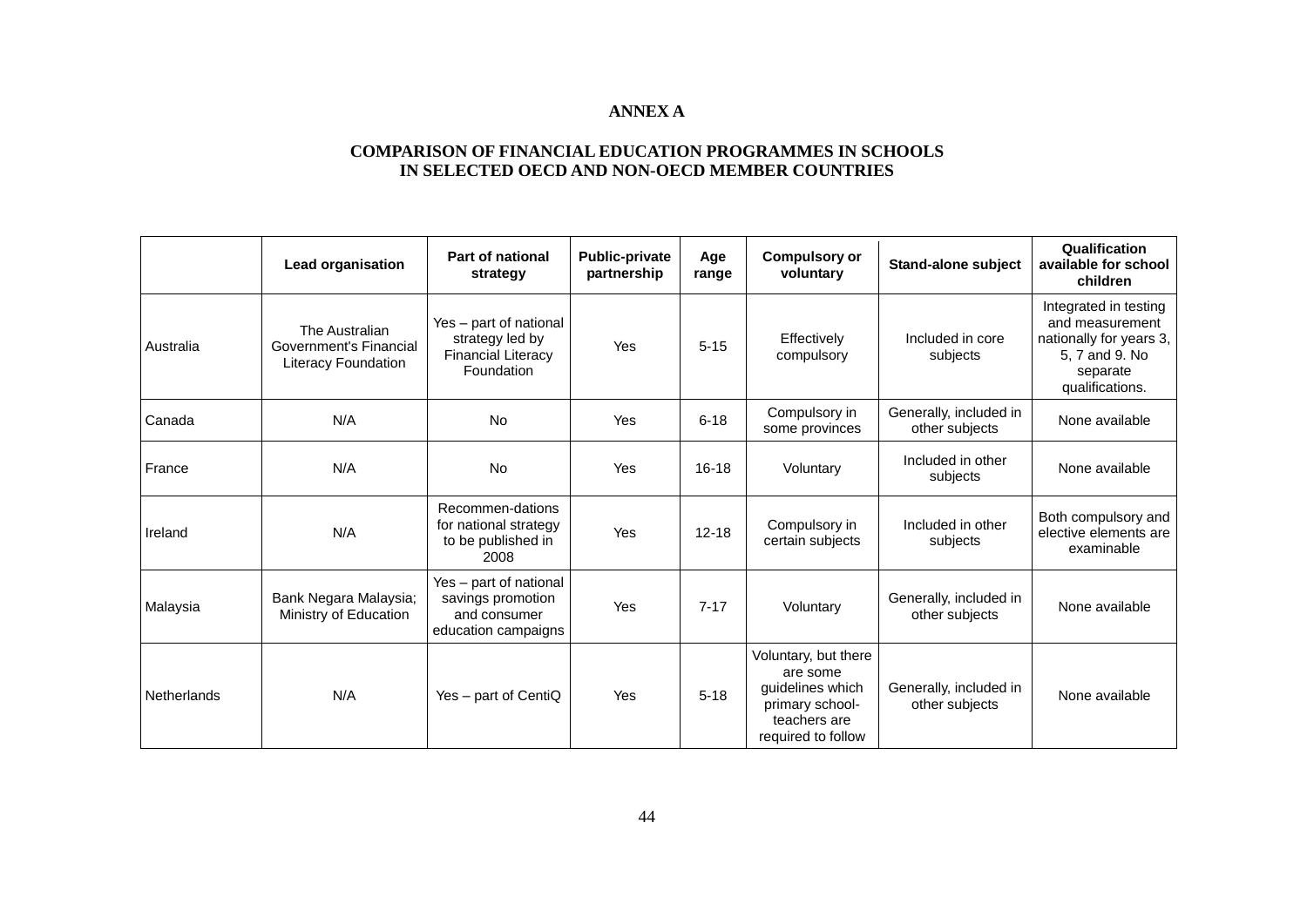| New Zealand             | <b>Retirement Commission</b>                                                                                      | Under development                                                                        | Yes | $11 - 18$ | Voluntary                                                                            | Generally, included in<br>other subjects | Taken by small<br>proportion of students |
|-------------------------|-------------------------------------------------------------------------------------------------------------------|------------------------------------------------------------------------------------------|-----|-----------|--------------------------------------------------------------------------------------|------------------------------------------|------------------------------------------|
| Singapore               | Monetary Authority of<br>Singapore; Ministry of<br>Education<br><b>Central Provident Fund</b><br><b>Board</b>     | $Yes - part of$<br>MoneySENSE<br>national financial<br>education<br>programme            | Yes | $7 - 18$  | Voluntary                                                                            | Included in other<br>subjects            | <b>No</b>                                |
| UK: England             | Department for Children,<br><b>Schools and Families;</b><br><b>Financial Services</b><br>Authority                | Yes (for UK as a<br>whole) - part of<br>national strategy for<br>financial capability    | Yes | $5 - 18$  | Voluntary, but<br>Government<br>expects schools to<br>provide financial<br>education | Generally, included in<br>other subjects | Taken by small<br>proportion of students |
| UK: Scotland            | Scottish Centre for<br><b>Financial Education;</b><br><b>Financial Services</b><br>Authority                      | Yes (for UK as a<br>whole) $-$ part of<br>national strategy for<br>financial capability  | Yes | $4 - 18$  | Voluntary                                                                            | Generally, included in<br>other subjects | Taken by small<br>proportion of students |
| UK: Wales               | Department for Children,<br>Education, Lifelong<br>Learning and Skills;<br><b>Financial Services</b><br>Authority | Yes (for UK as a<br>$whole$ ) – part of<br>national strategy for<br>financial capability | Yes | $7 - 19$  | Compulsory for<br>those aged 7-16                                                    | Generally, included in<br>other subjects | Taken by small<br>proportion of students |
| UK: Northern<br>Ireland | Council for the<br>Curriculum.<br>Examinations and<br>Assessment; Financial<br>Services Authority                 | Yes (for UK as a<br>whole) $-$ part of<br>national strategy for<br>financial capability  | Yes | $4 - 18$  | Compulsory for<br>those aged 4-14                                                    | Generally, included in<br>other subjects | Taken by small<br>proportion of students |
| <b>United States</b>    | <b>US Treasury</b>                                                                                                | $Yes - part of the$<br>national strategy for<br>financial literacy                       | Yes | $4 - 18$  | Compulsory in<br>some states                                                         | Generally, included in<br>other subjects | Taken by small<br>proportion of students |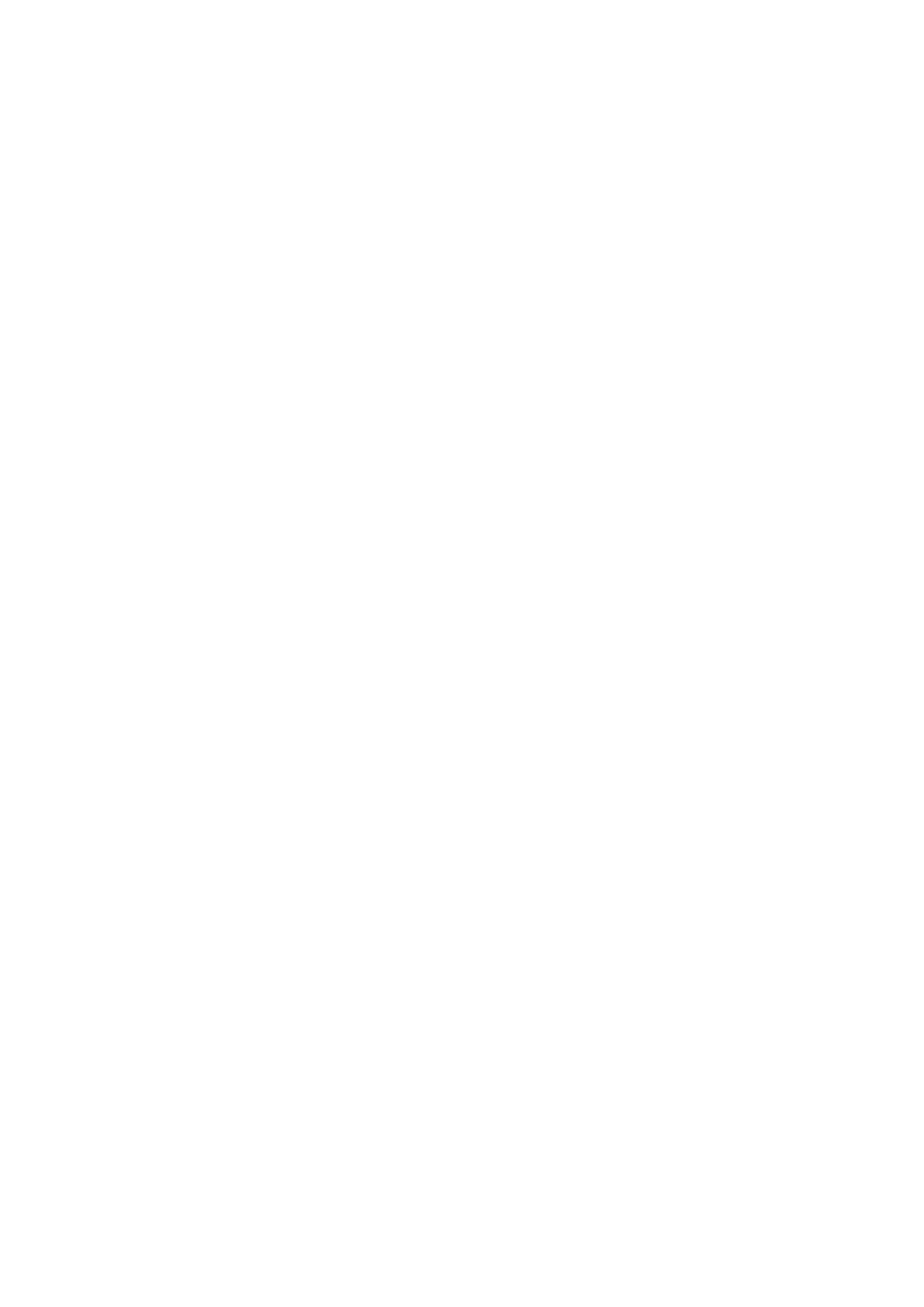### **ANNEX B**

## **SUMMARY OF FINANCIAL EDUCATION PROGRAMMES IN SCHOOLS IN SELECTED OECD AND NON-OECD MEMBER COUNTRIES**

### **Australia**

The Australian Government established the Financial Literacy Foundation (the Foundation) in June 2005, as a division of the Treasury. The Foundation"s mission is to assist all Australians to improve their financial knowledge and to manage their money better. The Foundation provides national leadership and works collaboratively with educational authorities, business and community organisations to build social, spiritual, intellectual and financial capital in education nationally. Among other things, the Foundation is developing partnerships with relevant government, industry and community organisations to deliver quality financial literacy programmes and resources. Further information on the work of the Financial Literacy Foundation is available at www.understandingmoney.gov.au.

In 2005, the Education Ministers from each state and territory, as members of the Ministerial Council on Education, Employment, Training and Youth Affairs (MCEETYA), commissioned the development of a national Consumer and Financial Literacy Framework (the Framework). As part of the Foundation"s work to ensure young people learn more about money, the Framework was developed by a national working party, chaired by New South Wales and supported by the Foundation. The full Framework can be accessed at [www.mceetya.edu.au/mceetya/default.asp?id=14429.](http://www.mceetya.edu.au/mceetya/default.asp?id=14429) The National Framework for Consumer and Financial Literacy was endorsed in 2005.

The Framework is designed to ensure that all school students from Kindergarten to Year 10 receive consumer and financial literacy education. The Framework helps to ensure national consistency and coherence among consumer and financial literacy resources for young people, and supports teachers of consumer and financial literacy through professional learning. The Framework calls for a cross-curricula approach to consumer and financial literacy education for the benefit of all school students.

The Framework"s dimensions of learning focus on knowledge, understanding, skills, values and attitudes and set benchmarks for consumer and financial literacy. The dimensions of learning are:

- *knowledge and understanding* is about the nature and forms of money, how it is used and the consequences of consumer decisions;
- *competence* is the application of consumer and financial knowledge and skills in a range of changing contexts;
- *enterprise* is the opportunity to use initiative, build financial capabilities and manage risk-taking when making consumer and financial decisions
- *responsibility* is appropriate consumer and financial decisions that display care for self, others, the community and the environment.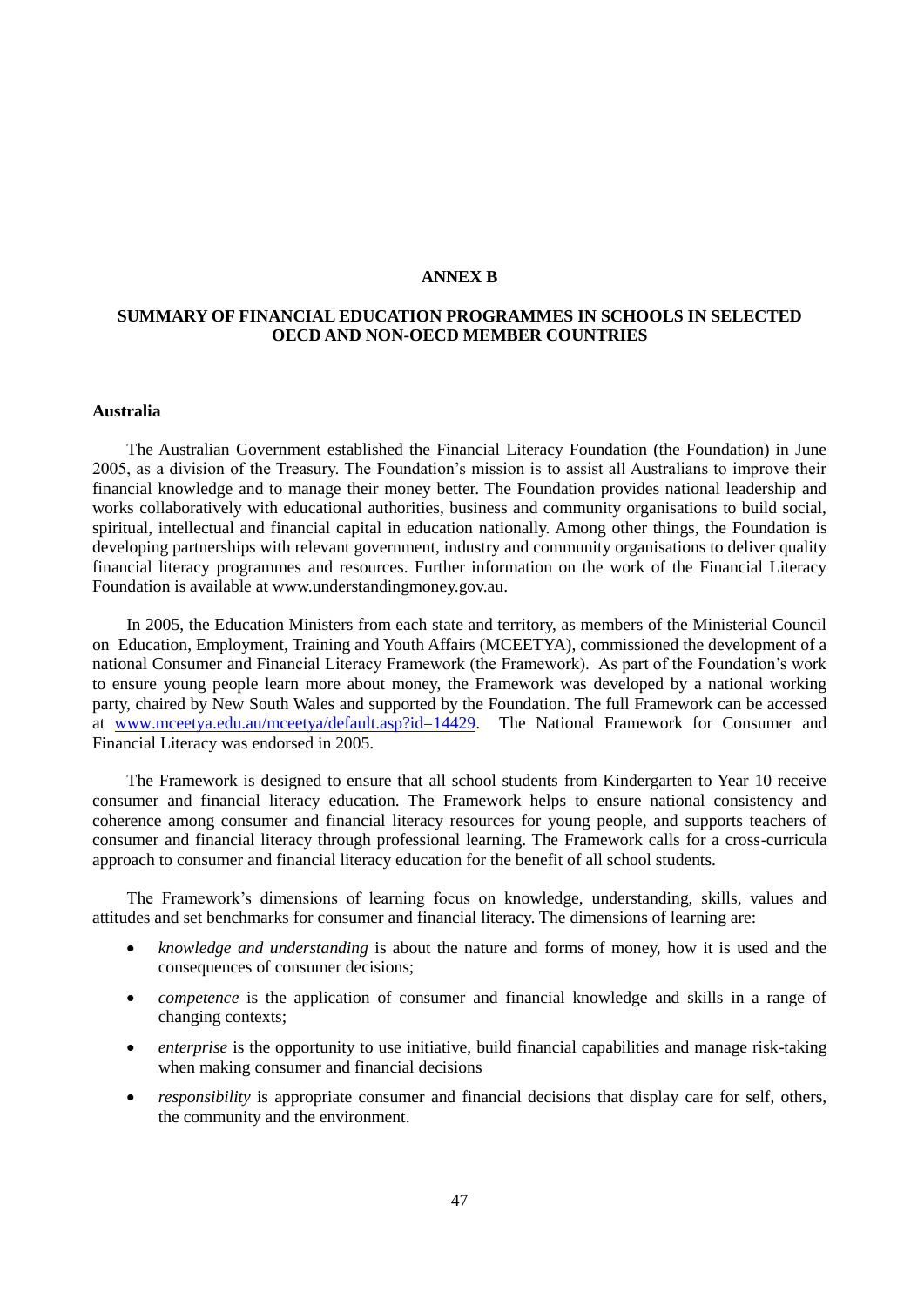The Framework identifies broad statements of desirable learning achievements for students as they complete year 3, 5, 7 and 9 (which are the benchmarking years for testing and measurement nationally in literacy and numeracy):

### *Descriptions of Learning: Year 3*

Students explain what money is and that money is more than notes and coins. They understand that family income can come from a variety of sources, is often limited and that individuals often have a plan or budget to use their money. They explain the reasons why they want some basic goods and services and recognise that decisions to spend can be influenced by advertising and peer pressure.

#### *Descriptions of Learning: Year 5*

Students are aware of a range of forms of money and can discuss their rights and responsibilities in everyday transactions. Students understand that money can also be borrowed through credit and be provided by government payments.

Students know about the different ways money can be kept and the importance of saving. They recognise that family income may be limited and begin to understand that matching household expenditure against income is important when considering family finances. They understand broad issues of quality of life, total family income, expenditure and savings.

They realise that advertising and peer pressure can affect choice and are aware of the social and environmental consequences of their choices.

### *Descriptions of Learning: Year 7*

Students understand the need to plan for the future and have a more detailed understanding of the use of income. They apply critical literacy and numeracy skills to a wide range of commercial advertising and consumer situations, and analyse the potential effects of these on personal finances.

## *Descriptions of Learning: Year 9*

Students are able to distinguish between wealth and income and are aware of the different sources of income and wealth creation. They are able to keep simple personal financial records and establish short and long term financial goals. They make appropriate choices in relation to the variety of financial services and are also aware of the financial advice available within the community to assist decision making.

Students use basic financial information to assess risk and returns in a local, national and global context. They apply critical literacy and numeracy skills to consider different forms of investments, and the advantages and disadvantages of fund-raising activities or business ventures.

Consumer and Financial Literacy is treated as a core skill and is embedded in curricula and programmes across English, mathematics, science, humanities, business, commerce, economics, technology and enterprise, civics and citizenship and information and communication technology. This is designed to ensure that all Australian students in their compulsory years of schooling will develop knowledge and understanding, skills and values in consumer and financial literacy. Consumer and Financial Literacy is integrated into the benchmark assessments for years 3, 5, 7 and 9.

The MCEETYA Framework identified professional learning as essential for teachers in primary and secondary schools. From June 2008, all teachers in Australia will be able to access professional learning in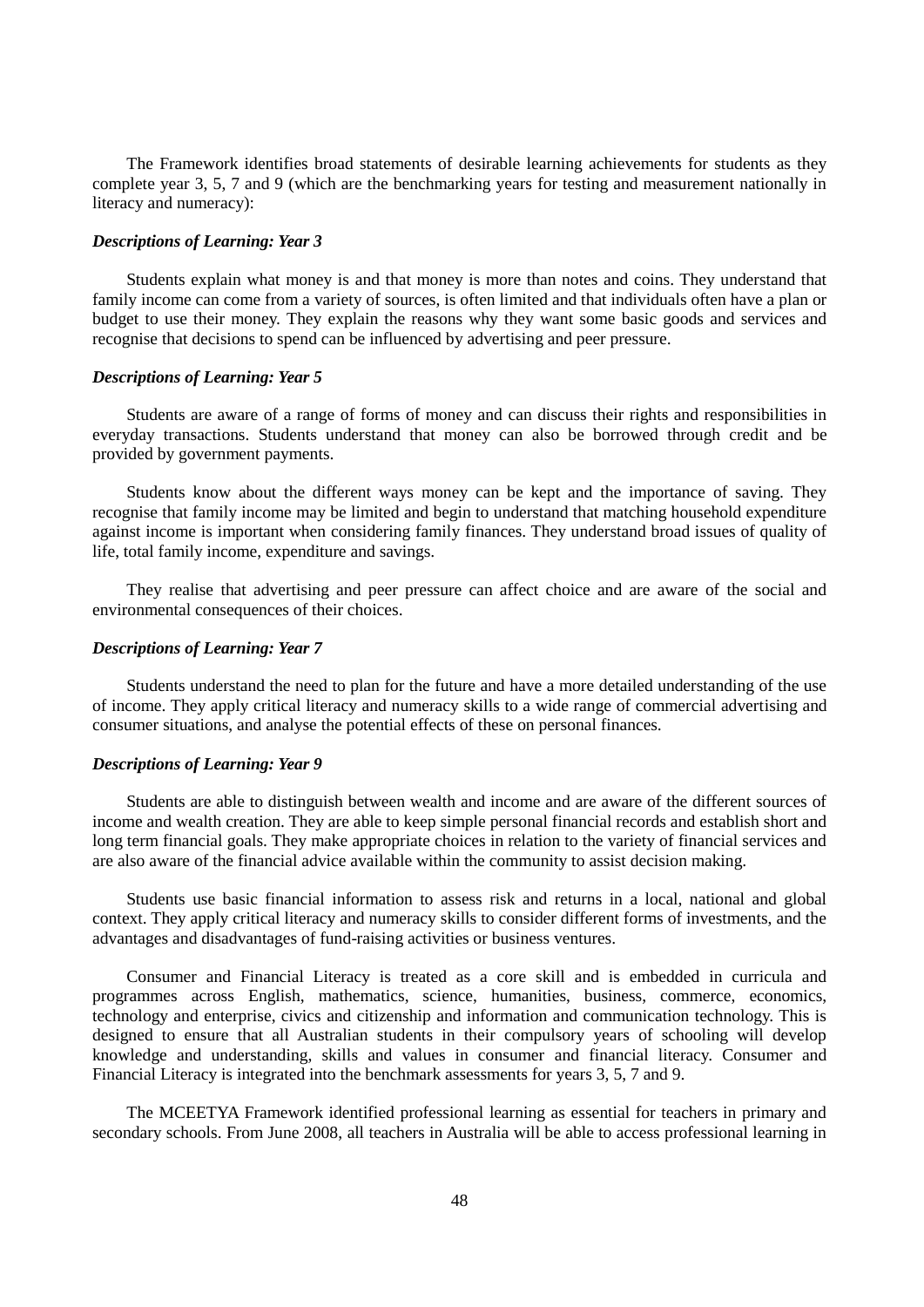consumer and financial literacy teaching to build their capacity and to integrate consumer and financial literacy throughout the compulsory years of schooling.

In 2006, the Foundation established a national Reference Group of State and Territory education jurisdictions, Catholic and Independent sectors and Offices of Fair Trading to develop a National Consumer and Financial Literacy Professional Learning Strategy. The strategy, which was released in 2007, was informed by practitioner research undertaken by the Foundation in 2006. To support teachers in the delivery of effective consumer and financial literacy education, the Foundation is currently developing a package of professional learning and support materials to build teacher capacity and confidence in delivering the Framework"s dimensions of learning from Kindergarten to Year 10.

The Professional Learning Package will:

- build teacher knowledge, understanding and skills to enable them to effectively deliver consumer and financial literacy education across the curriculum from Kindergarten to Year 10;
- take into account the professional learning needs of teachers in rural, regional and remote locations;
- support teachers in accommodating a range of student learning styles within various learning environments.

The Package, which includes a Facilitators Guide and a Teachers Guide, will be published by early June 2008. The accompanying website [www.financialliteracy.edu.au,](http://www.financialliteracy.edu.au/) which will become live in June 2008, will support the Package and the training of teachers nationally.

Teacher training will take place through the Australian Government Quality Teaching Programme (AGQTP). The AGQTP is the Australian Government"s flagship initiative for improving the quality of teaching and leadership within national priority areas in Australian schools through:

- providing funding to state and territory government and non-government education authorities for professional learning activities for teachers and school leaders;
- supporting national projects on teaching and teacher quality issues;
- equipping teachers with the skills and knowledge needed for teaching in the 21st century;
- providing national leadership in high priority areas of professional learning need;
- improving the professional standing of school teachers and leaders.

The professional learning encourages and supports teachers to look broadly at the curriculum and identify opportunities across four broad areas of study: *understanding money, consumer education, personal finance* and *money management*. These areas of study are intended to provide teachers with an approach through which they can add value to their teaching and student learning, as opposed to creating new layers of work.

Training will be provided to those currently teaching and will also be integrated into university training programmes for new teachers.

Evaluation of the professional learning project will be done at a state and territory level through the Australian Government Quality Teaching Programme (AGQTP) reporting process and then analysed to give a national picture in 2009/10.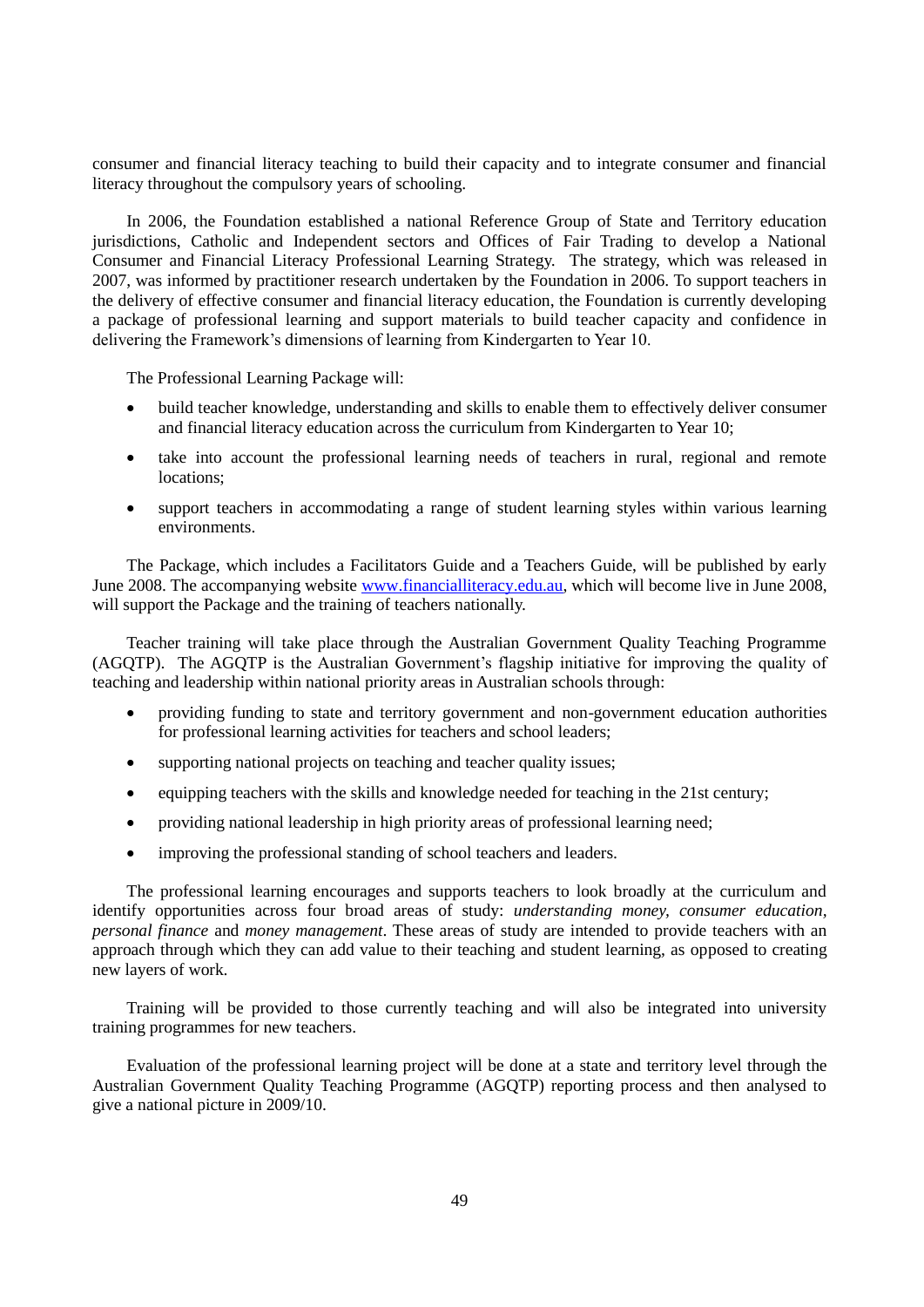The Foundation's Essential Elements Financial Literacy Assessment (EEFLA) establishes standards that educational materials need to meet to be listed on their website. It also sets out how the Foundation determines whether these standards have been met. Details are at [http://www.understandingmoney.gov.au/Content/Education/MaterialDevelopment/default.aspx.](http://www.understandingmoney.gov.au/Content/Education/MaterialDevelopment/default.aspx) The foundation's website lists a range of educational materials which have been assessed as meeting those standards – see [http://www.understandingmoney.gov.au/Content/Education/Material/default.aspx.](http://www.understandingmoney.gov.au/Content/Education/Material/default.aspx) There are three main resources used by all state education departments and sectors:

- in primary schools, MakingCents, an on-line package, has a strong emphasis on literacy and numeracy skills and includes lesson plans, units of work, advice to teachers, games, student worksheets and web-based materials. It includes three programmes, one for each of lower, middle and upper primary school, covering: using money, budgeting and spending, and calculating the cost. The materials were developed to provide detailed support for teachers to teach something they had not traditionally taught. MakingCents also has a successful parent programme, which connects the student, school and community;
- in secondary schools, the Commonwealth Bank Foundation's Financial Literacy Curriculum Resource is an on-line package particularly targeting years 7 to 10. It includes lesson plans, units of work, assessment tools, advice to teachers and web-based materials. It includes 12 modules that have been mapped against each state and territory curriculum;
- the Financial Basics Foundation"s Operation Financial Literacy is a 10 module teaching resource aimed at students in Years 9-10 and is supported by detailed teacher notes and student worksheets. The kit contains numerous classroom, internet and research activities, including community surveys. The programme can also be accessed on-line.

One example of how consumer and financial literacy can be integrated across the curriculum to generate engaging and relevant teaching and learning in primary and in secondary schools is the Enterprise Learning Maitland programme, which uses an enterprise education model involving parents, the community and local business. Other similar programmes include Business Week and AUSee.

### **Canada**

Education is the responsibility of the provincial governments. As a result, financial education varies across the ten provinces and three territories. The Financial Consumer Agency of Canada (FCAC) has received a mandate from the federal government to prepare a national tool for use in high schools across the country.

In British Columbia, financial education is mandatory at the Grade 10 level under a life skills programme: the financial education component occupies about 21 hours of class time.

Financial education is mandatory in Nova Scotia at the Grade 11 level under career and life management: personal financial life skills, including budgeting, credit and banking, occupy about 15 hours of class time.

Other provinces have non-mandatory courses that contain some elements of financial education.

Financial management outcomes are included in the mandatory mathematics courses in all provinces, but there is no uniform curriculum. FCAC is undertaking a curriculum review of all provinces to support the marketing of a new financial education programme it is developing.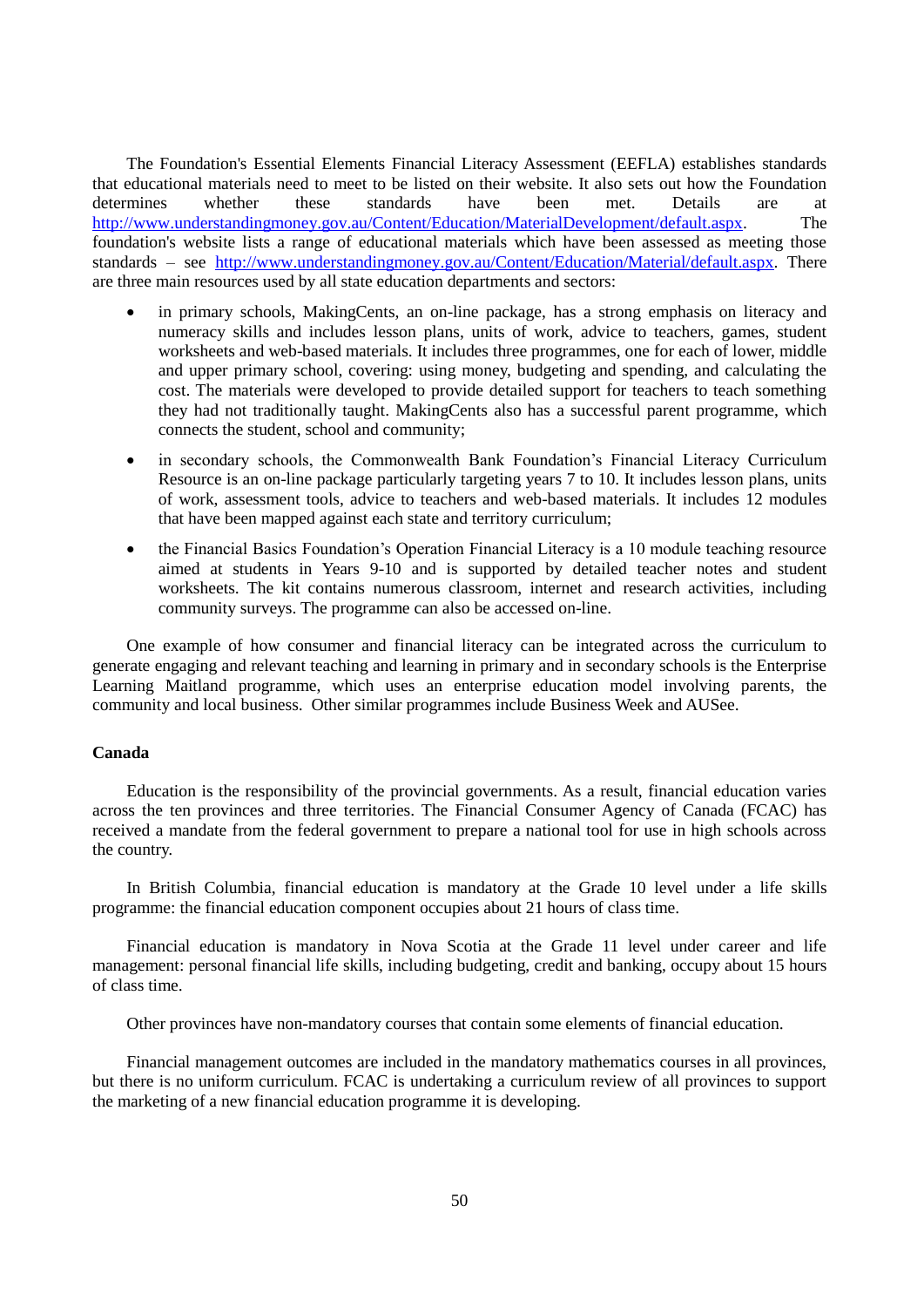Financial education is provided to some schoolchildren from the ages of 6-18. Generally, it is integrated into other courses such as business, home economics and civics. Very few schoolchildren student receive comprehensive financial education.

FCAC is developing a programme which will contain modules on needs, wants and priorities; income, expenses and budgets; savings and banking; credit and debt; insurance; and investing and financial planning. The programme will be released in September 2008.

Financial education is delivered by teachers with resources provided by financial institutions, regulators and associations representing financial institutions, such as the Canadian Bankers Association. Young people who are outside the school system also receive financial education through community associations. Social Enterprise Development Innovations (SEDI) is currently piloting a financial capability for youth programme in the province of Ontario. Canadian websites with financial education material include www.cba.ca; www.cfee.ca; [www.investored.ca;](http://www.investored.ca/) and www.bcsc.bc.ca.

There is no formal financial education training for teachers across the country. However, in British Columbia, the British Columbia Securities Commission (BCSC) has developed a comprehensive financial life skills programme for teachers to use free of charge. They train teachers to use the programme via a "webinar". FCAC is working with BCSC to adapt this programme to a web-based programme to be available to all teachers in Canada, regardless of whether financial education is mandatory in their particular province. The new programme is due be available in September 2008.

Junior Achievement Canada brings financial professionals into schools to deliver week-long programmes.

A non-profit organisation, Canadian Foundation for Economic Education (CFEE), is working with the province of Manitoba to create a financial literacy course for high school students.

### **France**

Financial education is provided, on a voluntary basis, to schoolchildren of various ages through a range of subjects, for example through mathematics, history, geography, technology and economics and social sciences. At one time, economics and social sciences was mandatory in the second to last class of high school ( 15-16 years old): that is no longer the case, but 40% of pupils choose this option, which provides elements on family and income, though little on personal finance.

During compulsory schooling, the aim is to introduce basic concepts. In high schools (lycées) and in specialised options, more sophisticated and complex matters can be covered, for example banks, credit operations and financial instruments. There are no qualifications or awards available on financial education.

There are no standards or content specifications. Provided that national education programmes are respected, schools have flexibility to focus on specific teaching initiatives. There is little information centrally available on methods used by teachers when delivering financial education.

There are currently no specific training programmes for teachers on financial education.

Teachers generally produce their own financial education teaching tools and materials when they choose to cover the topic within the framework of their subject. Relatively few materials or tools have been developed by financial services firms or associations. The Institut pour l"Education Financière du Public has identified, as one of its priorities, the development of a dedicated teachers/trainers section of its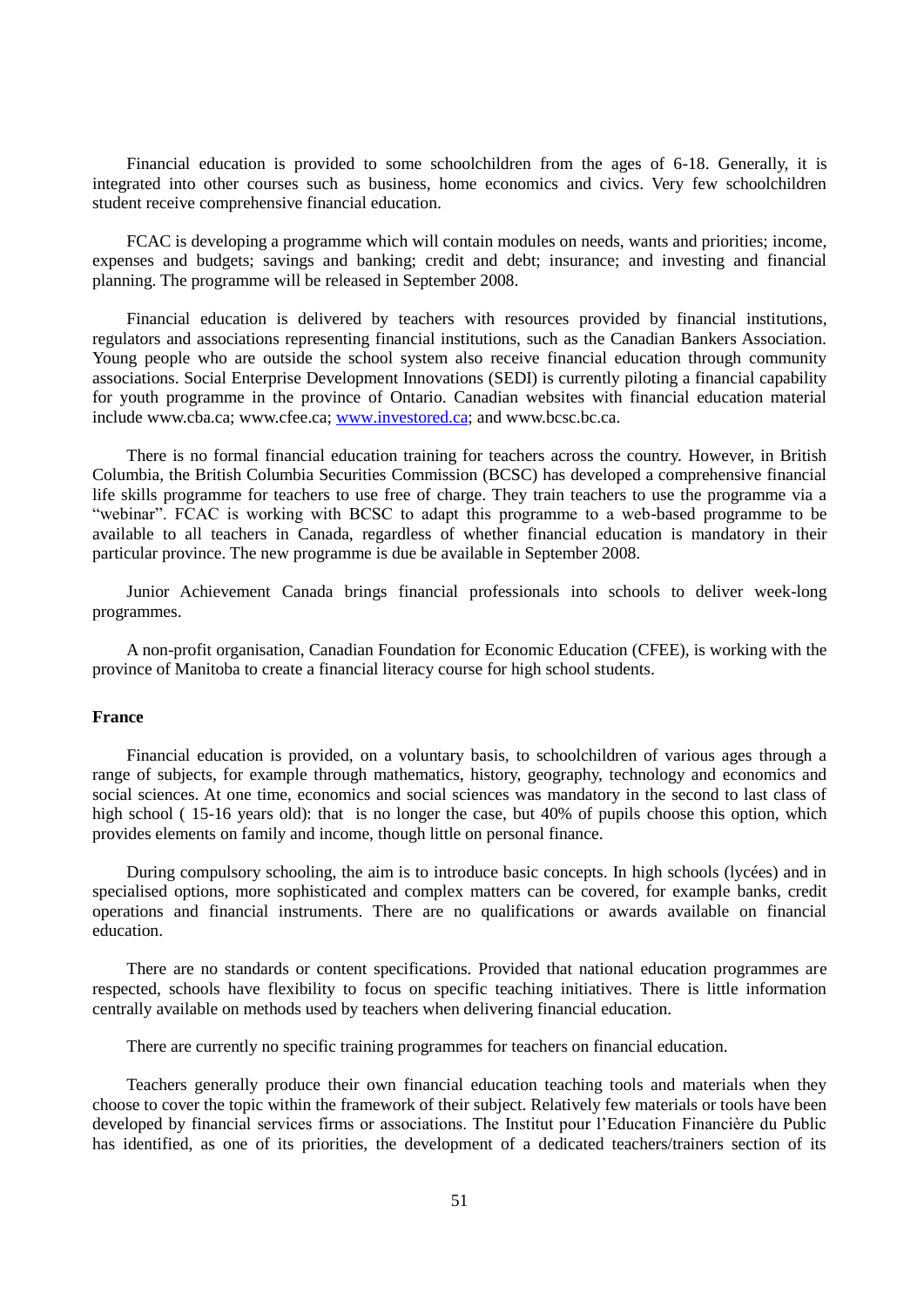website (www.lafinancepourtous.com) to facilitate the sharing of tools and materials which teachers or other trainers have produced. A connected priority is the development of additional teaching modules and tools, which will be available to teachers free of charge.

No specific funds are allocated within the national education budget to financial education in schools. Funds might be granted by local or regional entities, for example within the framework of initiatives in the field of consumer education. However, it is thought that any such funding is extremely limited.

### **Ireland**

The Financial Regulator set up and chairs a National Steering Group on Financial Education, which brings together a range of stakeholders from Government, public bodies, voluntary institutions and the private sector who have an interest in improving financial education. The Steering Group is due to report in 2008 with recommendations for a financial education strategy in Ireland. The Steering Group envisages that its recommendations will seek to foster a comprehensive approach to rolling out financial education resources and initiatives across various channels and providers, including in schools. The Steering Group is not intended as an implementing body and will focus on encouraging the relevant competent bodies to implement the report's recommendations.

Financial education has been made available to students for several decades through the formal education system at second level. Students enter second level at 12-13 years of age, with the junior cycle lasting for three years and the senior cycle lasting for two or three years, typically being completed at age 18.

Financial education programmes do not exist as complete or comprehensive courses. However, the formal nationwide education system provides for elective courses at junior cycle and senior cycle. The courses in question cover wider business related curricula that contain elements of personal finance. These elements are more comprehensive during the junior cycle than during the senior cycle at second level. In addition, at second level, there is a senior cycle syllabus, the Leaving Certificate Applied, which is aimed at preparing students for adult and working life. Part of the second year of this cycle addresses personal finance issues and is compulsory and examinable.

There is currently no formal guidance on the provision of financial education in education establishments.

The Financial Regulator is piloting two school programmes relating to budgeting and account options. The first programme is a transition year (an optional 4th year of second level schooling during the senior cycle) personal development programme that encourages students to record their own ideas about the role that money plays in their lives. The intention is that, by personalising their recollections of the learning plan in their own, private, filofax-style school document, they will embed financial skills within their own personal skills set. The second programme is a syllabus-based approach that targets Leaving Certificate Applied students in classes that prepare students for adult and working life. Each student is provided with their own series of worksheets and a personal folder in which to "file" the results of their research on account options, thereby providing them with reference materials for future use.

Financial education course materials costs are largely borne by families. Those school programmes that are being piloted by the Financial Regulator are funded by the Financial Regulator and are made available free of charge to schools and students. In addition, a range of industry bodies and individual financial service providers have developed materials which they make available to schools. The National Steering Group on Financial Education has recently completed an audit of financial education resources available in Ireland which will be included in the Group"s report, due to be published in 2008.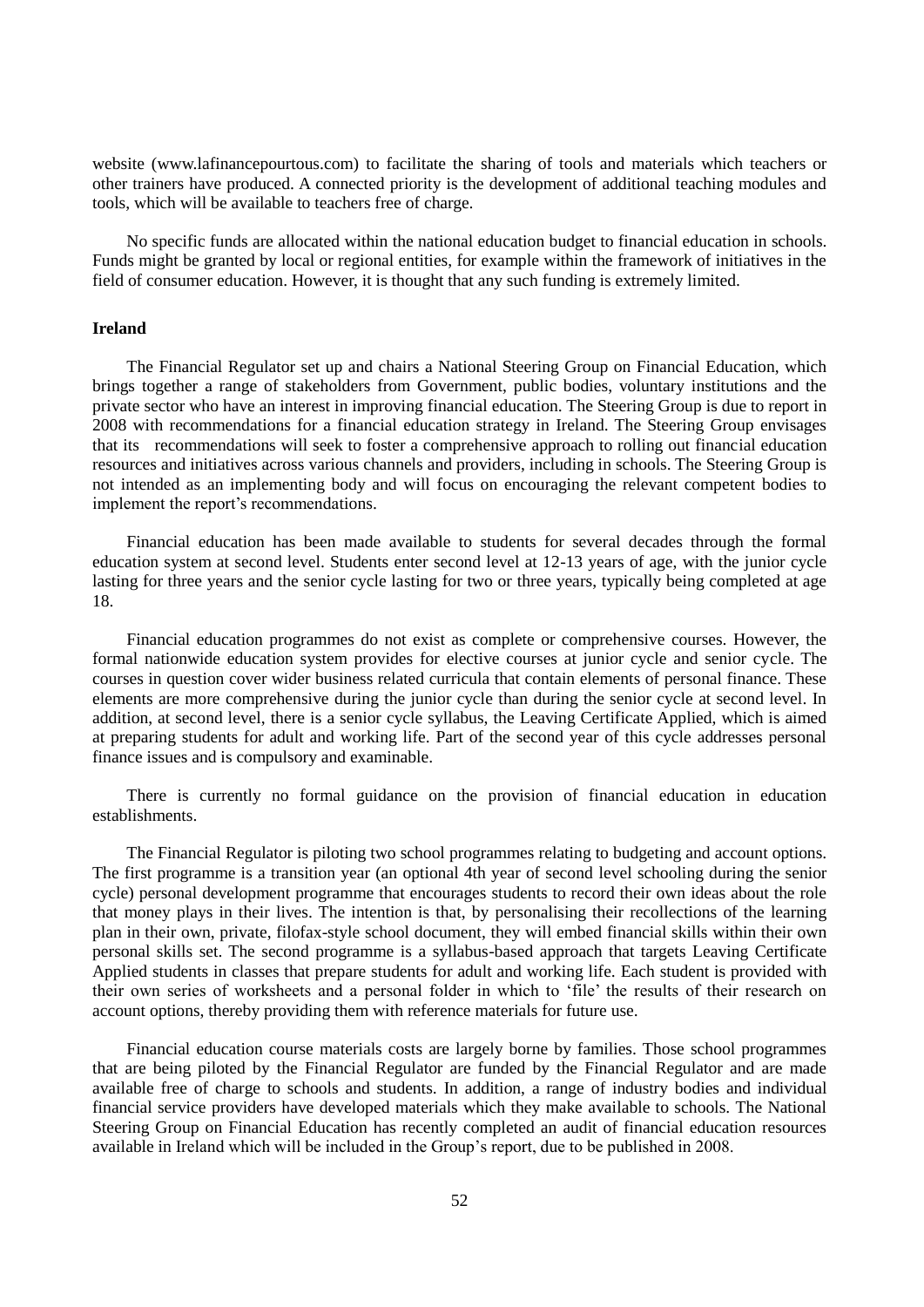## **Malaysia**

Financial education is provided to school children (from7-17 years old), largely through cocurriculum activities.

The savings campaign, which was launched in 1996, provided the foundations for the promotion of financial education for schoolchildren. The long term-objective of the campaign is to nurture Malaysians to be financially savvy. The campaign is a collaborative initiative by Bank Negara Malaysia (the central bank), the Ministry of Education (MOE) and financial institutions (FIs) to inculcate the savings habit and create awareness among schoolchildren of the importance of smart financial management and planning.

The campaign has resulted in the following initiatives which have been successfully implemented:

- School Adoption Programme (SAP) under the programme, introduced in 1997, each school is adopted by an FI (a commercial bank, development bank or insurance company). The FIs conduct activities related to banking, insurance and basic financial knowledge and provide an opportunity for schoolchildren to experience having a bank account. So far, more than 7,000 schools have been adopted by the FIs;
- Student Financial Club (SFC) an SFC has been established in more than 2000 schools under the SAP since 1999, as part of their co-curriculum activities. Students who join the club engage in money- and finance-related activities, through workshops, visits to financial institutions, knowledge-sharing sessions and games;
- Pocket Money Book Pocket Money Book was introduced in 1998 to educate and assist students to manage their pocket money and to take control of their personal finance. The book contains money- and finance-related articles, exercises and games. So far, around six million books have been distributed;
- Financial education website Bank Negara Malaysia, in collaboration with the MOE, created a financial education website, duitsaku.com, as an interactive financial education tool to enhance financial literacy among students. Students can participate in contests, games, quizzes, financial calculations and other activities related to personal financial management. The website was launched in October 2004, and has so far attracted a membership of more than 85,000.

In order to encourage more financial education activities, the following additional initiatives have been taken by Bank Negara Malaysia, the MOE and FIs:

- FIs provide support and assistance to help adopted schools organise more financial education activities;
- Bank Negara Malaysia provides training materials for teachers in charge of SFC;
- Bank Negara Malaysia collaborates with state education departments (SED) to award active schools, teachers and students in SFC in every state;
- Bank Negara Malaysia provides prizes to schools that register the most number of students as duitsaku.com members;
- FIs organise competitions at their adopted schools and provide prizes for students who diligently plan their finances using the Pocket Money Book.

From 2007, students aged 17 who participate in the compulsory National Service Programme are taught various aspects of financial management, such as budgeting, managing spending by making smart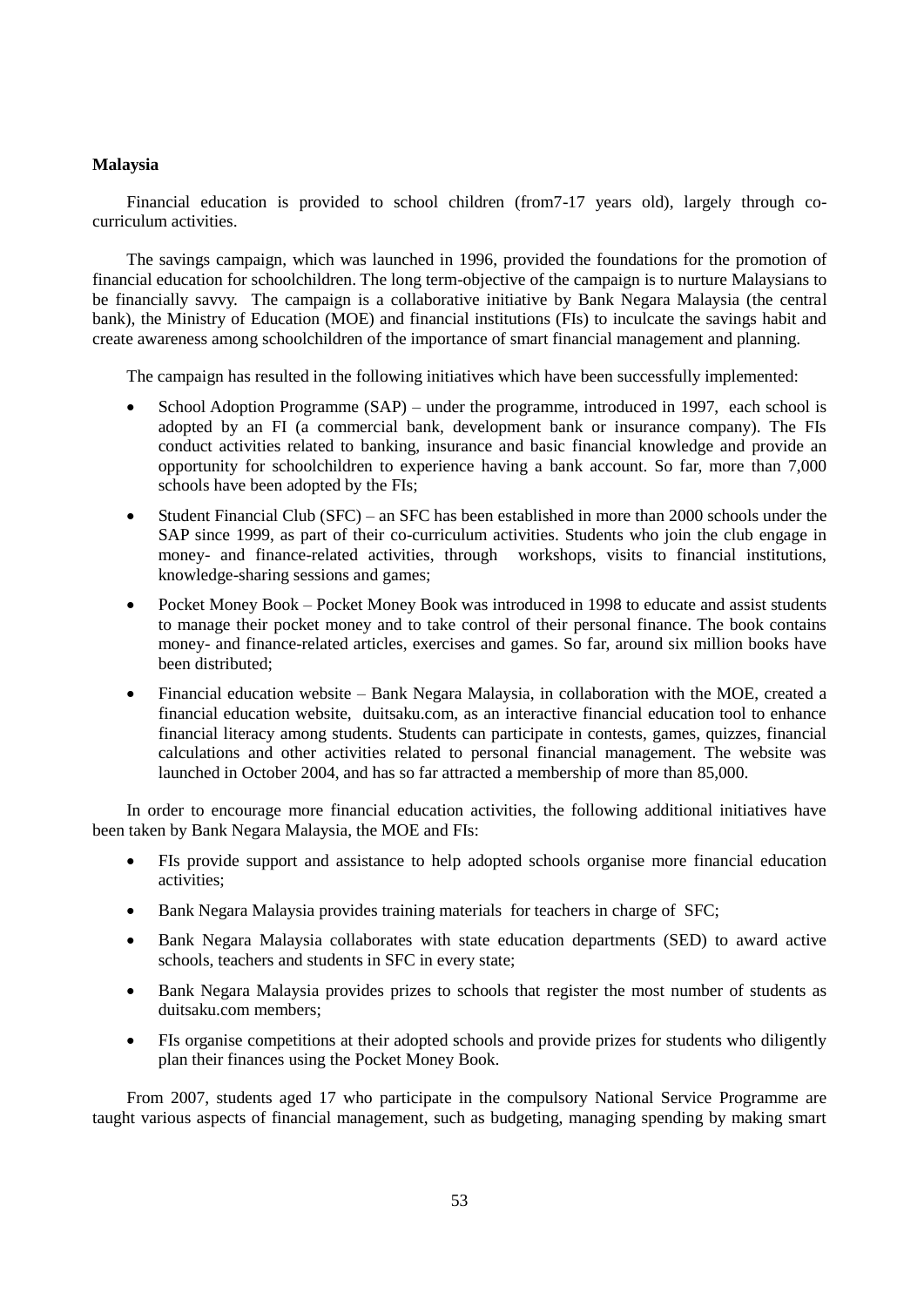financial choices and banking information. It is expected that 120,000 students per year will participate in the National Service Programme.

Financial education is provided to schoolchildren largely through SAP and SFC, which are outside the mandatory school syllabus. Within the curriculum, some elements of financial education are embedded in classroom subjects such as mathematics, living skills, moral education and basic economics. There are no financial education examinations.

Teachers in charge of SFC are provided with standard module content. However, they may vary the activities according to students" capabilities. The modules cover the following topics:

## *Modules for primary school students (7 – 12 years old):*

- understanding of money;
- simple budgeting;
- simple decision-making;
- saving for future needs.

### *Modules for secondary school students (13 – 17 years old):*

- setting financial goals;
- budgeting;
- financial management (including consequences of personal financial decisions), saving and investment (use of financial tools, risk and return of investment);
- credit;
- insurance.

In addition to FIs' involvement through SAP, public bodies and private companies, as part of their corporate social responsibility activities, have organised activities and seminars and have developed reading materials and websites; and consumer associations have produced books and contributed articles in magazines and newspapers.

Bank Negara Malaysia, in collaboration with the MOE and FIs, have organised workshops to train teachers in charge of SFC. The training is part of the teachers" continuing professional development. The selection of teachers to handle the SFC is at the discretion of head teachers. The MOE and FIs have observed that teachers who had attended the workshops were motivated and more excited in conducting financial education activities. Hence, their clubs tended to be more active and membership had increased.

In 2005, a guidebook for teachers in charge of SFC, prepared by Bank Negara Malaysia in collaboration with the MOE, was distributed to all schools. Lesson plans for teachers, which were compiled in consultation with MOE and SEDs and which contain outline modules and activities on financial education that can be conducted during SFC meetings, are being distributed to all schools in 2008. In addition, effective financial education materials, such as comic books and CD Roms, will be developed and distributed to schools during 2008.

In order to promote financial education to more students, Bank Negara Malaysia plans to extend the SAP to private schools in Malaysia.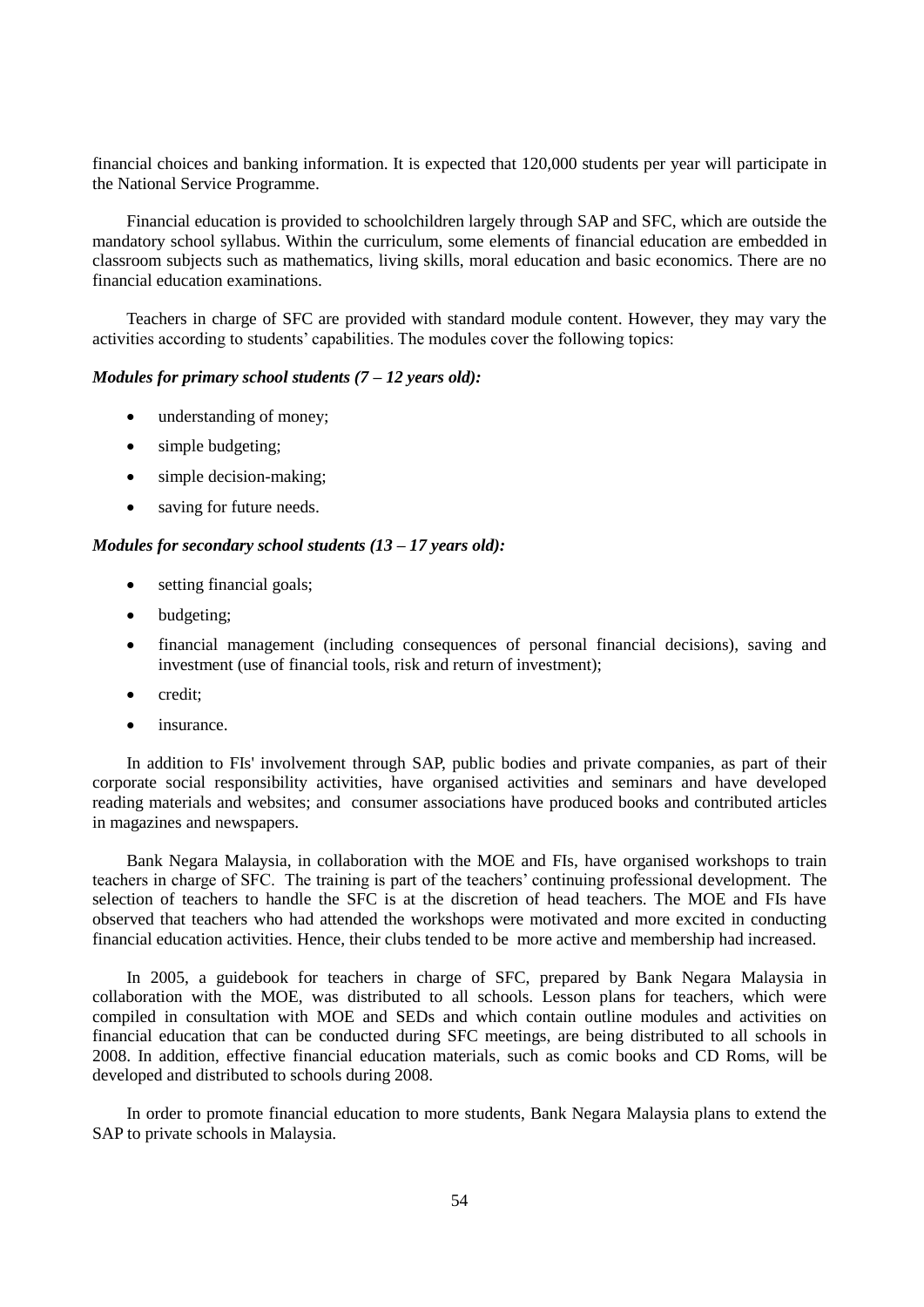SEDs organise co-curriculum award programme annually for outstanding schools, teachers and students from each category of club or society. As from 2008, SFC will be included in this programme.

Bank Negara Malaysia allocates an annual budget to organise workshops on financial education for students and teachers as well for the printing of financial education materials. In addition, FIs allocate funds to organise activities related to financial education in their adopted schools and to produce financial education materials.

The School Adoption Programme is part of the Consumer Education Programme for Malaysians, as outlined in the Financial Sector Master Plan (a ten-year blueprint which charts the future direction for the Malaysian financial system) launched in 2001.In order to help secure enhanced financial capability of consumers, Bank Negara Malaysia has established a Financial Education Working Committee and has formed strategic alliances with the Credit Counselling and Debt Management Agency, Financial Mediation Bureau and Malaysia Deposit Insurance Corporation. The objective of this strategic alliance is to foster greater collaboration in implementing the consumer education initiatives among committee members, through concerted efforts to maximise outreach to a wider range of consumers. The alliance also promotes the better understanding of financial education initiatives and measures undertaken by other committee members and so helps to avoid duplication of effort.

### **Netherlands**

As part of a broad programme for improving the financial education of consumers (CentiQ), which was launched in November 2006, there is a project under way to improve the financial education of schoolchildren and students. This covers those aged between 8-18 years old, but the focus will be mostly on those aged 12-18.

Primary schools are required to provide financial education. They are thought to have been providing financial education since the 1970s. The Ministry of Education has provided primary schools with a description of the skills which schoolchildren need to have:

- 5-6 years: children have to learn what saving, borrowing and buying is and the agreements involved;
- 7-8 years: children have to learn the value and importance of money (and other ways of paying);
- 9-10 years: children have to learn how to deal with pocket money and the function of saving;
- 11-12 years: children have to learn to use different ways of paying and learn how to choose the right savings and payments methods.

Primary schools have discretion to decide how much time to spend on financial education. They also decide on the materials to use. However, they are required to operate within the guidelines set out above.

No specific guidelines have been issued to secondary schools.

In primary schools, financial education tends to be provided as part of arithmetic and of knowledge of society. In secondary schools, it tends to be provided as part of economics and of social science.

A survey of 400 teachers from different types of school found that teachers, both in primary schools and in secondary schools, think financial education is important (especially, in the case of secondary school teachers, for students likely to join one of the practical professions).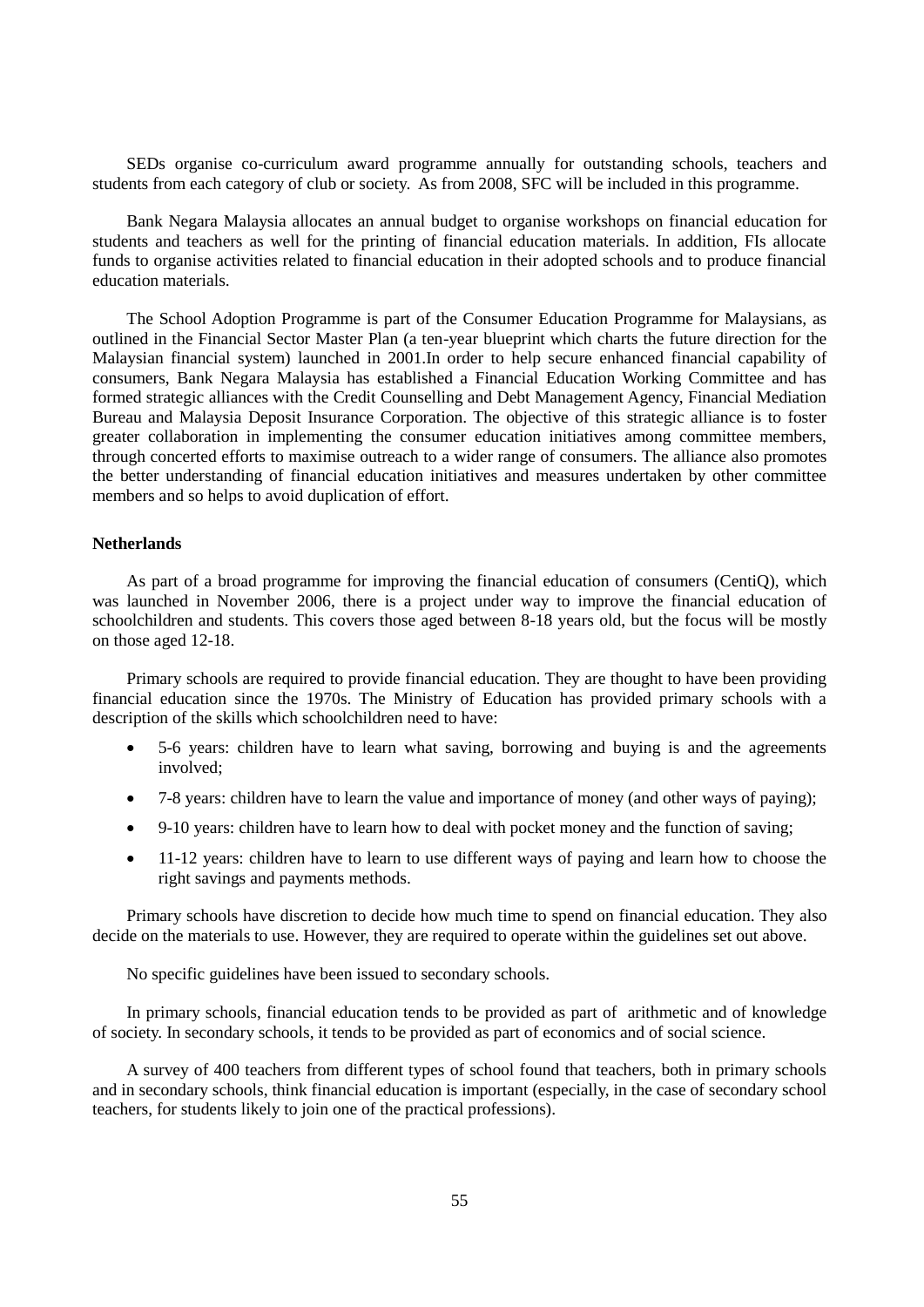Lessons are generally delivered by teachers, but are sometimes delivered by financial specialists. Teachers do not receive specific training in the provision of financial education (though their broader training helps equip them to use materials and produce materials effectively). Those who are not teachers are trained by, for example, consumer organisations.

There are no examinations, qualifications or other awards associated with financial education.

Materials (mostly on budgeting) are provided by local and regional governments, consumer organisations, banks and insurance companies. Schools generally use material from a small number of organisations which are regarded as producing high quality materials. They sometimes complement these with materials or games from other organisations or with materials which they have produced themselves.

The Ministry of Finance provides most of the funding for CentiQ, with a small part of the funding provided by banks and insurance companies. The Ministry of Social Affairs and other organisations provide funding for Nibud, an organisation which is considered to be successful in providing materials for schools on budgeting and dealing with money (www.nibud.nl).

As part of CentiQ, it is intended to evaluate each part of the financial education programme, including financial education in schools. A study (which will be repeated in a few years time) is currently under way to assess the financial knowledge and beliefs of students between the ages of 8-18.

### **New Zealand**

The Retirement Commission leads work on financial education, as part of its leadership of the development of a national strategy for financial literacy.

Financial education has only recently gained acceptance as a necessary component of education for all, following its promotion by the Retirement Commission to the Ministry of Education and other government ministries and agencies. However, there is no guidance which encourages schools to provide financial education.

The Retirement Commission estimates that, currently, around 2% of schoolchildren aged 11-12, 5% of those aged 13-15 and 8% of those aged 16-18 receive financial education. The two younger age groups tend to receive around 25 hours per year, while the older age group – where there is scope for schools to arrange examinations – receive around 100 hours.

The Retirement Commission has developed a curriculum for financial education in schools. Funding has been found to undertake a trial of this curriculum (in 2008) and to provide professional development for the teachers involved in the trial. The Ministry of Education has agreed to work jointly with the Retirement Commission on the trial and on the development of the curriculum and to take over responsibility for it from July 2009. The trial will be independently evaluated. The overall school curriculum has been reviewed and a revised curriculum is to take effect from 2010: the financial education curriculum will be phased in as part of this.

The NZ Qualifications Authority (NZQA) is developing unit standards on financial education that can be included in qualifications. These use the Retirement Commission's financial education curriculum as a base. The Retirement Commission is represented on the development committee, helping to ensure continuity in the programmes being developed. The standards will be available for schools and tertiary providers to use. The Retirement Commission is working with the tertiary sector to have the financial education unit standards included in introductory level qualifications: there has been a positive response to date from tertiary providers.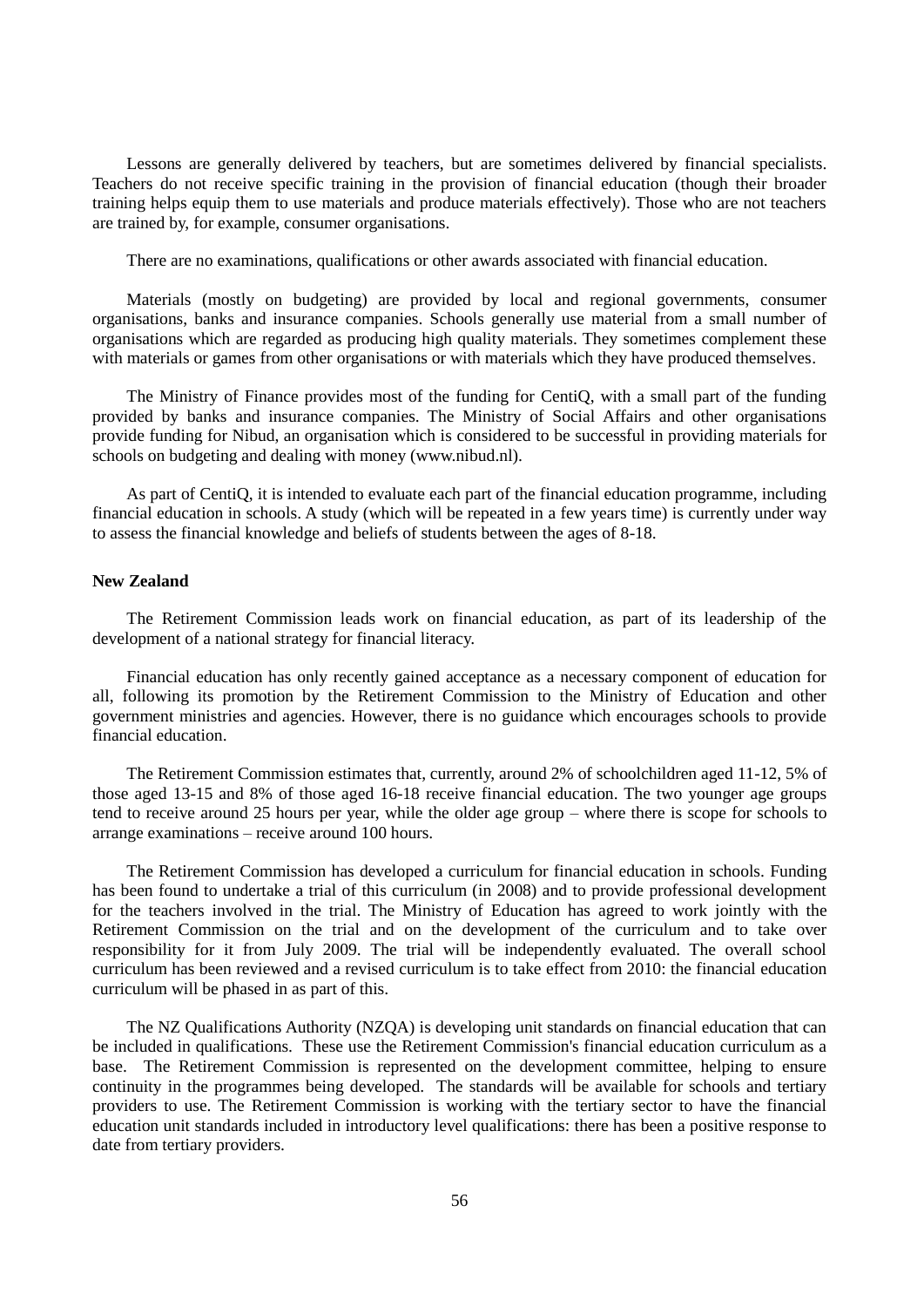Some financial education support to schools and students is provided by Enterprise New Zealand Trust.

Teachers working with Enterprise NZ Trust get some training from the Trust. Since financial education is not a compulsory part of the curriculum, other teachers receive no training in this, either preservice or in-service.

A small proportion of senior school students take an examination organised by Enterprise NZ Trust.

In those schools which provide financial education, it is normally delivered by teachers. It sometimes also delivered by budget advisers from community groups and NGOs.

The work undertaken by the Retirement Commission is funded by the government, although the trial of the school curriculum is being supported by a private sector partnership.

Enterprise NZ Trust is a not-for-profit trust and obtains funding from a variety of sources, both private and state. Its mission is to ensure that increasing numbers of New Zealand school students participate in quality enterprise and financial literacy education.

## **Singapore**

Financial education is delivered to students at all levels.

At the primary and secondary school levels, financial literacy is integrated into relevant subjects, such as social studies and civics and moral education.

The MoneySENSE national financial education programme supplements this by supporting and cofunding financial literacy enrichment activities in schools and engaging industry practitioners to conduct educational talks. To date, MoneySENSE programmes have been conducted for over 100,000 students. These include:

- the Association of Banks in Singapore and MoneySENSE have developed a 30-minute programme which includes an interactive skit *Saving – the Sensible Habit* (about a bear named TRIFF and his friends), performed by a local theatre group, as well as a quiz. The programme is designed to reach out to primary school students during school assembly periods. It teaches students the difference between "needs" and "wants", and about the virtues of living within your means and saving for a rainy day. Teachers are encouraged to run through a cartoon guide with their students after the programme to reinforce the key learning points. The programme has been provided to children in 68 primary schools;
- financial education board games and workshops conducted for over 15,000 secondary school students and 700 junior college students;
- the MoneySENSE Ambassadors promotion that encouraged over 8,000 secondary students to draw up their pocket money budgets;
- the MoneySENSE-Singapore Exchange stock whiz challenge, which is an online game to impart the basics of personal investing, for 600 students from Integrated Programme schools.

The Ministry of Education (MOE) has developed resources for teachers to enable them to include financial literacy concepts in relevant subjects at the primary and secondary school levels. For example, in a primary school civics and moral education lesson on the theme of bonding with family, students reflect on how a girl"s request for a new pair of expensive roller blades could affect the family"s expenses, and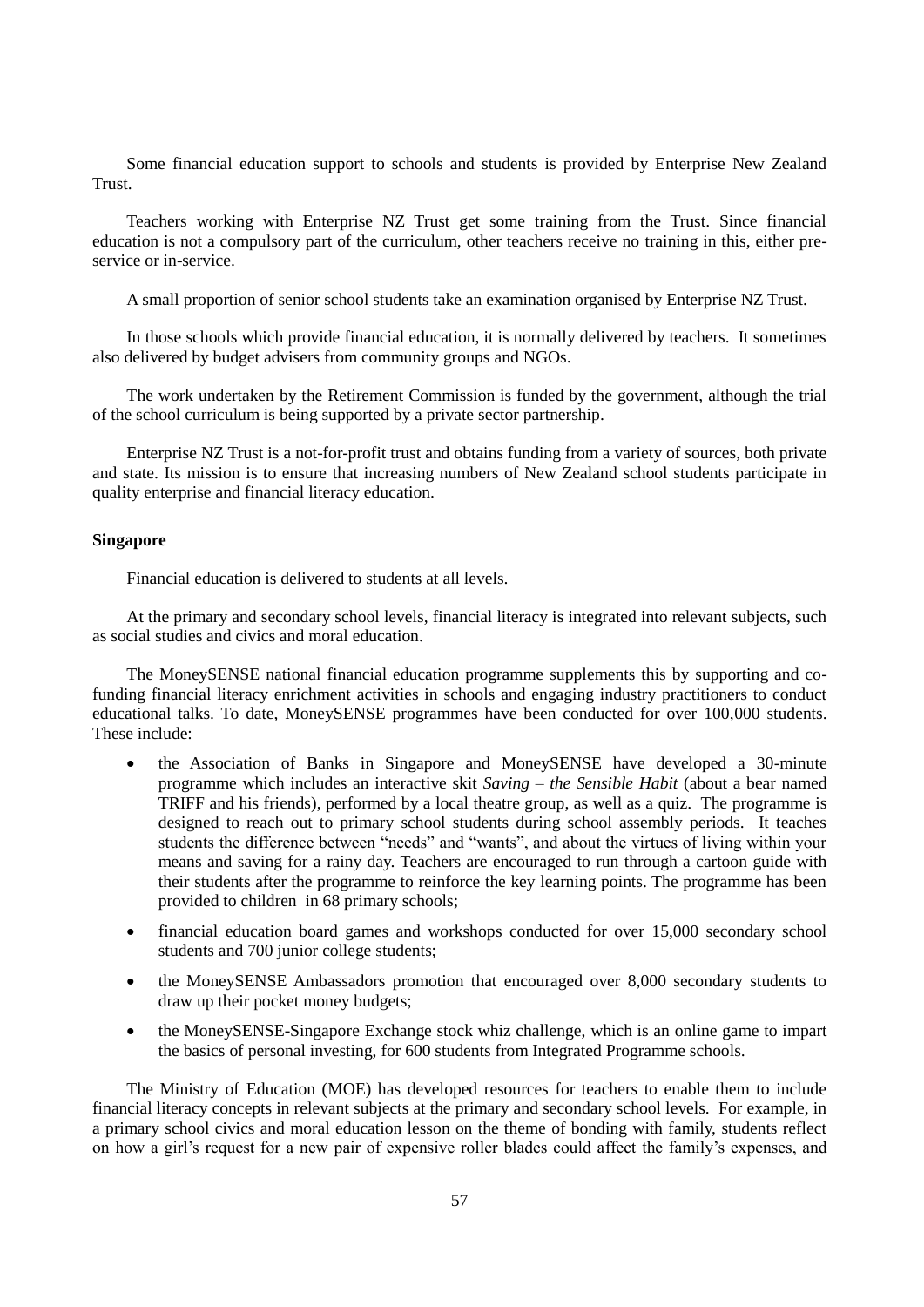learn the importance of considering the needs of other family members when making decisions for purchases of non-essential goods and the consequences of spending money unwisely. MOE provides teachers with lesson plans as well as a CD-Rom entitled "Promoting Financial Literacy in Schools" which comprises definitions, illustrations, case studies, templates and statistical facts. Sessions are also organised for teachers to share their best practices to deliver financial literacy lessons effectively. In addition, MOE works with MoneySENSE and the CPF Board and collaborates with other external organisations such as the National Institution of Education and Singapore Management University to develop financial literacy seminars and workshops for teachers.

## **United Kingdom**

The UK's financial services regulator, the Financial Services Authority (the FSA) , leads a National Strategy for Financial Capability, which it initiated in 2003, in partnership with the Government, financial services industry, educational bodies, consumer and voluntary organisations and others. One of the seven main programmes within the National Strategy is the delivery of financial education in schools (known as the Learning Money Matters programme). Another is improving the financial capability of young adults, including those in further education or in higher education (universities).

These programmes cover the whole of the UK, but education is organised separately in England, Scotland, Wales and Northern Ireland, so each is covered separately below. The FSA coordinates work on personal financial education across all four countries to ensure synergy and consistency.

The UK government's aspiration is that all schoolchildren benefit from a planned and coherent programme of personal financial education, so that they leave school with the skills and confidence to manage their money well. The school project within the National Strategy is intended to translate that aspiration into real change in the classroom. The FSA is taking this forward through working with government to raise the profile and status of personal finance education; and by building the capacity of key delivery partners – pfeg (the Personal Finance Education Group), the Scottish Centre for Financial Education, the Council for the Curriculum, Examinations and Assessment (Northern Ireland) and the Welsh Unit for Financial Education – in order to provide comprehensive support to teachers so that they feel confident and competent to deliver personal finance education to their pupils.

A benchmark study conducted by the Financial Services Authority (FSA), published in June 2006, indicated that most schools taught personal finance in the form of occasional lessons, usually taking place once or twice a term or less. While 57% of secondary schools (for students aged 11-16) reported that they provided regular personal finance education, it was most often only taught once or twice a month. In UK primary schools (for schoolchildren aged 7-11), the proportion of children who received some personal finance education increased as they got older - up to 68% by age 10-11 years. The same trend was found within secondary schools, with the percentage receiving personal finance education rising from 11% at age 11-12 years to 75% at age 15-16 years.

The FSA benchmark survey found that the most common topics covered in primary schools were the importance of looking after money (88% of schools) and the purposes for which money can be used (86%). Within secondary and independent schools, the most common topic was budgeting and managing personal money (93% and 92% respectively). A high proportion of secondary schools also taught about credit (83%), rights and responsibilities (81%) and earnings and benefits specific to school leavers (80%).

The benchmark study will be repeated in the future to measure progress.

A number of financial services firms provide resources and support, typically as part of their corporate social responsibility programmes. These firms are a valuable source of funding and some provide innovate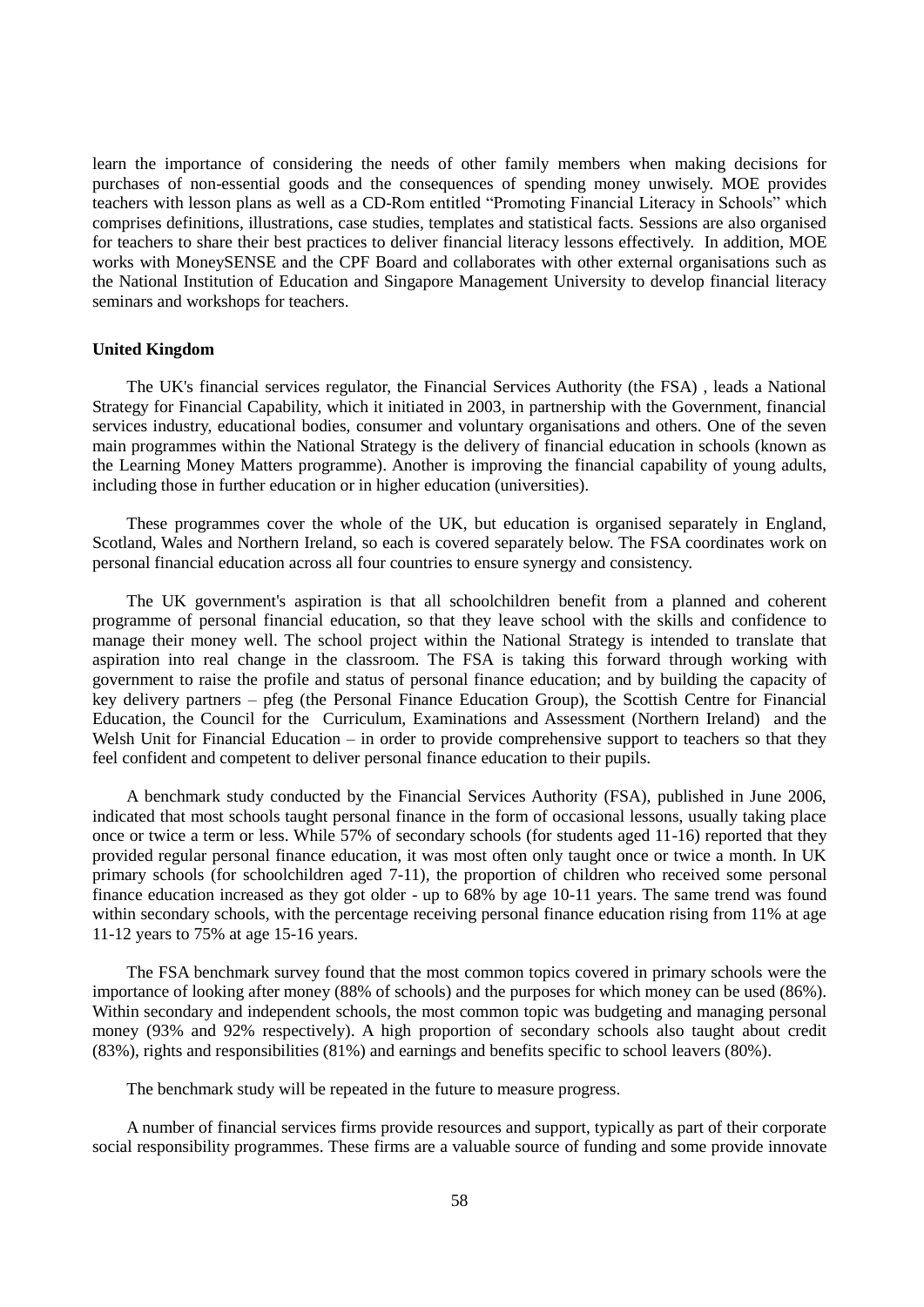resources that teachers can use in the classroom. Many of the resources have been awarded the pfeg quality mark: this quality mark is supported by stakeholders, including the government and the FSA.

## **England**

 $\overline{a}$ 

Financial education is not compulsory. But the Department for Children, Schools and Families (DCSF) expects all schools to provide financial education for all students from ages 5-16.

Personal, social and health education (PSHE) provides the primary opportunity *within the curriculum* for pupils to be taught about personal finance. Guidance, published in 2000, provides information for teachers about what financial capability hopes to achieve and how teachers can effectively deliver financial education to their students. Guidance for both primary schools and secondary schools can be found at [http://www.dfes.gov.uk/publications/guidanceonthelaw/fcg/.](http://www.dfes.gov.uk/publications/guidanceonthelaw/fcg/) (The secondary school guidance (Key Stages 3-4) is currently being updated.)

Following a review by the Qualifications and Curriculum Authority (QCA) of the secondary school curriculum, financial capability has been given a more secure place in the new curriculum through a new economic wellbeing and financial capability strand at Key Stages 3 and 4<sup>1</sup> (which correspond to ages 11-14 and 14-16), which forms part of revised personal, social, health and Economic education (PSHE education). The subject will remain non-statutory.

Opportunities for the teaching and learning of financial capability occur across the curriculum – for example, within PSHE, mathematics, careers education, work-related learning, enterprise education, business studies and citizenship. Financial education will be a context for functional mathematics, which is being introduced into GCSE mathematics (examinations taken by students typically aged 16) from September 2010.

PSHE provides for personal finance education to be taught throughout Key Stages 1 to 4. Guidance<sup>2</sup> issued by the Government to teachers specifies that pupils should be taught:

- at Key Stage 1 (5-7 years old) that money comes from different sources and can be used for different purposes;
- at Key Stage 2 (7-11 years old) to look after their money and realise that future wants and needs may be met through saving;
- at Key Stage 3 (11-14 years old) what influences how we spend or save money, and how to become competent at managing personal money;
- at Key Stage 4 (14-16 years old) to use a range of financial tools and services, including budgeting and saving, in managing personal money.

The DCSF has commissioned pfeg (Personal Finance Education Group) to revise this guidance: the new version will be available by mid-2008.

<sup>1</sup> The relevant programmes of study, which come into effect from September 2008, can be found at http://www.qca.org.uk/libraryAssets/media/PSHE\_Economic\_Wellbeing\_KS3\_PoS.pdf and http://www.qca.org.uk/libraryAssets/media/PSHE\_Economic\_Wellbeing\_KS4\_PoS.pdf

<sup>&</sup>lt;sup>2</sup> Further details of the guidance on what children should be taught at each key stage can be found at http://www.dfes.gov.uk/publications/guidanceonthelaw/fcg/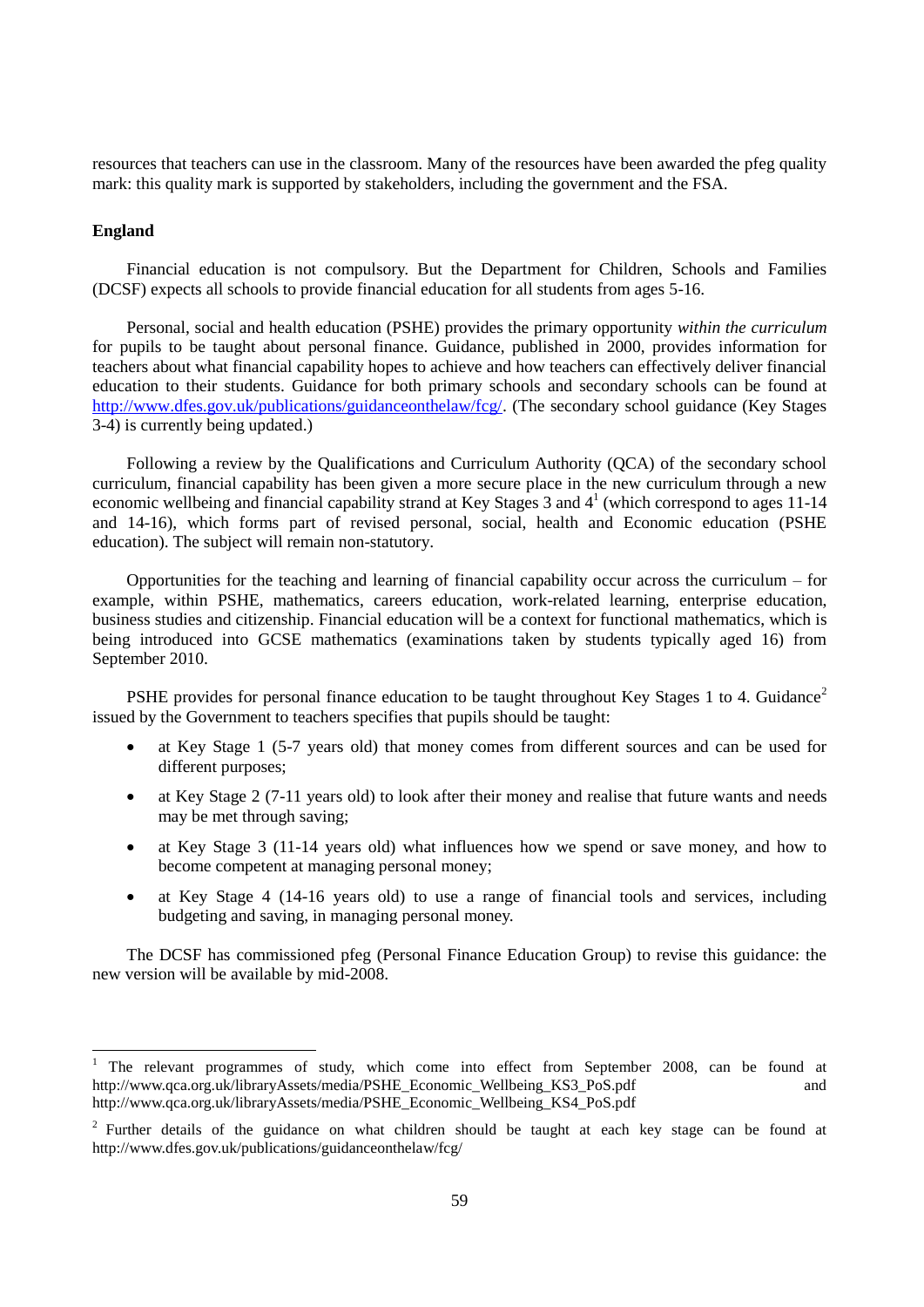The IFS School of Finance (www.ifslearning.ac.uk) and the Award Scheme Development and Accreditation Network (ASDAN) (www.asdan.org.uk) both offer personal finance qualifications, mainly aimed at 14-19 year old students, which are taken by a small proportion of students.

Financial education is mainly delivered by teachers, though some financial services staff or other experts also deliver lessons, often in conjunction with the teacher.

As part of the Learning Money Matters programme, the FSA is funding pfeg to provide a consultancy service to teachers in secondary schools. Pfeg provides tailored support to ensure teachers are competent and confident in their delivery of financial education. The aim is to have supported 4,000 of the 6,000 secondary schools in England by 2010/11. A similar programme, What Money Means, is run by pfeg for teachers in primary schools. Funded by HSBC Bank, this programme seeks to place into schools 10,000 of HSBC"s own employees, who volunteer to support teachers in schools.

Early findings from an independent evaluation of the Learning Money Matters secondary school initiative being undertaken by pfeg suggest that the profile of schools which have requested support is representative of secondary schools across England. 99% of teachers who responded said that they had been very or quite satisfied with the support give by pfeg consultants, in particular in terms of access to resources and tailored help in putting together a personal finance education programme. The most commonly cited barriers to developing these programmes were the amount of curriculum time available and teacher confidence.

The pfeg website (www.pfeg.org) is designed as a "one stop shop" for teachers to enable them to locate resources to assist them in teaching financial capability. The website collates materials produced by various sources, including those provided by financial services industry firms, educational and voluntary organisations.

Pfeg assesses financial education materials and resources and awards those which meet defined standards a quality mark. Resources that meet this standard are accurate and up to date, meet curriculum requirements, are easily available, cover a range of financial topics, and have been developed in partnership with teachers and have been shown to be successful in schools.

The PSHE Continuing Professional Development (CPD) programme is to be expanded to include a module on financial capability. It will not be compulsory for PSHE teachers to receive this training.

The Department for Children, Schools and Families will be providing £11.5m over the three year period  $2008/09-2010/11$  (£4.5m/£3.5m/£3.5m) to support financial education in schools. This funding seeks to develop a coherent approach to financial education, raising its profile among teachers and local authorities, and developing innovate resources that will supplement existing provision. The support programme will include:

- revising curriculum guidance for financial capability, originally published in 2000, to reflect changes to the secondary curriculum and bringing it up to date;
- producing a range of innovative curriculum resources which will use the Child Trust Fund as a tool to help children learn more about the value of money and savings;
- ensuring teachers receive high quality training and support so that they have the skills and confidence to teach financial education well;
- expanding the National PSHE CPD programme to include economic wellbeing and financial capability.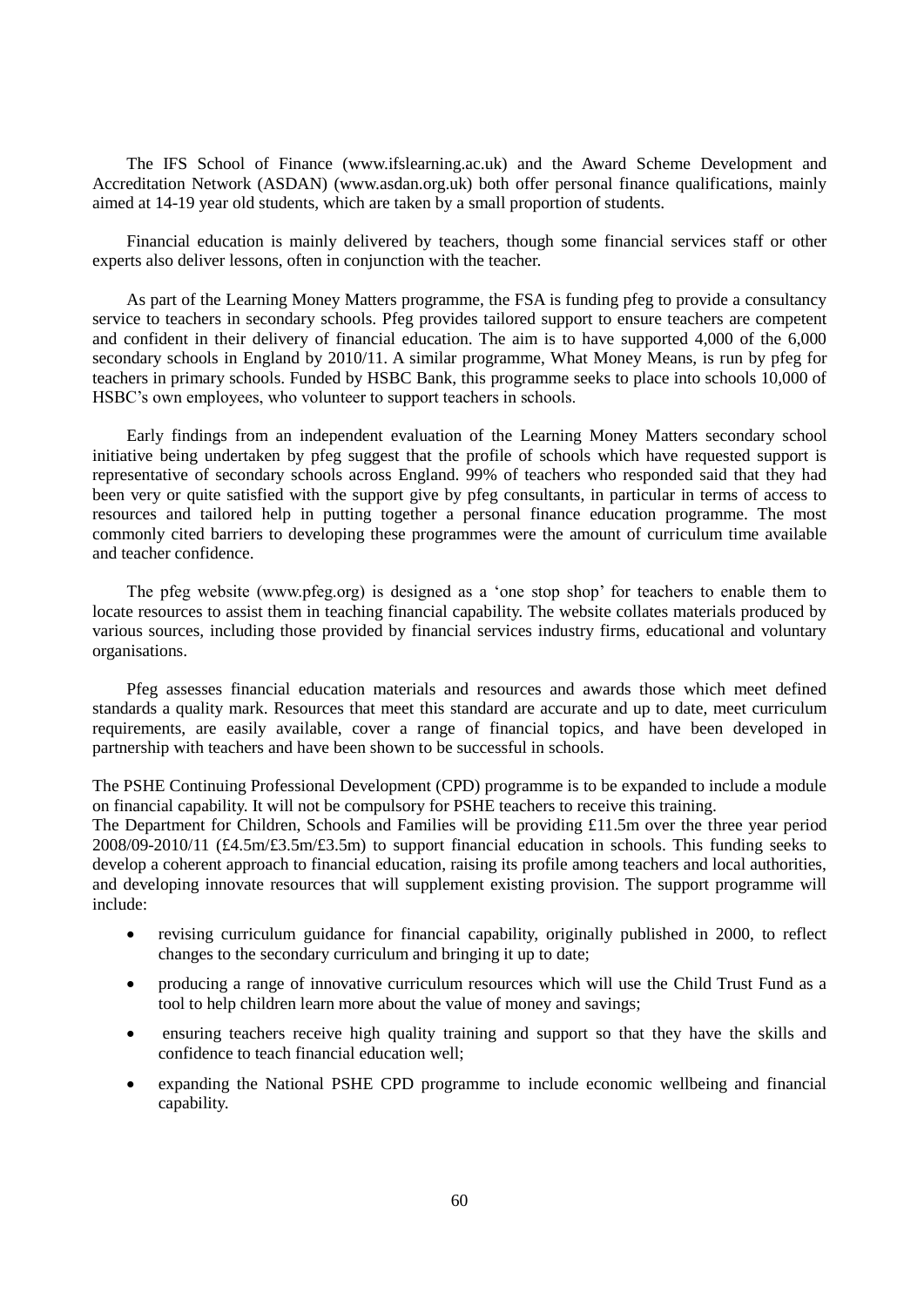#### **Scotland**

A policy document entitled "Financial Education in Scottish Schools: A Statement of Position", published in 1999, advocated the development of financial capability as part of every child"s education from early years to 18. Financial education is not currently compulsory and there are wide differences in both the quality and quantity of financial education which is delivered in schools.

The policy paper outlined a definition of financial capability based on understanding, competence, responsibility and enterprise and underpinned by 18 learning outcomes.

The 3-18 curriculum review that is currently taking place in Scotland will give a greater status and profile to financial education. The draft numeracy outcomes contain a strand on money: one of the learning outcomes states that, at age 14, young people will be able to "source, compare and contrast different financial products, services and contracts and explain which offers best value". In addition to this, in the social subjects area one of the learning outcomes is that young people will be able to "identify essential goods and services, discuss the different ways available to pay for them, considering the benefits and risks of each method". There is currently an expectation that the schools inspectorate will evaluate schools on the basis of these learning outcomes.

Financial education programmes are organised at local level, often with support from regional and national organisations such as Learning and Teaching Scotland (LTS). (LTS is the lead organisation for curriculum development in Scotland and offers support and guidance to teachers, early years practitioners, schools and education authorities.)

Financial education takes place mainly through mathematics, personal and social education, business education and home economics; and there are also a number of examples where powerful messages have been delivered through literacy and drama.

Only a small proportion of students take examinations or obtain qualifications. Generally, these are students who are looking to make a career in the financial services sector.

Schools and teachers are responsible for delivering financial education, but teachers are encouraged to make use of "education industry link" providers to enhance the learning experience.

The Scottish Centre for Financial Education (SCFE) offers a wide range of continuing professional development (CPD) opportunities for teachers. These range from school visits through to one day seminars and conferences. The SCFE is funded by the Scottish Government, the FSA and some financial services firms and foundations. The FSA provides funding as part of its Learning Money Matters programme.

The SCFE works in partnership with a wide range of organisations to provide resources for learning and teaching across the early years to 18 age range. These are distributed to schools through local authorities, with which the SCFE has worked in partnership to organise and deliver CPD. Resources are also distributed at events such as seminars and conferences. The SCFE does not send resources to schools unless teachers have been involved in their events.

All SCFE resources have received the pfeg quality mark.

The SCFE is developing a self-evaluation tool for schools to use. In addition, it is intending to update its advice on financial education in the context of the new "curriculum for excellence".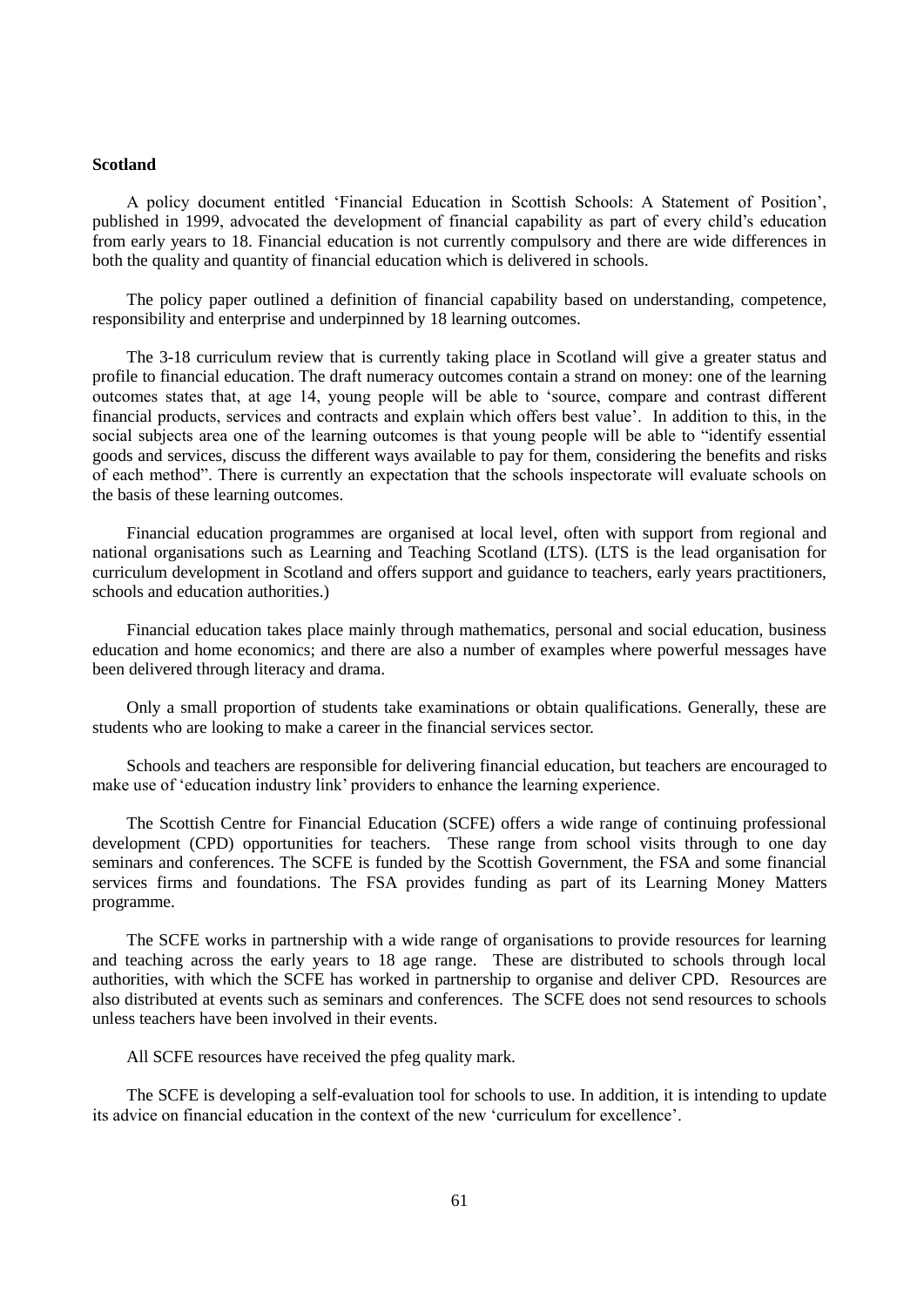The Scottish Government is undertaking a review, which is due to report in Autumn 2008, of personal finance education provision in Scotland.

## **Wales**

Financial education has been compulsory since 2000 for schoolchildren aged 7-16. It is an entitlement for those aged 16-19. Enhanced requirements are being introduced from September 2008 for those aged 7- 19. Schools have discretion on how many hours of financial education which they provide.

The Department of Children, Education and Lifelong Learning and Skills (DCELLS) within the Welsh Assembly has lead responsibility for financial education in schools. The Financial Inclusion Unit of the Department for Social Justice and Local Government has overall responsibility for leading and coordinating financial capability and financial inclusion issues across the Welsh Assembly Government.

Detailed learning outcomes for financial education in schools have been laid down by the Welsh Assembly Government.

Financial education is generally provided as part of mathematics or personal and social education.

Teachers deliver financial education, with some help from credit unions, other financial institutions and citizens advice bureaux.

There is no specific training available for teachers at present.

The Welsh Assembly Government is establishing a Welsh Financial Educational Unit as from April 2008. Its responsibilities will include the following:

- evaluating the state of financial education in Welsh schools (and in the wider community);
- assisting teachers and others who work directly with young people, schools, colleges or education authorities to provide a high standard of personal finance education suited to the needs of all learners;
- cataloguing and evaluating existing resources and developing new resources to meet needs;
- developing and securing the delivery of training resources to professionals working directly with young people;
- working with other stakeholders in financial education;
- securing sponsorship from private sector organisations.

## **Northern Ireland**

Following a revision to the curriculum, which took effect from September 2007, financial education is compulsory at foundation level and at Key Stages 1, 2 and 3 (that is from ages 4-14). Its title within the curriculum is 'Mathematics with Financial Capability'. Financial education focuses on developing pupils' knowledge and understanding of financial issues, developing their skills base and competence when dealing with financial issues and developing their level of financial responsibility for the financial decisions they make.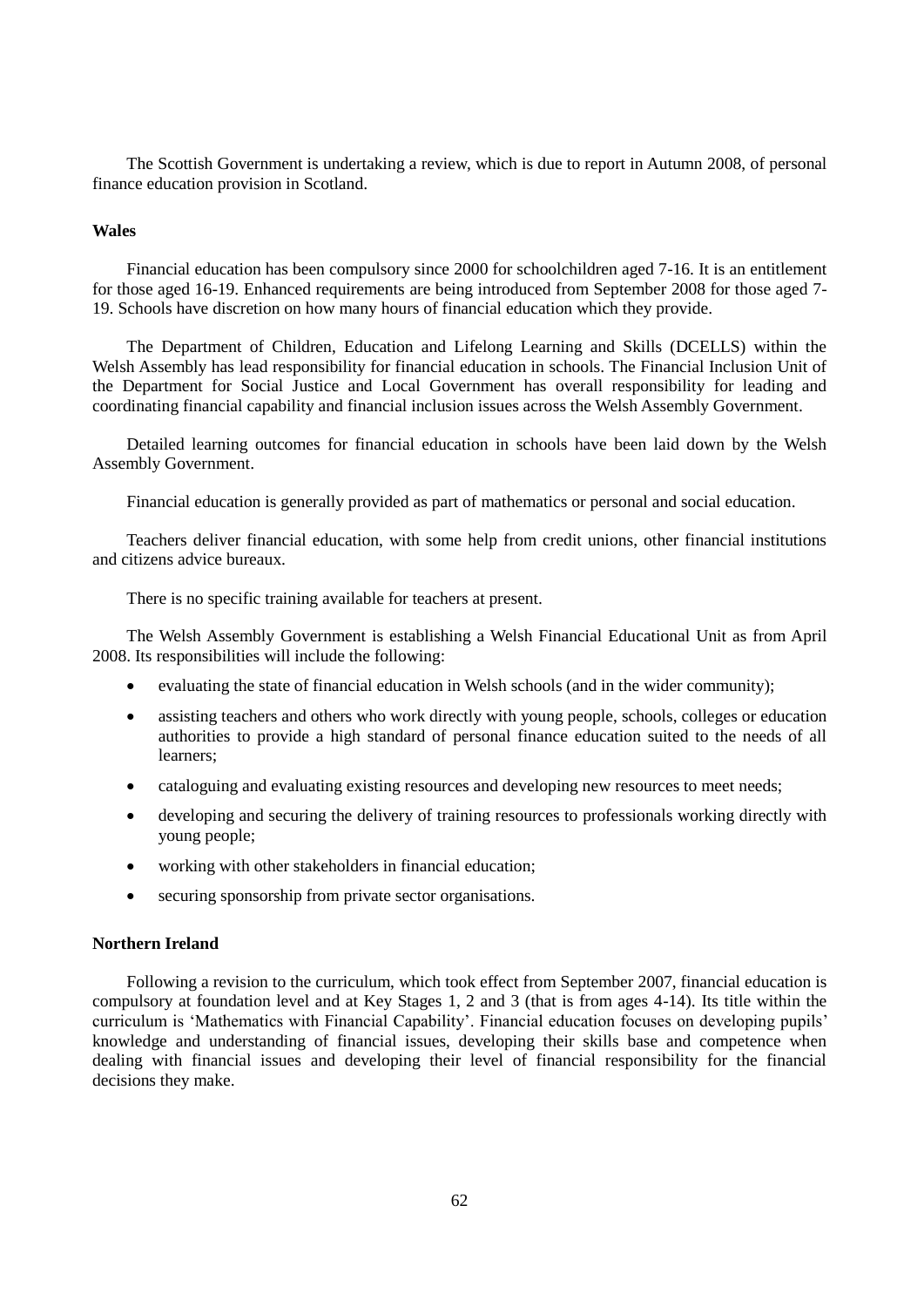The revised curriculum also includes cross-curriculum themes, which all subjects must contribute to when delivering their lessons. The most significant of these for financial education is "Economic Awareness'. Another, 'Learning for Life and Work', also contributes to the delivery of financial education.

At Key Stage 4, all pupils continue to be taught Learning for Life and Work, which allows them to continue their financial education. A number of GCSE subjects – particularly, financial services and economics – include sections which directly focus on issues around personal finance.

At Key Stage 3, students are required to be assessed on their use of mathematics across the curriculum: this requirement stipulates areas of financial knowledge and understanding. At Key Stage 4, optional GCSE units such as economics and financial services are accredited and pupils receive a qualification if successful.

Almost all lessons focused on financial education are interactive and experiential. Many schools have introduced a school bank or allowed a local back to provide the service, though some have not done so because they are concerned about issues such as bias towards one bank and the level of work required to facilitate such a service.

Almost all resources are electronic and interactive: most are CD ROM based or are available on the internet for all teachers and pupils to access. They are typically modern, bright and engaging.

Two teachers have been employed by the Council for Curriculum, Examinations and Assessment (CCEA) to provide support and training on financial education to teachers. There is a three year plan in place which builds schools capacity year-on-year. An information booklet is planned for distribution to all schools by December 2008. This will include curriculum links, case studies, ideas of how to access resources and useful website addresses. A micro-site will also be established so that teachers can access all the materials electronically. The training of teachers will take a number of forms, including training individual schools, cluster groups and conferences. There is a promotional and awareness campaign running alongside this.

CCEA is devising a baseline questionnaire which will be sent out to schools to establish the knowledge and skills the teachers have in this area and to ascertain what they need to build their schools" capacity to deliver financial education.. This will be repeated periodically to establish future needs and the effectiveness of the project.

The FSA, as part of its Learning Money Matters programme, funds the two teacher posts in CCEA referred to above. The Department of Education (DENI) provides funding for resource development.

A number of banks and the consumer council have each developed, or are developing, resources for use in schools.

### **United States**

l

According to a survey by the National Council on Economic Education (NCEE) (2007), personal finance was included, at least to some extent, in the educational standards of 40 states (up from 34 states in 2004 and 21 states in 1998), with 28 of these requiring standards to be implemented; though only nine states required the testing of student knowledge in personal finance and only seven states made personal finance a requirement for high school graduation. The Jump\$tart State Requirements website<sup>3</sup> indicates that, in 2008, three states require at least a one-semester course devoted to personal finance, 15 states

<sup>3</sup> http://www.jumpstart.org/state\_legislation/index.cfm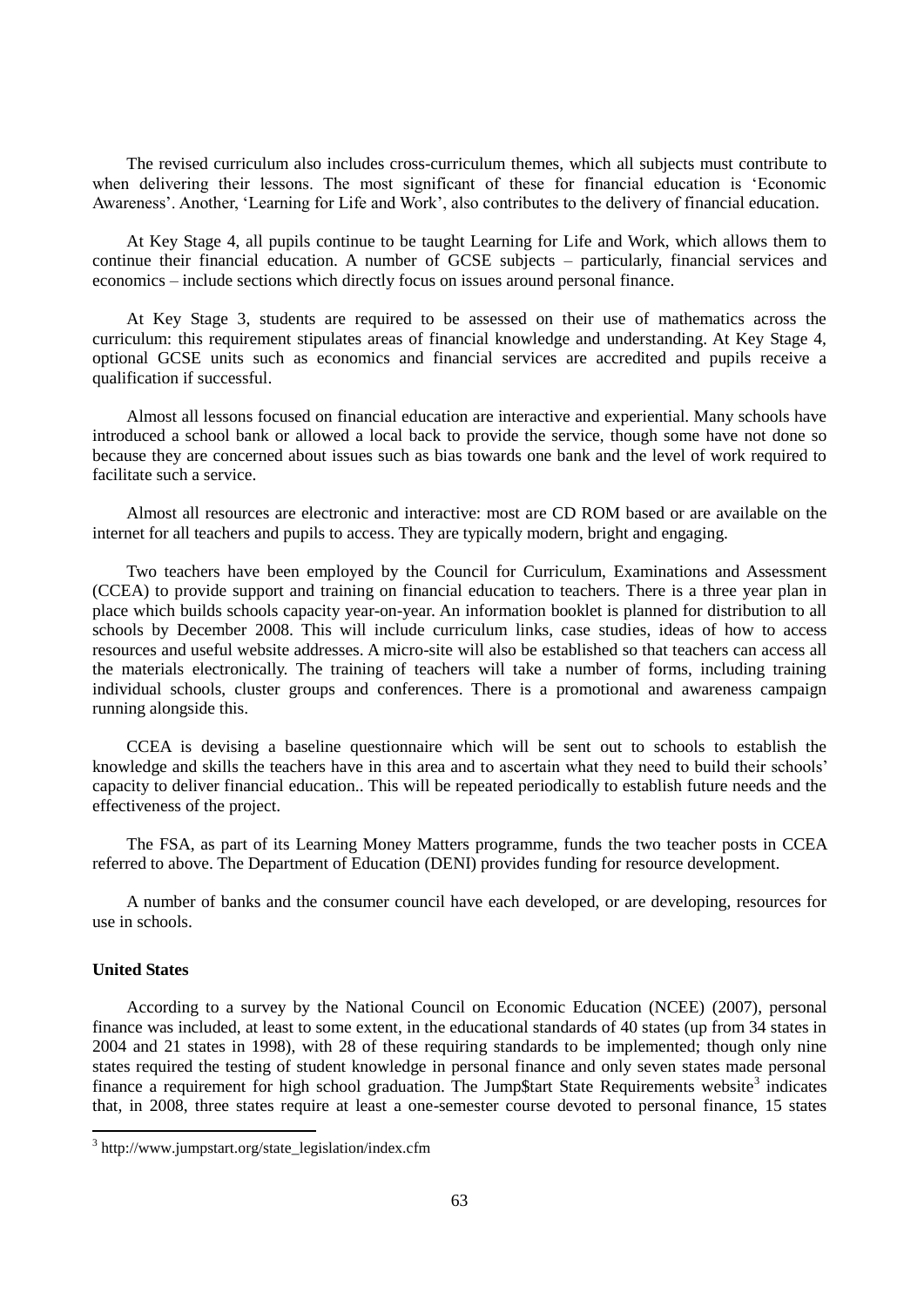require personal finance instruction to be incorporated into other subjects, with other states having no requirements, although personal finance education is provided in most other states on a discretionary basis. Detailed requirements differ from state to state and can also differ from school district to school district. At the Federal level, the House of Representatives has passed Resolution 737 designating April as financial literacy month and a number of states, in addition to the seven, have recognised April as financial literacy month or have other types of financial education bills pending.

Personal finance is most commonly taught – and virtually all existing requirements apply – at high school level (grades  $9 - 12$ , or approximately ages  $14 - 18$ ).

In a Jump\$tart survey conducted in 2006, 16.7% of the respondents had taken a full-semester course in personal finance and 29.3% had taken another course where at least one week of study was devoted to personal finance. Respondents were  $12<sup>th</sup>$  grade students (aged 17-18).

Financial education is sometimes provided as a stand-alone subject and is otherwise integrated into other subjects, such as mathematics, science, social studies, economics, history, family and consumer science and English.

The content of financial education is decided by the teacher. However, the Jump\$tart Coalition for Personal Financial Literacy has created national standards for financial education curricula (from kindergarten through to  $12<sup>th</sup>$  grade) that have been adopted by the majority of financial education providers as a framework for an ideal personal finance curriculum. These standards include learning benchmarks for  $4<sup>th</sup>$ ,  $8<sup>th</sup>$  and  $12<sup>th</sup>$  grades (ages 9-10, 13-14 and 17-18, respectively.)

The standards do not reflect a set curriculum. Instead, they are a framework to help curriculum developers create new products; to help teachers develop lesson plans; and to help administrators set requirements. They are designed to allow flexibility in how individual teachers or schools achieve the standards and they value the use of a variety of educational materials or products.

The Jump\$tart Coalition for Personal Financial Literacy seeks to help educators and parents, including parents of home-schooled children, locate personal financial education materials. To accomplish this, Jump\$tart has established an on-line database of personal finance resources available from a variety of education providers, such as government, business, universities, educational bodies and non-profit organisations. Many of the materials are low cost or free. Teachers can use these personal finance teaching materials to follow their state's standards in economics, business, mathematics and family and consumer science. To ensure that disseminated materials adhere to high standards, the coalition uses a review checklist as a guide in the selection of materials to be included in the database. Jump\$tart's clearing house www.jumpstartclearinghouse.org lists around 700 resources, including printed materials, on-line resources, CDs, DVDs and games.

In those states where personal finance education is required, classroom teachers are responsible for delivering it. However, many other individuals from many sectors also help to educate students about money and business. For example, credit unions have a large, nationwide contingent of professionals who make classroom visits to talk about financial services. Junior Achievement, a non-profit organisation, provides trained volunteers, who mainly come from the business sector, to offer "real-world" perspectives on financially literate behaviour. These are provided in the course of frequent, coordinated classroom visits. This programme has reached around 4 million students. Some schools districts, for example in Washington DC, operate speaker bureaux to help bring guest presenters into the classroom.

There are several banks and credit unions that are run by students at their own schools.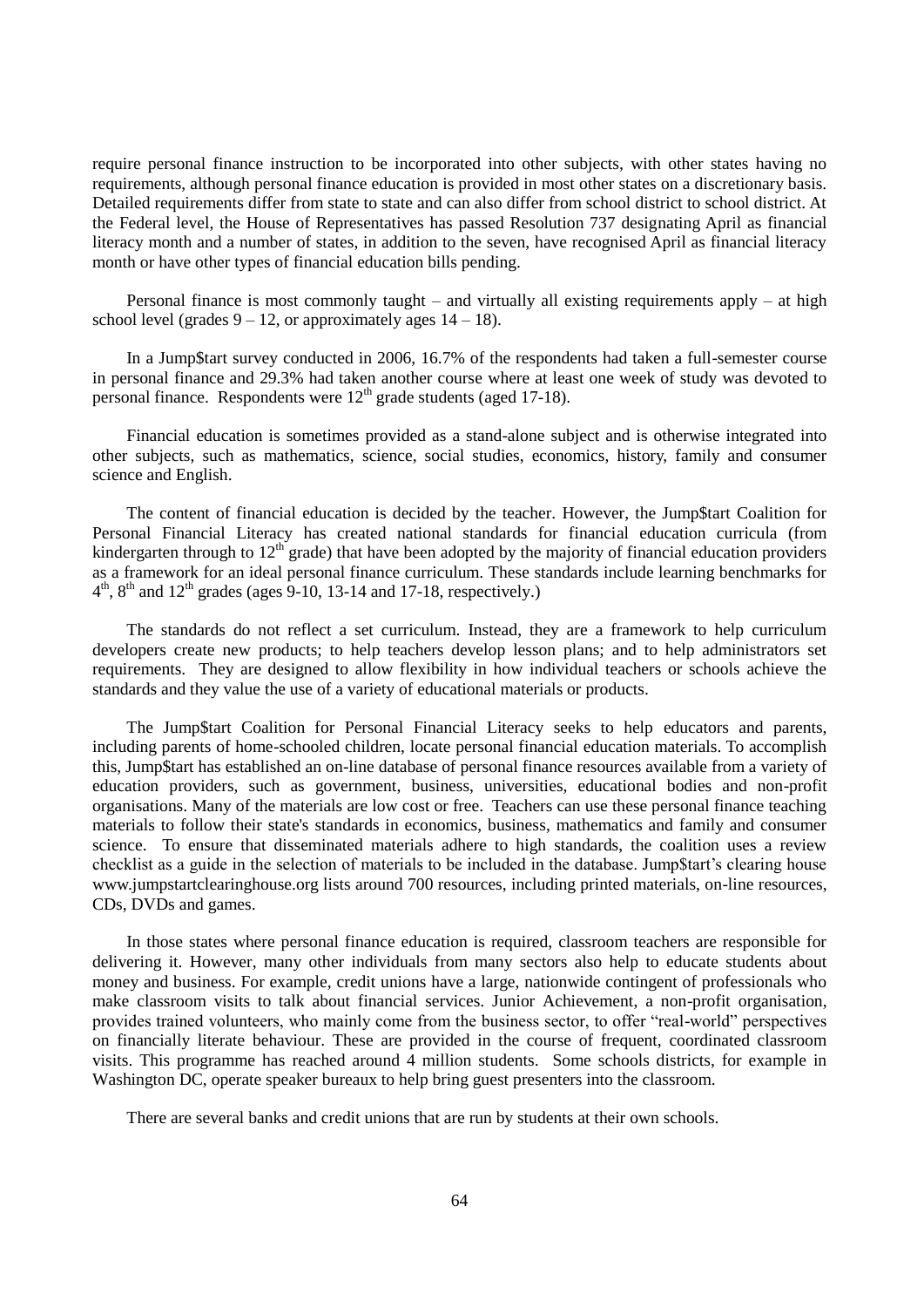Many organisations that deliver programmes for use in the classroom also have corresponding training. Examples include the National Foundation for Teaching Entrepreneurship"s "NFTE University".

Most of Jump\$tart's state coalitions offer teacher workshops to teachers in their states in the form of one-day workshops that offer practical suggestions and introduce teachers to a variety of resources.

In the state of Wisconsin, the National Institute of Financial  $\&$  Economic Literacy, in partnership with the Wisconsin JumpStart Coalition, offers a series of week-long teacher-training courses during the summer on a college campus The aim is to provide teachers with content, materials, and skills to teach and promote financial literacy in their classrooms and communities. The curriculum is delivered by a mix of business and academic professionals.

Finance University, a personal finance training programme begun in West Virginia in 2001, helps teachers gain competency in financial literacy topics by offering free courses to state educators and up to three hours of graduate, undergraduate or professional development credit. The training programme was initiated by the JumpStart Coalition.

Among the resources available to teacher are two Practical Money Skills for Life (Visa USA) courses, each of which comprises self-guided on-line training followed by written coursework which the teacher sends to an assessor.

The federal government recognises best practices and provides grants. For example, the Department of the Treasury"s Office of Financial Education evaluates financial education programmes to determine whether they qualify for a John Sherman Award for Excellence in Financial Education. The analysis is based on the Eight Elements of a Successful Financial Education Program, which are criteria established by the Office of Financial Education. The Department of Education's Excellence in Economic Education programme awarded a five year grant to NCEE in 2005/06 to help improve the quality of student understanding of personal finance and economics.

In 2007, the US Treasury"s Office of Financial Education worked with four economists to develop a new assessment tool for high school students older than 13 years of age. For 2008, Treasury plans to use the tool to roll out a student recognition programme called the Financial Literacy Challenge. Designed to widen the base of support for financial education in US high schools, the voluntary Challenge will be used to determine and reward high levels of financial literacy. The Challenge is based on national personal finance education standards. The 35 question, on-line test will be offered from late April to mid-May. Teachers will be invited to select any day within the testing window to participate. Students with scores in the top 25th percentile of national scores will be recognised by Treasury.

Direct funding for financial education comes mainly from the private sector, including financial institutions, foundations and academic institutions. There are also a few government grants.

In 2002, the Department of the Treasury issued a white paper "Integrating Financial Education into School Curricula", as a result of a panel discussion hosted by the US Department of the Treasury and the US Department of Education and which involved key national youth education groups. The discussion focused on the benefits of incorporating financial education into mathematics and reading curricula within a standards-based educational system. The report identified five access points for bringing financial education into schools: state standards for education, testing, textbooks, financial education materials and teacher training. The white paper also includes a list of internet clearing houses and other organisations that compile lists of financial resources that target school-age audiences.

The Department of the Treasury, along with the Department of Agriculture Cooperative State Research, Education, and Extension Service, will convene a symposium of researchers who specialise in